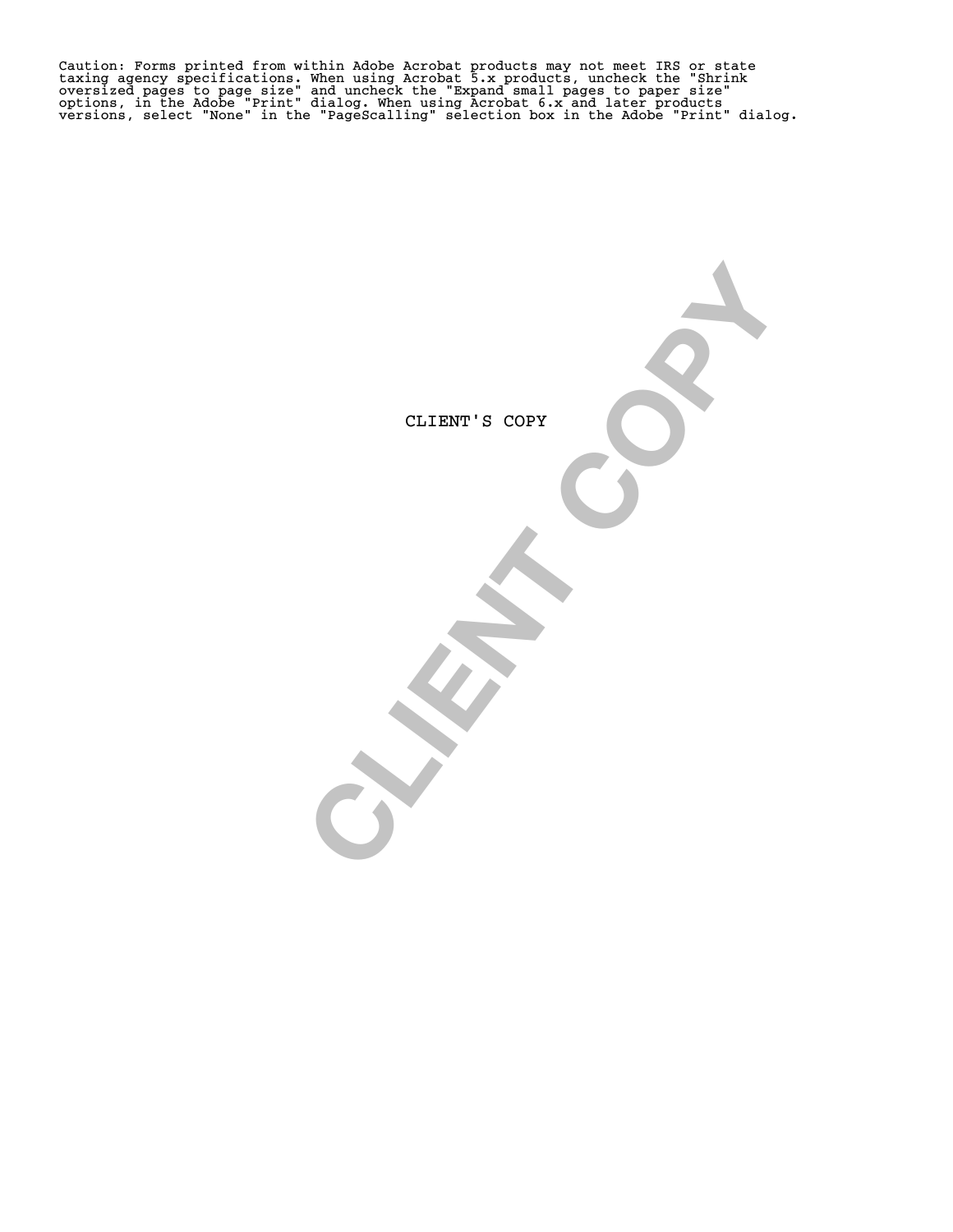

September 9, 2019

RURAL AMERICA INITIATIVES 2112 S. VALLEY DR RAPID CITY, SD 57703-5934

RURAL AMERICA INITIATIVES:

Enclosed is the organization's 2018 Exempt Organization return.

Specific filing instructions are as follows.

FORM 990 RETURN:

VES:<br>The as follows.<br>The as follows.<br>The as follows.<br>The association of the property of the return of the UKS. Return Form 8879-E0 bo our office. We will then submit the electronically<br>pret copy of the return to the IRS. R This return has been prepared for electronic filing. If you wish to have it transmitted electronically to the IRS, please sign, date, and return Form 8879-EO to our office. We will then submit the electronic return to the IRS. Do not mail a paper copy of the return to the IRS. Return Form 8879-EO to us by November 15, 2019.

A copy of the return is enclosed for your files. We suggest that you retain this copy indefinitely.

Sincerely,

DEIDRE BUDAHL, CPA

**CPAS & FINANCIAL ADVISORS CASEY • PETERSON LTD.**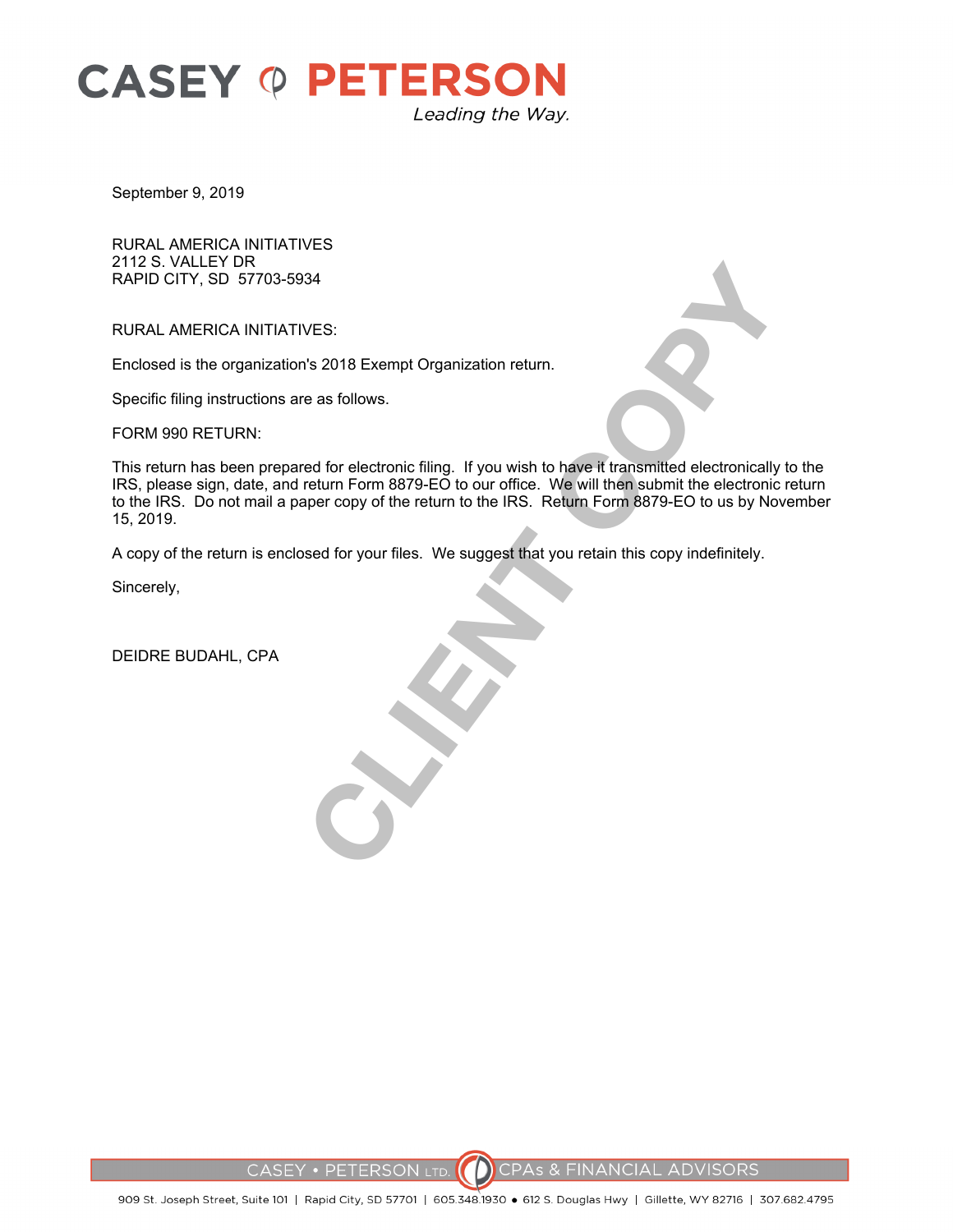| Form 8879-EO |  |
|--------------|--|
|              |  |

## **IRS e-file Signature Authorization for an Exempt Organization**

**| Do not send to the IRS. Keep for your records.**

For calendar year 2018, or fiscal year beginning and the state of the state of 2018, and ending calendary permu

Department of the Treasury Internal Revenue Service

Name of exempt organization

**2018**

**| Go to www.irs.gov/Form8879EO for the latest information.**

**Employer identification number**

|  | RURAL AMERICA INITIATIVES |
|--|---------------------------|
|  |                           |

Name and title of officer CAROL MARSHALL-COON RURAL AMERICA INITIATIVES 46-0390273

**Part I** | Type of Return and Return Information (Whole Dollars Only) BOARD CHAIRPERSON

on line **1a, 2a, 3a, 4a,** or **5a,** below, and the amount on that line for the return being filed with this form was blank, then leave line  $\,$  1b, 2b, 3b, 4b, or 5b, 3b, 4b, or 5b,  $\,$ whichever is applicable, blank (do not enter -0-). But, if you entered -0- on the return, then enter -0- on the applicable line below. Do not complete more Check the box for the return for which you are using this Form 8879-EO and enter the applicable amount, if any, from the return. If you check the box than one line in Part I.

| <b>1a</b> Form 990 check here $\triangleright$ $\boxed{X}$<br>b Total revenue, if any (Form 990, Part VIII, column (A), line 12) | 1 <sub>b</sub> | $8,545,830$ . |
|----------------------------------------------------------------------------------------------------------------------------------|----------------|---------------|
| 2a Form 990-EZ check here<br><b>b</b> Total revenue, if any (Form 990-EZ, line 9) <i>managerage</i>                              | 2b             |               |
| 3a Form 1120-POL check here<br><b>b</b> Total tax (Form 1120-POL, line 22) <b>manually and the State of Total</b>                | Зb             |               |
| 4a Form 990-PF check here<br><b>b</b> Tax based on investment income (Form 990-PF, Part VI, line 5)                              | 4b.            |               |
| 5a Form 8868 check here $\blacktriangleright$<br><b>b</b> Balance Due (Form 8868, line 3c)                                       | .5b            |               |
|                                                                                                                                  |                |               |

#### **Part II Declaration and Signature Authorization of Officer**

(a) an acknowledgement of receipt or reason for rejection of the transmission, (b) the reason for any delay in processing the return or refund, and (c) Under penalties of perjury, I declare that I am an officer of the above organization and that I have examined a copy of the organization's 2018 electronic return and accompanying schedules and statements and to the best of my knowledge and belief, they are true, correct, and complete. I further declare that the amount in Part I above is the amount shown on the copy of the organization's electronic return. I consent to allow my intermediate service provider, transmitter, or electronic return originator (ERO) to send the organization's return to the IRS and to receive from the IRS the date of any refund. If applicable, I authorize the U.S. Treasury and its designated Financial Agent to initiate an electronic funds withdrawal (direct debit) entry to the financial institution account indicated in the tax preparation software for payment of the organization's federal taxes owed on this return, and the financial institution to debit the entry to this account. To revoke a payment, I must contact the U.S. Treasury Financial Agent at 1-888-353-4537 no later than 2 business days prior to the payment (settlement) date. I also authorize the financial institutions involved in the processing of the electronic payment of taxes to receive confidential information necessary to answer inquiries and resolve issues related to the payment. I have selected a personal identification number (PIN) as my signature for the organization's electronic return and, if applicable, the organization's consent to electronic funds withdrawal. **Example instrances and entire the applicable annount, if any, from the return if y<br>any ins Form 8879EO and enter the applicable amount, if any, from the return. If y<br>any insort on that line for the return being field with** 

#### **Officer's PIN: check one box only**

| I authorize CASEY PETERSON,<br>LTD.<br>X                                                                                                                                                                                                                                                                                                                                         | to enter my PIN                | 90273                                             |
|----------------------------------------------------------------------------------------------------------------------------------------------------------------------------------------------------------------------------------------------------------------------------------------------------------------------------------------------------------------------------------|--------------------------------|---------------------------------------------------|
| ERO firm name                                                                                                                                                                                                                                                                                                                                                                    |                                | Enter five numbers, but<br>do not enter all zeros |
| as my signature on the organization's tax year 2018 electronically filed return. If I have indicated within this return that a copy of the return<br>is being filed with a state agency(ies) regulating charities as part of the IRS Fed/State program, I also authorize the aforementioned ERO to<br>enter my PIN on the return's disclosure consent screen.                    |                                |                                                   |
| As an officer of the organization, I will enter my PIN as my signature on the organization's tax year 2018 electronically filed return. If I have<br>indicated within this return that a copy of the return is being filed with a state agency(ies) regulating charities as part of the IRS Fed/State<br>program, I will enter my PIN on the return's disclosure consent screen. |                                |                                                   |
| Officer's signature $\blacktriangleright$<br>Date $\blacktriangleright$                                                                                                                                                                                                                                                                                                          |                                |                                                   |
| <b>Certification and Authentication</b><br>Part III                                                                                                                                                                                                                                                                                                                              |                                |                                                   |
| <b>ERO's EFIN/PIN.</b> Enter your six-digit electronic filing identification<br>46004088872<br>number (EFIN) followed by your five-digit self-selected PIN.<br>Do not enter all zeros                                                                                                                                                                                            |                                |                                                   |
| I certify that the above numeric entry is my PIN, which is my signature on the 2018 electronically filed return for the organization indicated above. I<br>confirm that I am submitting this return in accordance with the requirements of Pub. 4163, Modernized e-File (MeF) Information for Authorized IRS<br>e-file Providers for Business Returns.                           |                                |                                                   |
| ERO's signature $\blacktriangleright$                                                                                                                                                                                                                                                                                                                                            | Date $\triangleright$ 09/09/19 |                                                   |
| <b>ERO Must Retain This Form - See Instructions</b><br>Do Not Submit This Form to the IRS Unless Requested To Do So                                                                                                                                                                                                                                                              |                                |                                                   |

LHA For Paperwork Reduction Act Notice, see instructions.

Form (2018) **8879-EO**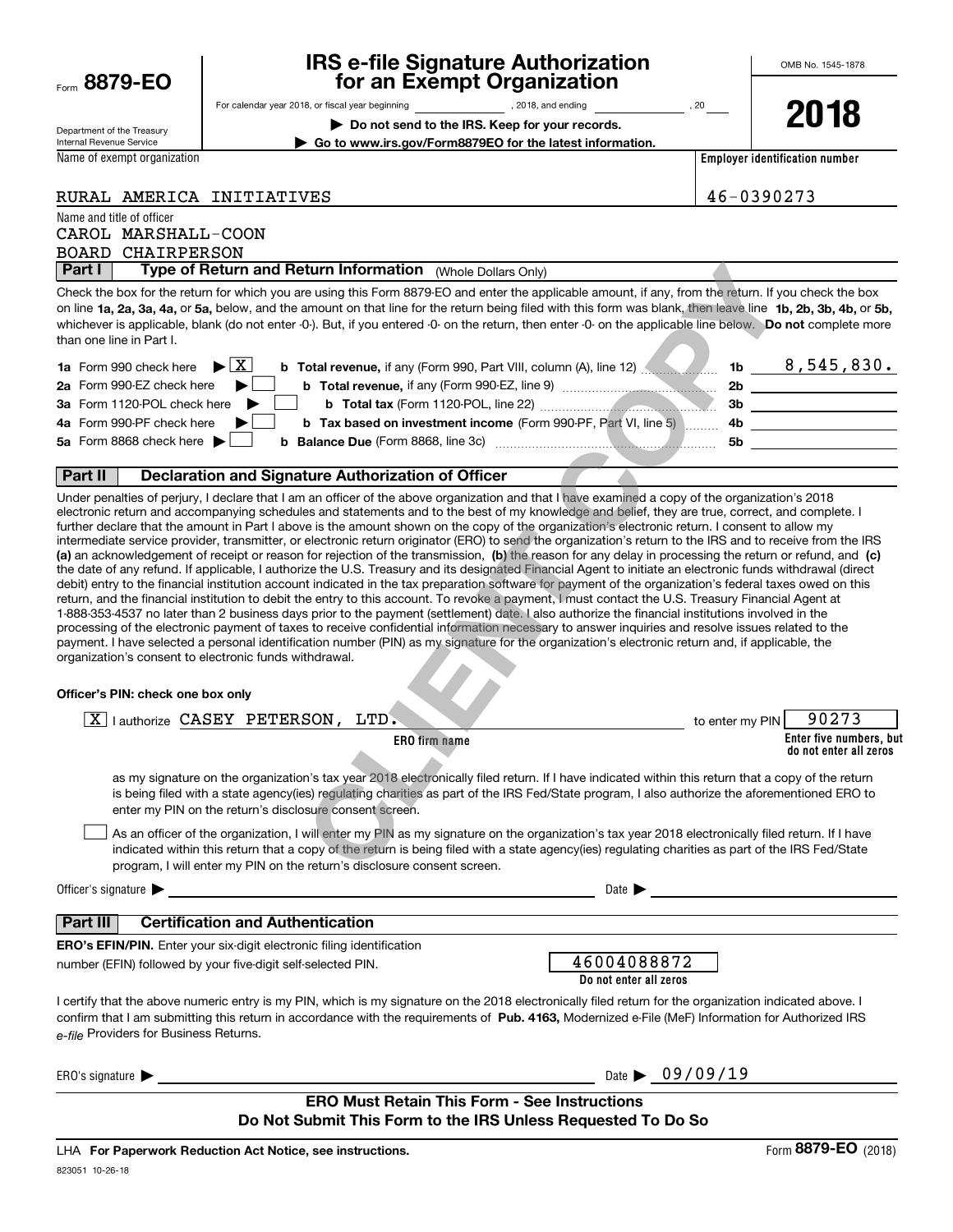| Form |  |
|------|--|

## **Return of Organization Exempt From Income Tax** EXTENDED TO NOVEMBER 15, 2019

Under section 501(c), 527, or 4947(a)(1) of the Internal Revenue Code (except private foundations) **2018** 

Department of the Treasury Internal Revenue Service

**| Do not enter social security numbers on this form as it may be made public.**

**| Go to www.irs.gov/Form990 for instructions and the latest information. Inspection**

OMB No. 1545-0047 **Open to Public** 

|                              | A For the 2018 calendar year, or tax year beginning                                                                                                 | and ending |                                                     |                                                           |
|------------------------------|-----------------------------------------------------------------------------------------------------------------------------------------------------|------------|-----------------------------------------------------|-----------------------------------------------------------|
| В<br>Check if<br>applicable: | <b>C</b> Name of organization                                                                                                                       |            | D Employer identification number                    |                                                           |
| X Address                    | RURAL AMERICA INITIATIVES                                                                                                                           |            |                                                     |                                                           |
| Name<br>change               | Doing business as                                                                                                                                   |            |                                                     | 46-0390273                                                |
| Initial<br>return            | Number and street (or P.O. box if mail is not delivered to street address)                                                                          | Room/suite | E Telephone number                                  |                                                           |
| <b>Final</b><br>return/      | 2112 S. VALLEY DR                                                                                                                                   |            |                                                     | $(605)$ 341-3339                                          |
| termin-<br>ated              | City or town, state or province, country, and ZIP or foreign postal code                                                                            |            | G Gross receipts \$                                 | 8,545,830.                                                |
| Amended<br>return            | RAPID CITY, SD<br>57703-5934                                                                                                                        |            | H(a) Is this a group return                         |                                                           |
| Applica-<br>tion             | F Name and address of principal officer: BRUCE LONG FOX                                                                                             |            | for subordinates?                                   | $\overline{\mathsf{Yes} \mathrel{\overline{X}}$ No        |
| pending                      | 2112 S. VALLEY DR, RAPID CITY, SD                                                                                                                   | 57703-593  | H(b) Are all subordinates included?   Yes           | No                                                        |
|                              | Tax-exempt status: $\boxed{\mathbf{X}}$ 501(c)(3)<br>$501(c)$ (<br>$\sqrt{\frac{1}{1}}$ (insert no.)<br>$4947(a)(1)$ or                             | 527        |                                                     | If "No," attach a list. (see instructions)                |
|                              | J Website: WWW.RURALAMERICAINITIATIVES.ORG                                                                                                          |            | $H(c)$ Group exemption number $\blacktriangleright$ |                                                           |
|                              | K Form of organization: $\boxed{\mathbf{X}}$ Corporation<br>Trust<br>Association<br>Other $\blacktriangleright$                                     |            |                                                     | L Year of formation: 1986   M State of legal domicile: SD |
| Part I                       | <b>Summary</b>                                                                                                                                      |            |                                                     |                                                           |
| 1.                           | Briefly describe the organization's mission or most significant activities: IMPROVE HEALTH & EDUCATIONAL                                            |            |                                                     |                                                           |
|                              | RESOURCES AVAILABLE TO URBAN NATIVE AMERICANS                                                                                                       |            |                                                     |                                                           |
| $\mathbf{2}$                 | Check this box $\blacktriangleright$ $\blacksquare$ if the organization discontinued its operations or disposed of more than 25% of its net assets. |            |                                                     |                                                           |
| Activities & Governance<br>3 | Number of voting members of the governing body (Part VI, line 1a)                                                                                   |            | 3                                                   | 7                                                         |
| 4                            | Number of independent voting members of the governing body (Part VI, line 1b)                                                                       |            | $\overline{\mathbf{4}}$                             | 7                                                         |
| 5                            |                                                                                                                                                     |            | 5                                                   | 176                                                       |
|                              |                                                                                                                                                     | 6          | 7                                                   |                                                           |
|                              | 7 a Total unrelated business revenue from Part VIII, column (C), line 12                                                                            |            | 7a                                                  | $\overline{0}$ .                                          |
|                              |                                                                                                                                                     |            | 7b                                                  | 0.                                                        |
|                              |                                                                                                                                                     |            | <b>Prior Year</b>                                   | <b>Current Year</b>                                       |
| 8                            | Contributions and grants (Part VIII, line 1h)                                                                                                       |            | 8,677,161.                                          | 8,507,835.                                                |
| Revenue<br>9                 | Program service revenue (Part VIII, line 2g)                                                                                                        |            | 44,991.                                             | 30, 385.                                                  |
| 10                           |                                                                                                                                                     |            | 13,933.                                             | 7,610.                                                    |
| 11                           | Other revenue (Part VIII, column (A), lines 5, 6d, 8c, 9c, 10c, and 11e)                                                                            |            | 0.                                                  | 0.                                                        |
| 12                           | Total revenue - add lines 8 through 11 (must equal Part VIII, column (A), line 12)                                                                  |            | 8,736,085.                                          | 8,545,830.                                                |
| 13                           | Grants and similar amounts paid (Part IX, column (A), lines 1-3)                                                                                    |            | 0.                                                  | 0.                                                        |
| 14                           | Benefits paid to or for members (Part IX, column (A), line 4)                                                                                       |            | 0.                                                  | 0.                                                        |
| 15                           | Salaries, other compensation, employee benefits (Part IX, column (A), lines 5-10)                                                                   |            | 2,987,133.                                          | 3,180,591.                                                |
|                              | 16a Professional fundraising fees (Part IX, column (A), line 11e)                                                                                   |            | 0.                                                  | 0.                                                        |
| Expenses                     | 50,089.<br><b>b</b> Total fundraising expenses (Part IX, column (D), line 25)<br>$\blacktriangleright$ and $\blacktriangleright$                    |            |                                                     |                                                           |
|                              |                                                                                                                                                     |            | 2,030,338.                                          | 2,859,247.                                                |
|                              | 18 Total expenses. Add lines 13-17 (must equal Part IX, column (A), line 25)                                                                        |            | $\overline{5,017,471}$ .                            | 6,039,838.                                                |
| 19                           |                                                                                                                                                     |            | 3,718,614.                                          | 2,505,992.                                                |
|                              |                                                                                                                                                     |            | <b>Beginning of Current Year</b>                    | <b>End of Year</b>                                        |
|                              |                                                                                                                                                     |            | 7,256,270.                                          | $\overline{9,651,088}$ .                                  |
|                              | <b>20</b> Total assets (Part X, line 16)                                                                                                            |            |                                                     |                                                           |
| ត្តម្<br>sets                | 21 Total liabilities (Part X, line 26)                                                                                                              |            | 394,927.<br>6,861,343.                              | 283,753.<br>9,367,335.                                    |
|                              |                                                                                                                                                     |            |                                                     |                                                           |

Under penalties of perjury, I declare that I have examined this return, including accompanying schedules and statements, and to the best of my knowledge and belief, it is true, correct, and complete. Declaration of preparer (other than officer) is based on all information of which preparer has any knowledge.

| Sign     | Signature of officer                                                                                                  |                      |      | Date                                           |  |  |  |  |
|----------|-----------------------------------------------------------------------------------------------------------------------|----------------------|------|------------------------------------------------|--|--|--|--|
| Here     | CAROL MARSHALL-COON,                                                                                                  | BOARD CHAIRPERSON    |      |                                                |  |  |  |  |
|          | Type or print name and title                                                                                          |                      |      |                                                |  |  |  |  |
|          | Print/Type preparer's name                                                                                            | Preparer's signature | Date | <b>PTIN</b><br>Check                           |  |  |  |  |
| Paid     | DEIDRE BUDAHL, CPA                                                                                                    |                      |      | P01273830<br>$09/09/19$ self-employed          |  |  |  |  |
| Preparer | Firm's name CASEY PETERSON,                                                                                           | LTD.                 |      | 46-0403496<br>$Firm's EIN \blacktriangleright$ |  |  |  |  |
| Use Only | Firm's address > 909 ST JOSEPH ST, STE 101                                                                            |                      |      |                                                |  |  |  |  |
|          | RAPID CITY, SD 57701                                                                                                  |                      |      | Phone no. $(605)$ 348-1930                     |  |  |  |  |
|          | $\mathbf{X}$<br><b>No</b><br>May the IRS discuss this return with the preparer shown above? (see instructions)<br>Yes |                      |      |                                                |  |  |  |  |
|          | Form 990 (2018)<br>LHA For Paperwork Reduction Act Notice, see the separate instructions.<br>832001 12-31-18          |                      |      |                                                |  |  |  |  |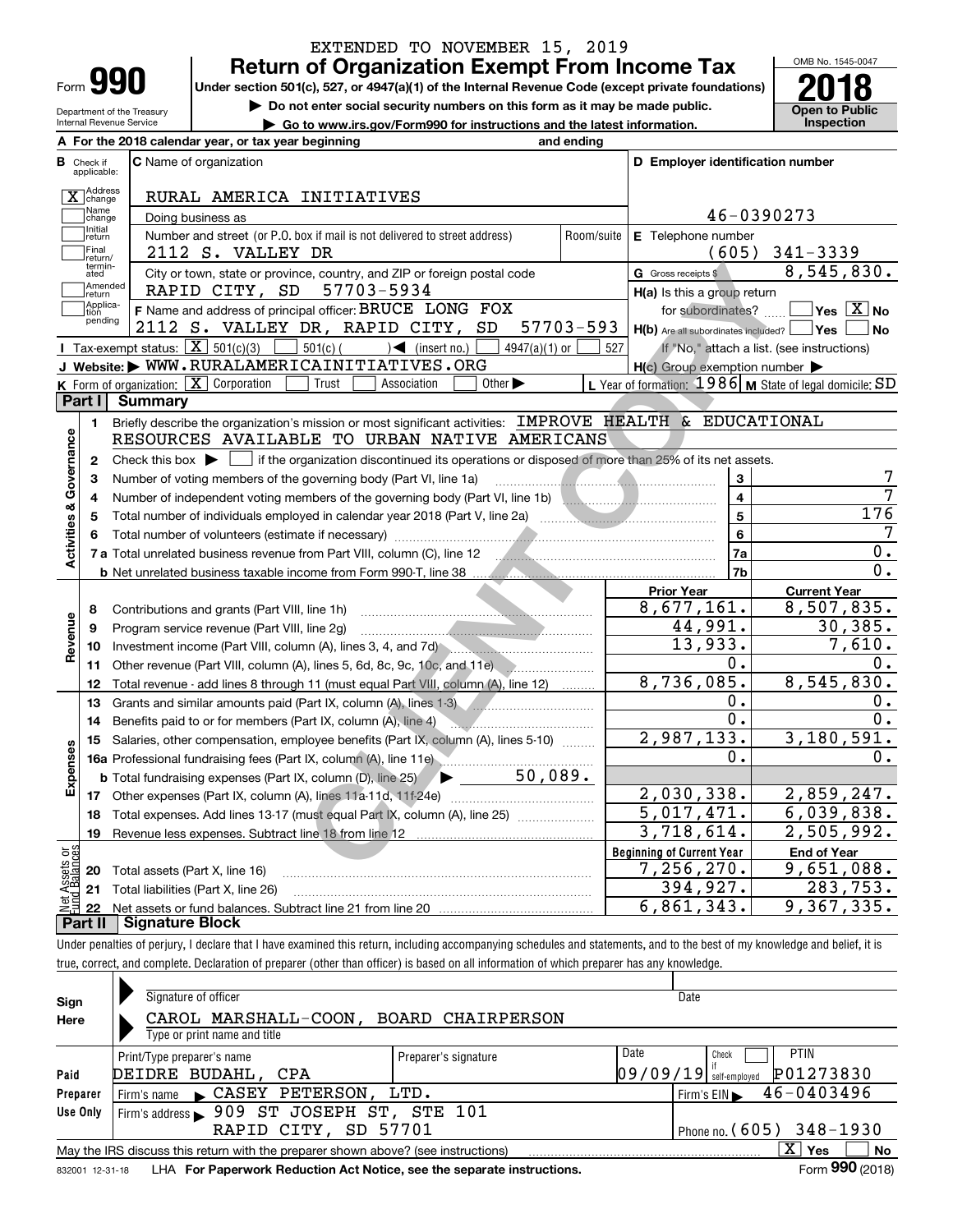|              | RURAL AMERICA INITIATIVES<br>Form 990 (2018)                                                                                                 | 46-0390273 | Page $2$                               |
|--------------|----------------------------------------------------------------------------------------------------------------------------------------------|------------|----------------------------------------|
|              | <b>Statement of Program Service Accomplishments</b><br>Part III                                                                              |            |                                        |
|              |                                                                                                                                              |            | $\overline{\mathbf{X}}$                |
| 1            | Briefly describe the organization's mission:                                                                                                 |            |                                        |
|              | RURAL AMERICA INITIATIVES IS A COMMUNITY-BASED, NON-PROFIT AGENCY                                                                            |            |                                        |
|              | SERVING AMERICAN INDIAN CHILDREN AND FAMILIES IN AND AROUND WESTERN                                                                          |            |                                        |
|              | SOUTH DAKOTA WITH CULTURALLY SENSITIVE FAMILY SERVICES, COMPREHENSIVE                                                                        |            |                                        |
|              | CHILD DEVELOPMENT, PARENT SUPPORT AND ADVOCACY, REFERRALS, AND GROUP                                                                         |            |                                        |
|              |                                                                                                                                              |            |                                        |
| $\mathbf{2}$ | Did the organization undertake any significant program services during the year which were not listed on the                                 |            | $\sqrt{\ }$ Yes $\sqrt{\ \text{X}}$ No |
|              |                                                                                                                                              |            |                                        |
|              | If "Yes," describe these new services on Schedule O.                                                                                         |            |                                        |
| 3            | Did the organization cease conducting, or make significant changes in how it conducts, any program services?                                 |            | $\sqrt{}$ Yes $\sqrt{}$ X $\sqrt{}$ No |
|              | If "Yes," describe these changes on Schedule O.                                                                                              |            |                                        |
| 4            | Describe the organization's program service accomplishments for each of its three largest program services, as measured by expenses.         |            |                                        |
|              | Section 501(c)(3) and 501(c)(4) organizations are required to report the amount of grants and allocations to others, the total expenses, and |            |                                        |
|              | revenue, if any, for each program service reported.                                                                                          |            |                                        |
| 4a           | $\overline{622,102}$ including grants of \$<br>(Expenses \$<br>(Code:<br>(Revenue \$                                                         |            |                                        |
|              | ATEYAPI TEEN PREGNANCY - COMMITTED TO HELPING NATIVE AMERICAN TEENS                                                                          |            |                                        |
|              | ABSTAIN FROM SEX UNTIL MARRIAGE.                                                                                                             |            |                                        |
|              |                                                                                                                                              |            |                                        |
|              |                                                                                                                                              |            |                                        |
|              |                                                                                                                                              |            |                                        |
|              |                                                                                                                                              |            |                                        |
|              |                                                                                                                                              |            |                                        |
|              |                                                                                                                                              |            |                                        |
|              |                                                                                                                                              |            |                                        |
|              |                                                                                                                                              |            |                                        |
|              |                                                                                                                                              |            |                                        |
|              |                                                                                                                                              |            |                                        |
| 4b           | $4,291,888$ including grants of \$<br>) (Expenses \$<br>) (Revenue \$<br>(Code:                                                              |            | 30, 385.                               |
|              | HEADSTART-THE ORGANIZATION IS THE GRANTEE WITH THE AMERICAN INDIAN                                                                           |            |                                        |
|              | PROGRAMS BRANCH OF HEADSTART AND OPERATES TWO CENTERS IN RAPID CITY AND                                                                      |            |                                        |
|              | TWO CENTERS IN CROW CREEK. THE PURPOSE IS TO OPERATE A HEADSTART                                                                             |            |                                        |
|              | PROGRAM FOR NATIVE AMERICAN CHILDREN 4 TO 5 YEARS OF AGE, AND THEIR                                                                          |            |                                        |
|              | PARENTS, HELPING WITH THE TRANSITION OF MOVING FROM THE RESERVATION; AS                                                                      |            |                                        |
|              | WELL AS AN EARLY HEADSTART PROGRAM FOR CHILDREN 0 TO 3, AND THEIR                                                                            |            |                                        |
|              | PARENTS.                                                                                                                                     |            |                                        |
|              |                                                                                                                                              |            |                                        |
|              |                                                                                                                                              |            |                                        |
|              |                                                                                                                                              |            |                                        |
|              |                                                                                                                                              |            |                                        |
|              |                                                                                                                                              |            |                                        |
| 4с           | $262,095$ . including grants of \$<br>) (Expenses \$<br>) (Revenue \$<br>(Code:                                                              |            |                                        |
|              | ANA LANGUAGE - PRESERVATION OF THE LAKOTA LANGUAGE WHICH IS RAPIDLY                                                                          |            |                                        |
|              | DIMINISHING. MANY NATIVE AMERICAN PARENTS HAVE LOST THE ABILITY TO                                                                           |            |                                        |
|              | TEACH THEIR CHILDREN THE LAKOTA LANGUAGE. THE LANGUAGE, WHEN                                                                                 | IT IS      |                                        |
|              | "FOREIGN LANGUAGE". NO SYSTEM EXISTS FOR<br>TAUGHT, IS PRESENTED LIKE A                                                                      |            |                                        |
|              | CHILDREN RAPID CITY TO LEARN THEIR NATIVE LANGUAGE AT A YOUNG AGE, IN A                                                                      |            |                                        |
|              | NATURAL WAY. OUR PROJECT IS AN ATTEMPT TO REMEDY THESE CIRCUMSTANCES.                                                                        |            |                                        |
|              |                                                                                                                                              |            |                                        |
|              |                                                                                                                                              |            |                                        |
|              |                                                                                                                                              |            |                                        |
|              |                                                                                                                                              |            |                                        |
|              |                                                                                                                                              |            |                                        |
|              |                                                                                                                                              |            |                                        |
|              |                                                                                                                                              |            |                                        |
| 4d -         | Other program services (Describe in Schedule O.)                                                                                             |            |                                        |
|              | 254, 111. including grants of \$<br>Expenses \$<br>(Revenue \$                                                                               |            |                                        |
| 4е           | 5,430,196.<br>Total program service expenses                                                                                                 |            |                                        |
|              |                                                                                                                                              |            | Form 990 (2018)                        |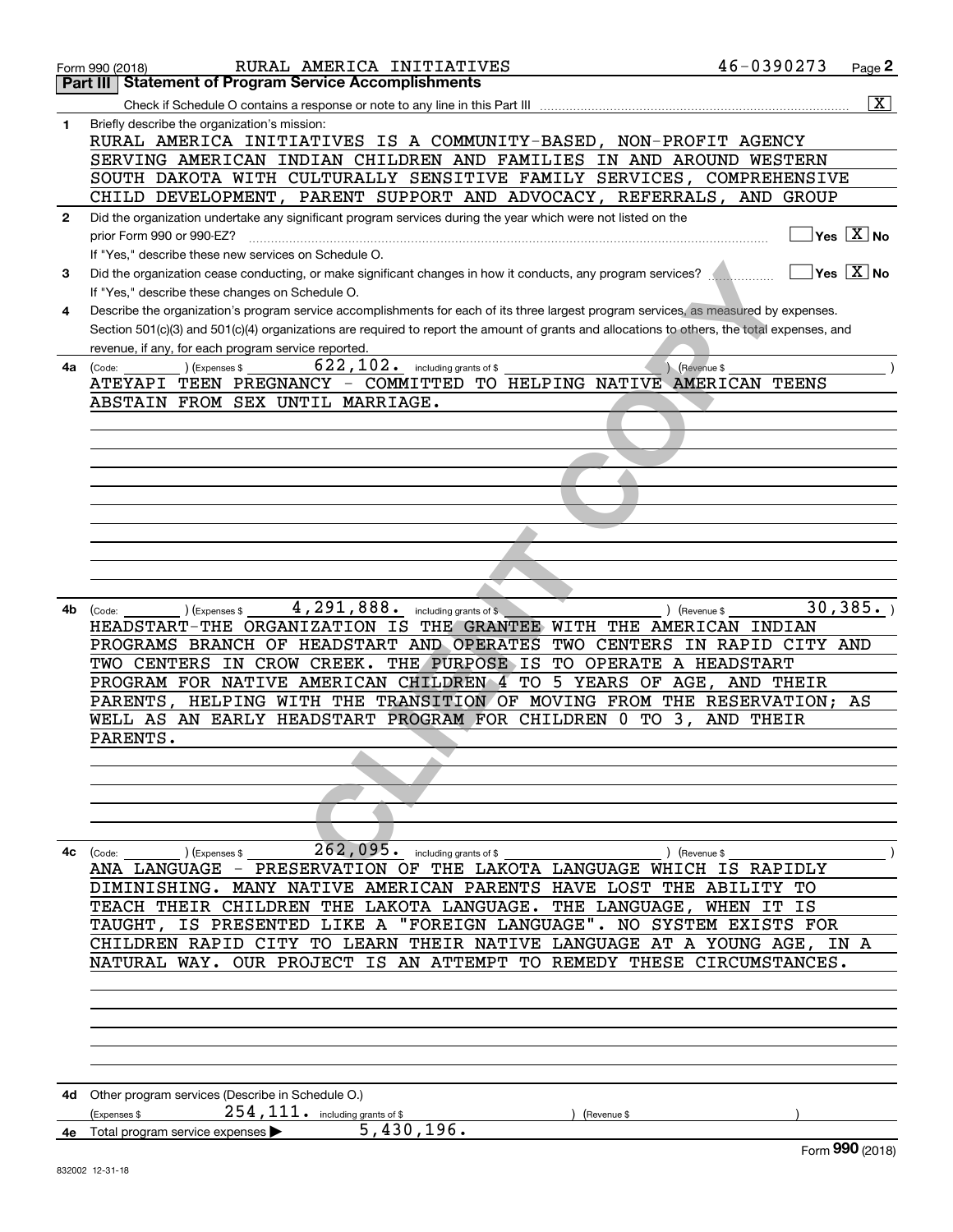| Form 990 (2018) |  |  |
|-----------------|--|--|

|     |                                                                                                                                    |                 | Yes         | No |
|-----|------------------------------------------------------------------------------------------------------------------------------------|-----------------|-------------|----|
| 1.  | Is the organization described in section $501(c)(3)$ or $4947(a)(1)$ (other than a private foundation)?                            |                 |             |    |
|     |                                                                                                                                    | 1               | x           |    |
| 2   |                                                                                                                                    | $\mathbf{2}$    | $\mathbf X$ |    |
| 3   | Did the organization engage in direct or indirect political campaign activities on behalf of or in opposition to candidates for    |                 |             |    |
|     |                                                                                                                                    | 3               |             | x  |
| 4   | Section 501(c)(3) organizations. Did the organization engage in lobbying activities, or have a section 501(h) election in effect   |                 |             |    |
|     |                                                                                                                                    | 4               |             | х  |
| 5   | Is the organization a section 501(c)(4), 501(c)(5), or 501(c)(6) organization that receives membership dues, assessments, or       |                 |             |    |
|     |                                                                                                                                    | 5               |             | х  |
| 6   | Did the organization maintain any donor advised funds or any similar funds or accounts for which donors have the right to          |                 |             |    |
|     | provide advice on the distribution or investment of amounts in such funds or accounts? If "Yes," complete Schedule D. Part I       | 6               |             | х  |
| 7   | Did the organization receive or hold a conservation easement, including easements to preserve open space,                          |                 |             |    |
|     |                                                                                                                                    | 7               |             | х  |
| 8   | Did the organization maintain collections of works of art, historical treasures, or other similar assets? (If "Yes," complete      |                 |             |    |
|     |                                                                                                                                    | 8               |             | x  |
| 9   | Did the organization report an amount in Part X, line 21, for escrow or custodial account liability, serve as a custodian for      |                 |             |    |
|     | amounts not listed in Part X; or provide credit counseling, debt management, credit repair, or debt negotiation services?          |                 |             |    |
|     |                                                                                                                                    | 9               |             | х  |
|     | If "Yes." complete Schedule D. Part IV                                                                                             |                 |             |    |
| 10  | Did the organization, directly or through a related organization, hold assets in temporarily restricted endowments, permanent      |                 |             | x  |
|     |                                                                                                                                    | 10              |             |    |
| 11  | If the organization's answer to any of the following questions is "Yes," then complete Schedule D, Parts VI, VII, VIII, IX, or X   |                 |             |    |
|     | as applicable.                                                                                                                     |                 |             |    |
| a   | Did the organization report an amount for land, buildings, and equipment in Part X, line 10? $H$ "Yes," complete Schedule D,       |                 |             |    |
|     |                                                                                                                                    | 11a             | х           |    |
| b   | Did the organization report an amount for investments - other securities in Part X, line 12 that is 5% or more of its total        |                 |             |    |
|     |                                                                                                                                    | 11 <sub>b</sub> |             | x  |
|     | c Did the organization report an amount for investments - program related in Part X, line 13 that is 5% or more of its total       |                 |             |    |
|     |                                                                                                                                    | 11c             |             | х  |
|     | d Did the organization report an amount for other assets in Part X, line 15 that is 5% or more of its total assets reported in     |                 |             |    |
|     |                                                                                                                                    | 11d             |             | х  |
|     | Did the organization report an amount for other liabilities in Part X, line 25? If "Yes," complete Schedule D, Part X              | 11e             |             | X  |
| f   | Did the organization's separate or consolidated financial statements for the tax year include a footnote that addresses            |                 |             |    |
|     | the organization's liability for uncertain tax positions under FIN 48 (ASC 740)? If "Yes," complete Schedule D, Part X             | 11f             | х           |    |
|     | 12a Did the organization obtain separate, independent audited financial statements for the tax year? If "Yes," complete            |                 |             |    |
|     | Schedule D, Parts XI and XII                                                                                                       | 12a             | X           |    |
|     | <b>b</b> Was the organization included in consolidated, independent audited financial statements for the tax year?                 |                 |             |    |
|     | If "Yes," and if the organization answered "No" to line 12a, then completing Schedule D, Parts XI and XII is optional metalliminal | 12 <sub>b</sub> |             | х  |
| 13  | Is the organization a school described in section $170(b)(1)(A)(ii)?$ If "Yes," complete Schedule E                                | 13              |             | X  |
| 14a | Did the organization maintain an office, employees, or agents outside of the United States?                                        | 14a             |             | х  |
| b   | Did the organization have aggregate revenues or expenses of more than \$10,000 from grantmaking, fundraising, business,            |                 |             |    |
|     | investment, and program service activities outside the United States, or aggregate foreign investments valued at \$100,000         |                 |             |    |
|     |                                                                                                                                    | 14b             |             | x  |
| 15  | Did the organization report on Part IX, column (A), line 3, more than \$5,000 of grants or other assistance to or for any          |                 |             |    |
|     |                                                                                                                                    | 15              |             | x  |
| 16  | Did the organization report on Part IX, column (A), line 3, more than \$5,000 of aggregate grants or other assistance to           |                 |             |    |
|     |                                                                                                                                    | 16              |             | x  |
| 17  | Did the organization report a total of more than \$15,000 of expenses for professional fundraising services on Part IX,            |                 |             |    |
|     |                                                                                                                                    | 17              |             | x  |
| 18  | Did the organization report more than \$15,000 total of fundraising event gross income and contributions on Part VIII, lines       |                 |             |    |
|     |                                                                                                                                    | 18              |             | x  |
| 19  | Did the organization report more than \$15,000 of gross income from gaming activities on Part VIII, line 9a? If "Yes."             |                 |             |    |
|     |                                                                                                                                    | 19              |             | X  |
| 20a |                                                                                                                                    | 20a             |             | x  |
| b   | If "Yes" to line 20a, did the organization attach a copy of its audited financial statements to this return?                       | 20 <sub>b</sub> |             |    |
| 21  | Did the organization report more than \$5,000 of grants or other assistance to any domestic organization or                        |                 |             |    |
|     |                                                                                                                                    | 21              |             | x  |
|     |                                                                                                                                    |                 |             |    |

Form (2018) **990**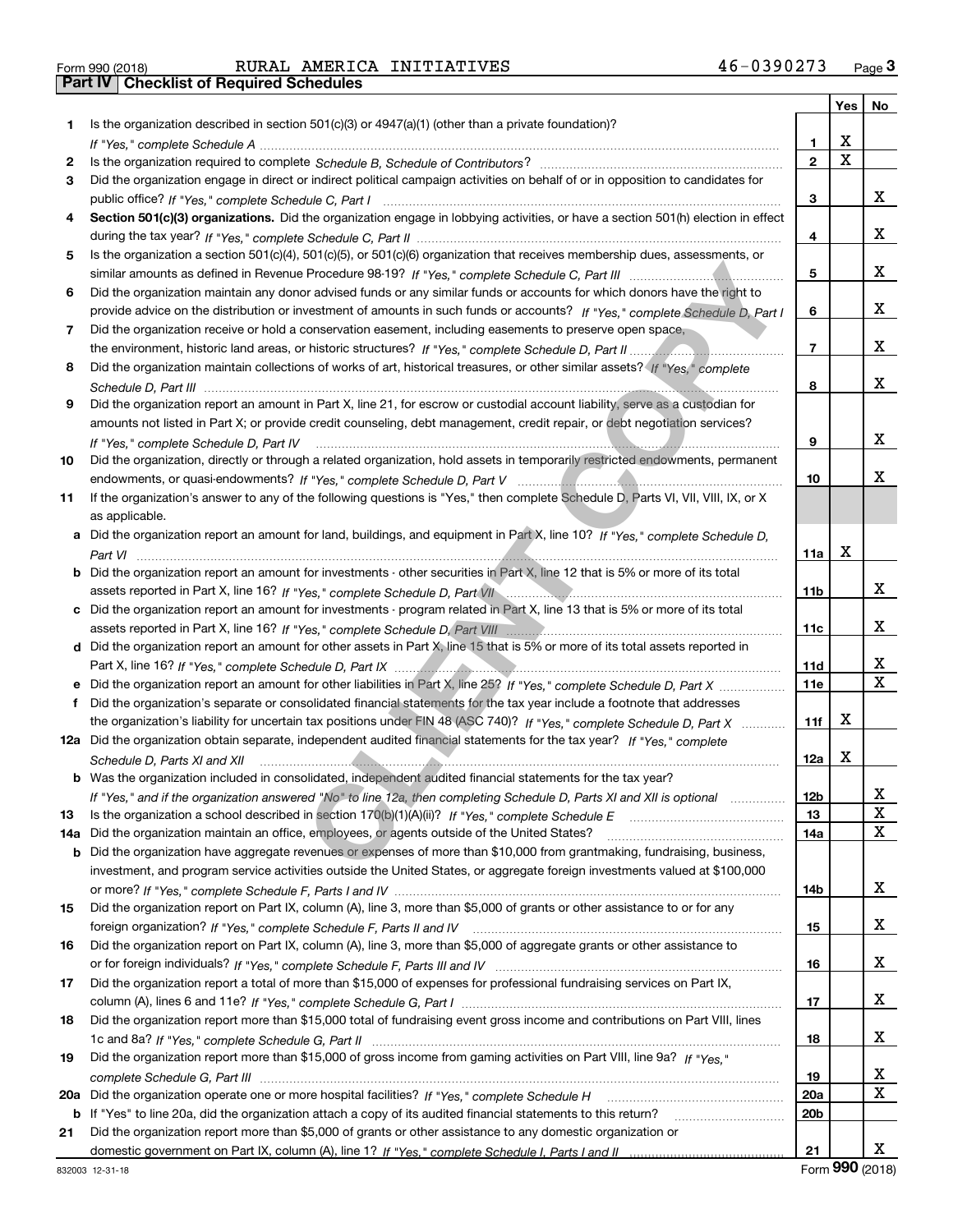|  | Form 990 (2018) |  |
|--|-----------------|--|
|  |                 |  |

# Form 990 (2018) RURAL AMERICA INITIATIVES 4 6-0 3 9 0 2 7 3 <sub>Page</sub> 4<br>**Part IV | Checklist of Required Schedules** <sub>(continued)</sub>

*(continued)*

|        |                                                                                                                                     |                 | Yes | No          |
|--------|-------------------------------------------------------------------------------------------------------------------------------------|-----------------|-----|-------------|
| 22     | Did the organization report more than \$5,000 of grants or other assistance to or for domestic individuals on                       |                 |     |             |
|        |                                                                                                                                     | 22              |     | х           |
| 23     | Did the organization answer "Yes" to Part VII, Section A, line 3, 4, or 5 about compensation of the organization's current          |                 |     |             |
|        | and former officers, directors, trustees, key employees, and highest compensated employees? If "Yes," complete                      |                 |     |             |
|        |                                                                                                                                     | 23              |     | x           |
|        | 24a Did the organization have a tax-exempt bond issue with an outstanding principal amount of more than \$100,000 as of the         |                 |     |             |
|        | last day of the year, that was issued after December 31, 2002? If "Yes," answer lines 24b through 24d and complete                  |                 |     |             |
|        |                                                                                                                                     | 24a             |     | x           |
|        | <b>b</b> Did the organization invest any proceeds of tax-exempt bonds beyond a temporary period exception?                          | 24 <sub>b</sub> |     |             |
|        | c Did the organization maintain an escrow account other than a refunding escrow at any time during the year to defease              |                 |     |             |
|        | any tax-exempt bonds?                                                                                                               | 24c             |     |             |
|        | d Did the organization act as an "on behalf of" issuer for bonds outstanding at any time during the year?                           | 24d             |     |             |
|        | 25a Section 501(c)(3), 501(c)(4), and 501(c)(29) organizations. Did the organization engage in an excess benefit                    |                 |     |             |
|        |                                                                                                                                     | 25a             |     | x           |
|        | <b>b</b> Is the organization aware that it engaged in an excess benefit transaction with a disqualified person in a prior year, and |                 |     |             |
|        | that the transaction has not been reported on any of the organization's prior Forms 990 or 990-EZ? If "Yes." complete               |                 |     |             |
|        | Schedule L, Part I                                                                                                                  | 25b             |     | х           |
| 26     | Did the organization report any amount on Part X, line 5, 6, or 22 for receivables from or payables to any current or               |                 |     |             |
|        | former officers, directors, trustees, key employees, highest compensated employees, or disqualified persons? If "Yes."              |                 |     |             |
|        | complete Schedule L. Part II                                                                                                        | 26              |     | x           |
| 27     | Did the organization provide a grant or other assistance to an officer, director, trustee, key employee, substantial                |                 |     |             |
|        | contributor or employee thereof, a grant selection committee member, or to a 35% controlled entity or family member                 |                 |     |             |
|        |                                                                                                                                     | 27              |     | x           |
| 28     | Was the organization a party to a business transaction with one of the following parties (see Schedule L, Part IV                   |                 |     |             |
|        | instructions for applicable filing thresholds, conditions, and exceptions):                                                         |                 |     |             |
| a      | A current or former officer, director, trustee, or key employee? If "Yes," complete Schedule L, Part IV                             | 28a             |     | X           |
| b      | A family member of a current or former officer, director, trustee, or key employee? If "Yes," complete Schedule L, Part IV          | 28b             |     | $\mathbf x$ |
| c      | An entity of which a current or former officer, director, trustee, or key employee (or a family member thereof) was an officer,     |                 |     |             |
|        |                                                                                                                                     | 28c             |     | x           |
| 29     |                                                                                                                                     | 29              | X   |             |
| 30     | Did the organization receive contributions of art, historical treasures, or other similar assets, or qualified conservation         |                 |     |             |
|        |                                                                                                                                     | 30              |     | x           |
| 31     | Did the organization liquidate, terminate, or dissolve and cease operations?                                                        |                 |     |             |
|        |                                                                                                                                     | 31              |     | x           |
| 32     | Did the organization sell, exchange, dispose of, or transfer more than 25% of its net assets? If "Yes," complete                    |                 |     |             |
|        |                                                                                                                                     | 32              |     | X.          |
| 33     | Did the organization own 100% of an entity disregarded as separate from the organization under Regulations                          |                 |     |             |
|        |                                                                                                                                     | 33              |     | x           |
| 34     | Was the organization related to any tax-exempt or taxable entity? If "Yes," complete Schedule R, Part II, III, or IV, and           |                 |     |             |
|        |                                                                                                                                     | 34              |     | x           |
|        | 35a Did the organization have a controlled entity within the meaning of section 512(b)(13)?                                         | <b>35a</b>      |     | X           |
|        | b If "Yes" to line 35a, did the organization receive any payment from or engage in any transaction with a controlled entity         |                 |     |             |
|        |                                                                                                                                     | 35b             |     |             |
| 36     | Section 501(c)(3) organizations. Did the organization make any transfers to an exempt non-charitable related organization?          |                 |     |             |
|        |                                                                                                                                     | 36              |     | X.          |
| 37     | Did the organization conduct more than 5% of its activities through an entity that is not a related organization                    |                 |     |             |
|        |                                                                                                                                     | 37              |     | x           |
| 38     | Did the organization complete Schedule O and provide explanations in Schedule O for Part VI, lines 11b and 19?                      |                 |     |             |
|        | Note. All Form 990 filers are required to complete Schedule O                                                                       | 38              | х   |             |
| Part V | <b>Statements Regarding Other IRS Filings and Tax Compliance</b>                                                                    |                 |     |             |
|        | Check if Schedule O contains a response or note to any line in this Part V                                                          |                 |     |             |
|        |                                                                                                                                     |                 | Yes | No          |
|        | 23<br>1a                                                                                                                            |                 |     |             |
| b      | 0<br>Enter the number of Forms W-2G included in line 1a. Enter -0- if not applicable<br>1b                                          |                 |     |             |
|        | Did the organization comply with backup withholding rules for reportable payments to vendors and reportable gaming                  |                 |     |             |
|        |                                                                                                                                     | 1c              | X   |             |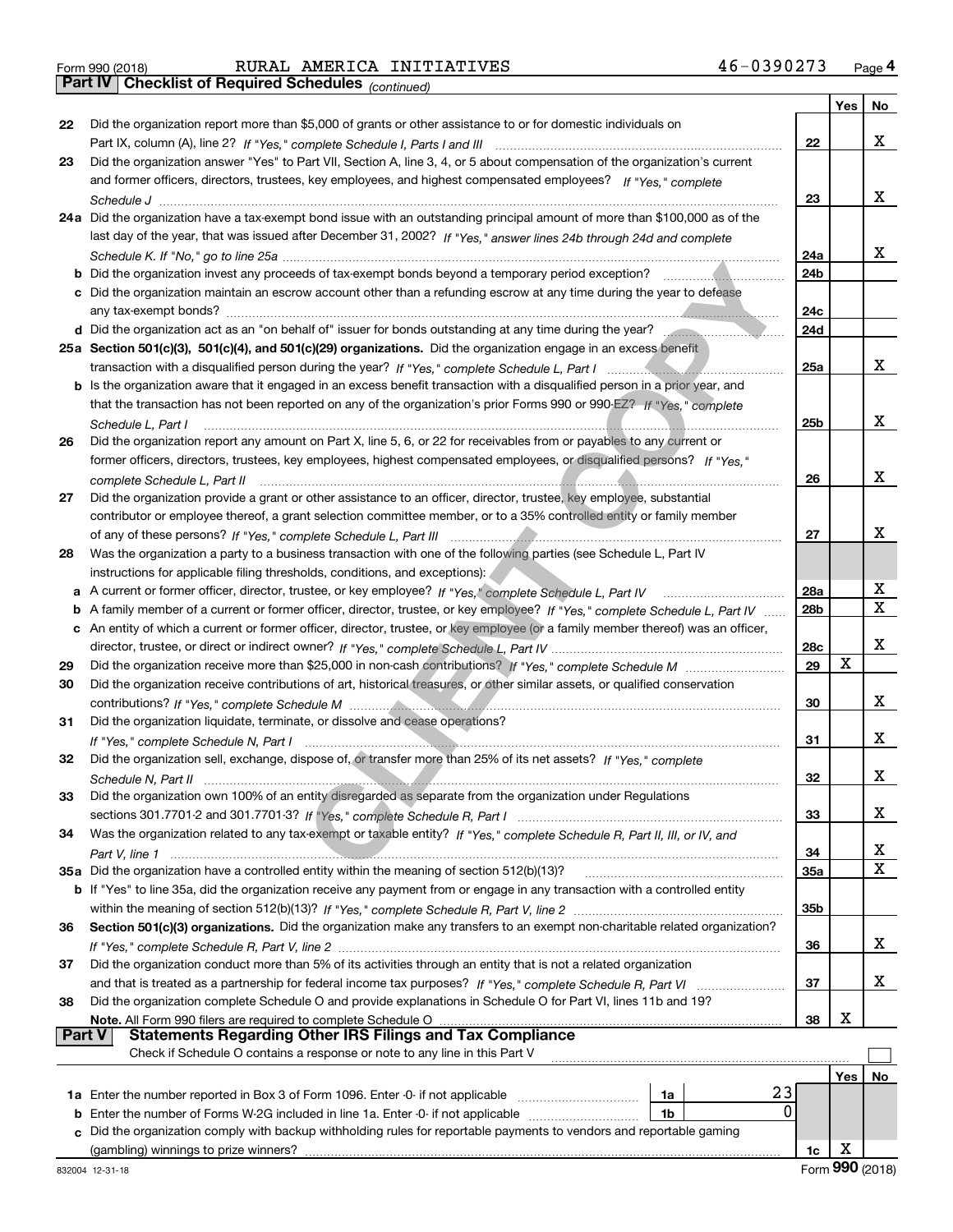| <b>Part V</b><br>Yes<br>No<br>2a Enter the number of employees reported on Form W-3, Transmittal of Wage and Tax Statements,<br>176<br>filed for the calendar year ending with or within the year covered by this return [11] [11] the calendar year ending with or within the year covered by this return<br>2a<br>X<br>2 <sub>b</sub><br>х<br>3a Did the organization have unrelated business gross income of \$1,000 or more during the year?<br>За<br>3 <sub>b</sub><br>4a At any time during the calendar year, did the organization have an interest in, or a signature or other authority over, a<br>х<br>financial account in a foreign country (such as a bank account, securities account, or other financial account)?<br>4a<br><b>b</b> If "Yes," enter the name of the foreign country: $\blacktriangleright$<br>See instructions for filing requirements for FinCEN Form 114, Report of Foreign Bank and Financial Accounts (FBAR).<br>х<br>5a Was the organization a party to a prohibited tax shelter transaction at any time during the tax year?<br>5а<br>$\mathbf X$<br>5 <sub>b</sub><br><b>b</b> Did any taxable party notify the organization that it was or is a party to a prohibited tax shelter transaction?<br>5 <sub>c</sub><br>с<br>6a Does the organization have annual gross receipts that are normally greater than \$100,000, and did the organization solicit<br>x<br>any contributions that were not tax deductible as charitable contributions?<br>6a<br>b If "Yes," did the organization include with every solicitation an express statement that such contributions or gifts<br>were not tax deductible?<br>6b<br>Organizations that may receive deductible contributions under section 170(c).<br>7<br>х<br>Did the organization receive a payment in excess of \$75 made partly as a contribution and partly for goods and services provided to the payor?<br>7a<br>а<br>7b<br>If "Yes," did the organization notify the donor of the value of the goods or services provided?<br>b<br>Did the organization sell, exchange, or otherwise dispose of tangible personal property for which it was required<br>с<br>х<br>7c<br>7d<br>d If "Yes," indicate the number of Forms 8282 filed during the year manufactured in the second of the way and the water of Forms 8282 filed during the year manufactured in the second of the water of the water of the water<br>х<br>7e<br>Did the organization receive any funds, directly or indirectly, to pay premiums on a personal benefit contract?<br>е<br>$\mathbf X$<br>7f<br>Did the organization, during the year, pay premiums, directly or indirectly, on a personal benefit contract?<br>Ť<br>If the organization received a contribution of qualified intellectual property, did the organization file Form 8899 as required?<br>7g<br>g<br>If the organization received a contribution of cars, boats, airplanes, or other vehicles, did the organization file a Form 1098-C?<br>7h<br>h<br>Sponsoring organizations maintaining donor advised funds. Did a donor advised fund maintained by the<br>8<br>8<br>sponsoring organization have excess business holdings at any time during the year?<br>Sponsoring organizations maintaining donor advised funds.<br>9<br>Did the sponsoring organization make any taxable distributions under section 4966?<br>9а<br>а<br>9b<br>Did the sponsoring organization make a distribution to a donor, donor advisor, or related person?<br>b<br>Section 501(c)(7) organizations. Enter:<br>10<br>10a<br><b>b</b> Gross receipts, included on Form 990, Part VIII, line 12, for public use of club facilities <i>manumum</i><br>10b<br>Section 501(c)(12) organizations. Enter:<br>11<br>11a<br>Gross income from members or shareholders <b>comes and continuum contract of the contract of the contract of the contract of the contract of the contract of the contract of the contract of the contract of the contract of the</b><br>a<br><b>b</b> Gross income from other sources (Do not net amounts due or paid to other sources against<br>amounts due or received from them.)<br>11b<br>12a Section 4947(a)(1) non-exempt charitable trusts. Is the organization filing Form 990 in lieu of Form 1041?<br>12a<br><b>b</b> If "Yes," enter the amount of tax-exempt interest received or accrued during the year<br>12b<br>Section 501(c)(29) qualified nonprofit health insurance issuers.<br>13<br>13а<br>Note. See the instructions for additional information the organization must report on Schedule O.<br><b>b</b> Enter the amount of reserves the organization is required to maintain by the states in which the<br>13 <sub>b</sub><br>13с<br>с<br>X<br>14a Did the organization receive any payments for indoor tanning services during the tax year?<br>14a<br>14b<br>Is the organization subject to the section 4960 tax on payment(s) of more than \$1,000,000 in remuneration or<br>15<br>х<br>15<br>If "Yes," see instructions and file Form 4720, Schedule N.<br>х<br>Is the organization an educational institution subject to the section 4968 excise tax on net investment income?<br>16<br>16<br>.<br>If "Yes," complete Form 4720, Schedule O. | 46-0390273<br>RURAL AMERICA INITIATIVES<br>Form 990 (2018)            |  | Page $5$ |
|----------------------------------------------------------------------------------------------------------------------------------------------------------------------------------------------------------------------------------------------------------------------------------------------------------------------------------------------------------------------------------------------------------------------------------------------------------------------------------------------------------------------------------------------------------------------------------------------------------------------------------------------------------------------------------------------------------------------------------------------------------------------------------------------------------------------------------------------------------------------------------------------------------------------------------------------------------------------------------------------------------------------------------------------------------------------------------------------------------------------------------------------------------------------------------------------------------------------------------------------------------------------------------------------------------------------------------------------------------------------------------------------------------------------------------------------------------------------------------------------------------------------------------------------------------------------------------------------------------------------------------------------------------------------------------------------------------------------------------------------------------------------------------------------------------------------------------------------------------------------------------------------------------------------------------------------------------------------------------------------------------------------------------------------------------------------------------------------------------------------------------------------------------------------------------------------------------------------------------------------------------------------------------------------------------------------------------------------------------------------------------------------------------------------------------------------------------------------------------------------------------------------------------------------------------------------------------------------------------------------------------------------------------------------------------------------------------------------------------------------------------------------------------------------------------------------------------------------------------------------------------------------------------------------------------------------------------------------------------------------------------------------------------------------------------------------------------------------------------------------------------------------------------------------------------------------------------------------------------------------------------------------------------------------------------------------------------------------------------------------------------------------------------------------------------------------------------------------------------------------------------------------------------------------------------------------------------------------------------------------------------------------------------------------------------------------------------------------------------------------------------------------------------------------------------------------------------------------------------------------------------------------------------------------------------------------------------------------------------------------------------------------------------------------------------------------------------------------------------------------------------------------------------------------------------------------------------------------------------------------------------------------------------------------------------------------------------------------------------------------------------------------------------------------------------------------------------------------------------------------------------------------------------------------------------------------------------------------------------------------------------------------------------------------------------------------------------------------------------------------------------------------------------------------------------------------------------------------------------------------------------------------------------------------------------------------------------------------------------------------------------------------------------------------------------------------------------------------------------------------------------------------------------------------------------------------------------------|-----------------------------------------------------------------------|--|----------|
|                                                                                                                                                                                                                                                                                                                                                                                                                                                                                                                                                                                                                                                                                                                                                                                                                                                                                                                                                                                                                                                                                                                                                                                                                                                                                                                                                                                                                                                                                                                                                                                                                                                                                                                                                                                                                                                                                                                                                                                                                                                                                                                                                                                                                                                                                                                                                                                                                                                                                                                                                                                                                                                                                                                                                                                                                                                                                                                                                                                                                                                                                                                                                                                                                                                                                                                                                                                                                                                                                                                                                                                                                                                                                                                                                                                                                                                                                                                                                                                                                                                                                                                                                                                                                                                                                                                                                                                                                                                                                                                                                                                                                                                                                                                                                                                                                                                                                                                                                                                                                                                                                                                                                                                                                | Statements Regarding Other IRS Filings and Tax Compliance (continued) |  |          |
|                                                                                                                                                                                                                                                                                                                                                                                                                                                                                                                                                                                                                                                                                                                                                                                                                                                                                                                                                                                                                                                                                                                                                                                                                                                                                                                                                                                                                                                                                                                                                                                                                                                                                                                                                                                                                                                                                                                                                                                                                                                                                                                                                                                                                                                                                                                                                                                                                                                                                                                                                                                                                                                                                                                                                                                                                                                                                                                                                                                                                                                                                                                                                                                                                                                                                                                                                                                                                                                                                                                                                                                                                                                                                                                                                                                                                                                                                                                                                                                                                                                                                                                                                                                                                                                                                                                                                                                                                                                                                                                                                                                                                                                                                                                                                                                                                                                                                                                                                                                                                                                                                                                                                                                                                |                                                                       |  |          |
|                                                                                                                                                                                                                                                                                                                                                                                                                                                                                                                                                                                                                                                                                                                                                                                                                                                                                                                                                                                                                                                                                                                                                                                                                                                                                                                                                                                                                                                                                                                                                                                                                                                                                                                                                                                                                                                                                                                                                                                                                                                                                                                                                                                                                                                                                                                                                                                                                                                                                                                                                                                                                                                                                                                                                                                                                                                                                                                                                                                                                                                                                                                                                                                                                                                                                                                                                                                                                                                                                                                                                                                                                                                                                                                                                                                                                                                                                                                                                                                                                                                                                                                                                                                                                                                                                                                                                                                                                                                                                                                                                                                                                                                                                                                                                                                                                                                                                                                                                                                                                                                                                                                                                                                                                |                                                                       |  |          |
|                                                                                                                                                                                                                                                                                                                                                                                                                                                                                                                                                                                                                                                                                                                                                                                                                                                                                                                                                                                                                                                                                                                                                                                                                                                                                                                                                                                                                                                                                                                                                                                                                                                                                                                                                                                                                                                                                                                                                                                                                                                                                                                                                                                                                                                                                                                                                                                                                                                                                                                                                                                                                                                                                                                                                                                                                                                                                                                                                                                                                                                                                                                                                                                                                                                                                                                                                                                                                                                                                                                                                                                                                                                                                                                                                                                                                                                                                                                                                                                                                                                                                                                                                                                                                                                                                                                                                                                                                                                                                                                                                                                                                                                                                                                                                                                                                                                                                                                                                                                                                                                                                                                                                                                                                |                                                                       |  |          |
|                                                                                                                                                                                                                                                                                                                                                                                                                                                                                                                                                                                                                                                                                                                                                                                                                                                                                                                                                                                                                                                                                                                                                                                                                                                                                                                                                                                                                                                                                                                                                                                                                                                                                                                                                                                                                                                                                                                                                                                                                                                                                                                                                                                                                                                                                                                                                                                                                                                                                                                                                                                                                                                                                                                                                                                                                                                                                                                                                                                                                                                                                                                                                                                                                                                                                                                                                                                                                                                                                                                                                                                                                                                                                                                                                                                                                                                                                                                                                                                                                                                                                                                                                                                                                                                                                                                                                                                                                                                                                                                                                                                                                                                                                                                                                                                                                                                                                                                                                                                                                                                                                                                                                                                                                |                                                                       |  |          |
|                                                                                                                                                                                                                                                                                                                                                                                                                                                                                                                                                                                                                                                                                                                                                                                                                                                                                                                                                                                                                                                                                                                                                                                                                                                                                                                                                                                                                                                                                                                                                                                                                                                                                                                                                                                                                                                                                                                                                                                                                                                                                                                                                                                                                                                                                                                                                                                                                                                                                                                                                                                                                                                                                                                                                                                                                                                                                                                                                                                                                                                                                                                                                                                                                                                                                                                                                                                                                                                                                                                                                                                                                                                                                                                                                                                                                                                                                                                                                                                                                                                                                                                                                                                                                                                                                                                                                                                                                                                                                                                                                                                                                                                                                                                                                                                                                                                                                                                                                                                                                                                                                                                                                                                                                |                                                                       |  |          |
|                                                                                                                                                                                                                                                                                                                                                                                                                                                                                                                                                                                                                                                                                                                                                                                                                                                                                                                                                                                                                                                                                                                                                                                                                                                                                                                                                                                                                                                                                                                                                                                                                                                                                                                                                                                                                                                                                                                                                                                                                                                                                                                                                                                                                                                                                                                                                                                                                                                                                                                                                                                                                                                                                                                                                                                                                                                                                                                                                                                                                                                                                                                                                                                                                                                                                                                                                                                                                                                                                                                                                                                                                                                                                                                                                                                                                                                                                                                                                                                                                                                                                                                                                                                                                                                                                                                                                                                                                                                                                                                                                                                                                                                                                                                                                                                                                                                                                                                                                                                                                                                                                                                                                                                                                |                                                                       |  |          |
|                                                                                                                                                                                                                                                                                                                                                                                                                                                                                                                                                                                                                                                                                                                                                                                                                                                                                                                                                                                                                                                                                                                                                                                                                                                                                                                                                                                                                                                                                                                                                                                                                                                                                                                                                                                                                                                                                                                                                                                                                                                                                                                                                                                                                                                                                                                                                                                                                                                                                                                                                                                                                                                                                                                                                                                                                                                                                                                                                                                                                                                                                                                                                                                                                                                                                                                                                                                                                                                                                                                                                                                                                                                                                                                                                                                                                                                                                                                                                                                                                                                                                                                                                                                                                                                                                                                                                                                                                                                                                                                                                                                                                                                                                                                                                                                                                                                                                                                                                                                                                                                                                                                                                                                                                |                                                                       |  |          |
|                                                                                                                                                                                                                                                                                                                                                                                                                                                                                                                                                                                                                                                                                                                                                                                                                                                                                                                                                                                                                                                                                                                                                                                                                                                                                                                                                                                                                                                                                                                                                                                                                                                                                                                                                                                                                                                                                                                                                                                                                                                                                                                                                                                                                                                                                                                                                                                                                                                                                                                                                                                                                                                                                                                                                                                                                                                                                                                                                                                                                                                                                                                                                                                                                                                                                                                                                                                                                                                                                                                                                                                                                                                                                                                                                                                                                                                                                                                                                                                                                                                                                                                                                                                                                                                                                                                                                                                                                                                                                                                                                                                                                                                                                                                                                                                                                                                                                                                                                                                                                                                                                                                                                                                                                |                                                                       |  |          |
|                                                                                                                                                                                                                                                                                                                                                                                                                                                                                                                                                                                                                                                                                                                                                                                                                                                                                                                                                                                                                                                                                                                                                                                                                                                                                                                                                                                                                                                                                                                                                                                                                                                                                                                                                                                                                                                                                                                                                                                                                                                                                                                                                                                                                                                                                                                                                                                                                                                                                                                                                                                                                                                                                                                                                                                                                                                                                                                                                                                                                                                                                                                                                                                                                                                                                                                                                                                                                                                                                                                                                                                                                                                                                                                                                                                                                                                                                                                                                                                                                                                                                                                                                                                                                                                                                                                                                                                                                                                                                                                                                                                                                                                                                                                                                                                                                                                                                                                                                                                                                                                                                                                                                                                                                |                                                                       |  |          |
|                                                                                                                                                                                                                                                                                                                                                                                                                                                                                                                                                                                                                                                                                                                                                                                                                                                                                                                                                                                                                                                                                                                                                                                                                                                                                                                                                                                                                                                                                                                                                                                                                                                                                                                                                                                                                                                                                                                                                                                                                                                                                                                                                                                                                                                                                                                                                                                                                                                                                                                                                                                                                                                                                                                                                                                                                                                                                                                                                                                                                                                                                                                                                                                                                                                                                                                                                                                                                                                                                                                                                                                                                                                                                                                                                                                                                                                                                                                                                                                                                                                                                                                                                                                                                                                                                                                                                                                                                                                                                                                                                                                                                                                                                                                                                                                                                                                                                                                                                                                                                                                                                                                                                                                                                |                                                                       |  |          |
|                                                                                                                                                                                                                                                                                                                                                                                                                                                                                                                                                                                                                                                                                                                                                                                                                                                                                                                                                                                                                                                                                                                                                                                                                                                                                                                                                                                                                                                                                                                                                                                                                                                                                                                                                                                                                                                                                                                                                                                                                                                                                                                                                                                                                                                                                                                                                                                                                                                                                                                                                                                                                                                                                                                                                                                                                                                                                                                                                                                                                                                                                                                                                                                                                                                                                                                                                                                                                                                                                                                                                                                                                                                                                                                                                                                                                                                                                                                                                                                                                                                                                                                                                                                                                                                                                                                                                                                                                                                                                                                                                                                                                                                                                                                                                                                                                                                                                                                                                                                                                                                                                                                                                                                                                |                                                                       |  |          |
|                                                                                                                                                                                                                                                                                                                                                                                                                                                                                                                                                                                                                                                                                                                                                                                                                                                                                                                                                                                                                                                                                                                                                                                                                                                                                                                                                                                                                                                                                                                                                                                                                                                                                                                                                                                                                                                                                                                                                                                                                                                                                                                                                                                                                                                                                                                                                                                                                                                                                                                                                                                                                                                                                                                                                                                                                                                                                                                                                                                                                                                                                                                                                                                                                                                                                                                                                                                                                                                                                                                                                                                                                                                                                                                                                                                                                                                                                                                                                                                                                                                                                                                                                                                                                                                                                                                                                                                                                                                                                                                                                                                                                                                                                                                                                                                                                                                                                                                                                                                                                                                                                                                                                                                                                |                                                                       |  |          |
|                                                                                                                                                                                                                                                                                                                                                                                                                                                                                                                                                                                                                                                                                                                                                                                                                                                                                                                                                                                                                                                                                                                                                                                                                                                                                                                                                                                                                                                                                                                                                                                                                                                                                                                                                                                                                                                                                                                                                                                                                                                                                                                                                                                                                                                                                                                                                                                                                                                                                                                                                                                                                                                                                                                                                                                                                                                                                                                                                                                                                                                                                                                                                                                                                                                                                                                                                                                                                                                                                                                                                                                                                                                                                                                                                                                                                                                                                                                                                                                                                                                                                                                                                                                                                                                                                                                                                                                                                                                                                                                                                                                                                                                                                                                                                                                                                                                                                                                                                                                                                                                                                                                                                                                                                |                                                                       |  |          |
|                                                                                                                                                                                                                                                                                                                                                                                                                                                                                                                                                                                                                                                                                                                                                                                                                                                                                                                                                                                                                                                                                                                                                                                                                                                                                                                                                                                                                                                                                                                                                                                                                                                                                                                                                                                                                                                                                                                                                                                                                                                                                                                                                                                                                                                                                                                                                                                                                                                                                                                                                                                                                                                                                                                                                                                                                                                                                                                                                                                                                                                                                                                                                                                                                                                                                                                                                                                                                                                                                                                                                                                                                                                                                                                                                                                                                                                                                                                                                                                                                                                                                                                                                                                                                                                                                                                                                                                                                                                                                                                                                                                                                                                                                                                                                                                                                                                                                                                                                                                                                                                                                                                                                                                                                |                                                                       |  |          |
|                                                                                                                                                                                                                                                                                                                                                                                                                                                                                                                                                                                                                                                                                                                                                                                                                                                                                                                                                                                                                                                                                                                                                                                                                                                                                                                                                                                                                                                                                                                                                                                                                                                                                                                                                                                                                                                                                                                                                                                                                                                                                                                                                                                                                                                                                                                                                                                                                                                                                                                                                                                                                                                                                                                                                                                                                                                                                                                                                                                                                                                                                                                                                                                                                                                                                                                                                                                                                                                                                                                                                                                                                                                                                                                                                                                                                                                                                                                                                                                                                                                                                                                                                                                                                                                                                                                                                                                                                                                                                                                                                                                                                                                                                                                                                                                                                                                                                                                                                                                                                                                                                                                                                                                                                |                                                                       |  |          |
|                                                                                                                                                                                                                                                                                                                                                                                                                                                                                                                                                                                                                                                                                                                                                                                                                                                                                                                                                                                                                                                                                                                                                                                                                                                                                                                                                                                                                                                                                                                                                                                                                                                                                                                                                                                                                                                                                                                                                                                                                                                                                                                                                                                                                                                                                                                                                                                                                                                                                                                                                                                                                                                                                                                                                                                                                                                                                                                                                                                                                                                                                                                                                                                                                                                                                                                                                                                                                                                                                                                                                                                                                                                                                                                                                                                                                                                                                                                                                                                                                                                                                                                                                                                                                                                                                                                                                                                                                                                                                                                                                                                                                                                                                                                                                                                                                                                                                                                                                                                                                                                                                                                                                                                                                |                                                                       |  |          |
|                                                                                                                                                                                                                                                                                                                                                                                                                                                                                                                                                                                                                                                                                                                                                                                                                                                                                                                                                                                                                                                                                                                                                                                                                                                                                                                                                                                                                                                                                                                                                                                                                                                                                                                                                                                                                                                                                                                                                                                                                                                                                                                                                                                                                                                                                                                                                                                                                                                                                                                                                                                                                                                                                                                                                                                                                                                                                                                                                                                                                                                                                                                                                                                                                                                                                                                                                                                                                                                                                                                                                                                                                                                                                                                                                                                                                                                                                                                                                                                                                                                                                                                                                                                                                                                                                                                                                                                                                                                                                                                                                                                                                                                                                                                                                                                                                                                                                                                                                                                                                                                                                                                                                                                                                |                                                                       |  |          |
|                                                                                                                                                                                                                                                                                                                                                                                                                                                                                                                                                                                                                                                                                                                                                                                                                                                                                                                                                                                                                                                                                                                                                                                                                                                                                                                                                                                                                                                                                                                                                                                                                                                                                                                                                                                                                                                                                                                                                                                                                                                                                                                                                                                                                                                                                                                                                                                                                                                                                                                                                                                                                                                                                                                                                                                                                                                                                                                                                                                                                                                                                                                                                                                                                                                                                                                                                                                                                                                                                                                                                                                                                                                                                                                                                                                                                                                                                                                                                                                                                                                                                                                                                                                                                                                                                                                                                                                                                                                                                                                                                                                                                                                                                                                                                                                                                                                                                                                                                                                                                                                                                                                                                                                                                |                                                                       |  |          |
|                                                                                                                                                                                                                                                                                                                                                                                                                                                                                                                                                                                                                                                                                                                                                                                                                                                                                                                                                                                                                                                                                                                                                                                                                                                                                                                                                                                                                                                                                                                                                                                                                                                                                                                                                                                                                                                                                                                                                                                                                                                                                                                                                                                                                                                                                                                                                                                                                                                                                                                                                                                                                                                                                                                                                                                                                                                                                                                                                                                                                                                                                                                                                                                                                                                                                                                                                                                                                                                                                                                                                                                                                                                                                                                                                                                                                                                                                                                                                                                                                                                                                                                                                                                                                                                                                                                                                                                                                                                                                                                                                                                                                                                                                                                                                                                                                                                                                                                                                                                                                                                                                                                                                                                                                |                                                                       |  |          |
|                                                                                                                                                                                                                                                                                                                                                                                                                                                                                                                                                                                                                                                                                                                                                                                                                                                                                                                                                                                                                                                                                                                                                                                                                                                                                                                                                                                                                                                                                                                                                                                                                                                                                                                                                                                                                                                                                                                                                                                                                                                                                                                                                                                                                                                                                                                                                                                                                                                                                                                                                                                                                                                                                                                                                                                                                                                                                                                                                                                                                                                                                                                                                                                                                                                                                                                                                                                                                                                                                                                                                                                                                                                                                                                                                                                                                                                                                                                                                                                                                                                                                                                                                                                                                                                                                                                                                                                                                                                                                                                                                                                                                                                                                                                                                                                                                                                                                                                                                                                                                                                                                                                                                                                                                |                                                                       |  |          |
|                                                                                                                                                                                                                                                                                                                                                                                                                                                                                                                                                                                                                                                                                                                                                                                                                                                                                                                                                                                                                                                                                                                                                                                                                                                                                                                                                                                                                                                                                                                                                                                                                                                                                                                                                                                                                                                                                                                                                                                                                                                                                                                                                                                                                                                                                                                                                                                                                                                                                                                                                                                                                                                                                                                                                                                                                                                                                                                                                                                                                                                                                                                                                                                                                                                                                                                                                                                                                                                                                                                                                                                                                                                                                                                                                                                                                                                                                                                                                                                                                                                                                                                                                                                                                                                                                                                                                                                                                                                                                                                                                                                                                                                                                                                                                                                                                                                                                                                                                                                                                                                                                                                                                                                                                |                                                                       |  |          |
|                                                                                                                                                                                                                                                                                                                                                                                                                                                                                                                                                                                                                                                                                                                                                                                                                                                                                                                                                                                                                                                                                                                                                                                                                                                                                                                                                                                                                                                                                                                                                                                                                                                                                                                                                                                                                                                                                                                                                                                                                                                                                                                                                                                                                                                                                                                                                                                                                                                                                                                                                                                                                                                                                                                                                                                                                                                                                                                                                                                                                                                                                                                                                                                                                                                                                                                                                                                                                                                                                                                                                                                                                                                                                                                                                                                                                                                                                                                                                                                                                                                                                                                                                                                                                                                                                                                                                                                                                                                                                                                                                                                                                                                                                                                                                                                                                                                                                                                                                                                                                                                                                                                                                                                                                |                                                                       |  |          |
|                                                                                                                                                                                                                                                                                                                                                                                                                                                                                                                                                                                                                                                                                                                                                                                                                                                                                                                                                                                                                                                                                                                                                                                                                                                                                                                                                                                                                                                                                                                                                                                                                                                                                                                                                                                                                                                                                                                                                                                                                                                                                                                                                                                                                                                                                                                                                                                                                                                                                                                                                                                                                                                                                                                                                                                                                                                                                                                                                                                                                                                                                                                                                                                                                                                                                                                                                                                                                                                                                                                                                                                                                                                                                                                                                                                                                                                                                                                                                                                                                                                                                                                                                                                                                                                                                                                                                                                                                                                                                                                                                                                                                                                                                                                                                                                                                                                                                                                                                                                                                                                                                                                                                                                                                |                                                                       |  |          |
|                                                                                                                                                                                                                                                                                                                                                                                                                                                                                                                                                                                                                                                                                                                                                                                                                                                                                                                                                                                                                                                                                                                                                                                                                                                                                                                                                                                                                                                                                                                                                                                                                                                                                                                                                                                                                                                                                                                                                                                                                                                                                                                                                                                                                                                                                                                                                                                                                                                                                                                                                                                                                                                                                                                                                                                                                                                                                                                                                                                                                                                                                                                                                                                                                                                                                                                                                                                                                                                                                                                                                                                                                                                                                                                                                                                                                                                                                                                                                                                                                                                                                                                                                                                                                                                                                                                                                                                                                                                                                                                                                                                                                                                                                                                                                                                                                                                                                                                                                                                                                                                                                                                                                                                                                |                                                                       |  |          |
|                                                                                                                                                                                                                                                                                                                                                                                                                                                                                                                                                                                                                                                                                                                                                                                                                                                                                                                                                                                                                                                                                                                                                                                                                                                                                                                                                                                                                                                                                                                                                                                                                                                                                                                                                                                                                                                                                                                                                                                                                                                                                                                                                                                                                                                                                                                                                                                                                                                                                                                                                                                                                                                                                                                                                                                                                                                                                                                                                                                                                                                                                                                                                                                                                                                                                                                                                                                                                                                                                                                                                                                                                                                                                                                                                                                                                                                                                                                                                                                                                                                                                                                                                                                                                                                                                                                                                                                                                                                                                                                                                                                                                                                                                                                                                                                                                                                                                                                                                                                                                                                                                                                                                                                                                |                                                                       |  |          |
|                                                                                                                                                                                                                                                                                                                                                                                                                                                                                                                                                                                                                                                                                                                                                                                                                                                                                                                                                                                                                                                                                                                                                                                                                                                                                                                                                                                                                                                                                                                                                                                                                                                                                                                                                                                                                                                                                                                                                                                                                                                                                                                                                                                                                                                                                                                                                                                                                                                                                                                                                                                                                                                                                                                                                                                                                                                                                                                                                                                                                                                                                                                                                                                                                                                                                                                                                                                                                                                                                                                                                                                                                                                                                                                                                                                                                                                                                                                                                                                                                                                                                                                                                                                                                                                                                                                                                                                                                                                                                                                                                                                                                                                                                                                                                                                                                                                                                                                                                                                                                                                                                                                                                                                                                |                                                                       |  |          |
|                                                                                                                                                                                                                                                                                                                                                                                                                                                                                                                                                                                                                                                                                                                                                                                                                                                                                                                                                                                                                                                                                                                                                                                                                                                                                                                                                                                                                                                                                                                                                                                                                                                                                                                                                                                                                                                                                                                                                                                                                                                                                                                                                                                                                                                                                                                                                                                                                                                                                                                                                                                                                                                                                                                                                                                                                                                                                                                                                                                                                                                                                                                                                                                                                                                                                                                                                                                                                                                                                                                                                                                                                                                                                                                                                                                                                                                                                                                                                                                                                                                                                                                                                                                                                                                                                                                                                                                                                                                                                                                                                                                                                                                                                                                                                                                                                                                                                                                                                                                                                                                                                                                                                                                                                |                                                                       |  |          |
|                                                                                                                                                                                                                                                                                                                                                                                                                                                                                                                                                                                                                                                                                                                                                                                                                                                                                                                                                                                                                                                                                                                                                                                                                                                                                                                                                                                                                                                                                                                                                                                                                                                                                                                                                                                                                                                                                                                                                                                                                                                                                                                                                                                                                                                                                                                                                                                                                                                                                                                                                                                                                                                                                                                                                                                                                                                                                                                                                                                                                                                                                                                                                                                                                                                                                                                                                                                                                                                                                                                                                                                                                                                                                                                                                                                                                                                                                                                                                                                                                                                                                                                                                                                                                                                                                                                                                                                                                                                                                                                                                                                                                                                                                                                                                                                                                                                                                                                                                                                                                                                                                                                                                                                                                |                                                                       |  |          |
|                                                                                                                                                                                                                                                                                                                                                                                                                                                                                                                                                                                                                                                                                                                                                                                                                                                                                                                                                                                                                                                                                                                                                                                                                                                                                                                                                                                                                                                                                                                                                                                                                                                                                                                                                                                                                                                                                                                                                                                                                                                                                                                                                                                                                                                                                                                                                                                                                                                                                                                                                                                                                                                                                                                                                                                                                                                                                                                                                                                                                                                                                                                                                                                                                                                                                                                                                                                                                                                                                                                                                                                                                                                                                                                                                                                                                                                                                                                                                                                                                                                                                                                                                                                                                                                                                                                                                                                                                                                                                                                                                                                                                                                                                                                                                                                                                                                                                                                                                                                                                                                                                                                                                                                                                |                                                                       |  |          |
|                                                                                                                                                                                                                                                                                                                                                                                                                                                                                                                                                                                                                                                                                                                                                                                                                                                                                                                                                                                                                                                                                                                                                                                                                                                                                                                                                                                                                                                                                                                                                                                                                                                                                                                                                                                                                                                                                                                                                                                                                                                                                                                                                                                                                                                                                                                                                                                                                                                                                                                                                                                                                                                                                                                                                                                                                                                                                                                                                                                                                                                                                                                                                                                                                                                                                                                                                                                                                                                                                                                                                                                                                                                                                                                                                                                                                                                                                                                                                                                                                                                                                                                                                                                                                                                                                                                                                                                                                                                                                                                                                                                                                                                                                                                                                                                                                                                                                                                                                                                                                                                                                                                                                                                                                |                                                                       |  |          |
|                                                                                                                                                                                                                                                                                                                                                                                                                                                                                                                                                                                                                                                                                                                                                                                                                                                                                                                                                                                                                                                                                                                                                                                                                                                                                                                                                                                                                                                                                                                                                                                                                                                                                                                                                                                                                                                                                                                                                                                                                                                                                                                                                                                                                                                                                                                                                                                                                                                                                                                                                                                                                                                                                                                                                                                                                                                                                                                                                                                                                                                                                                                                                                                                                                                                                                                                                                                                                                                                                                                                                                                                                                                                                                                                                                                                                                                                                                                                                                                                                                                                                                                                                                                                                                                                                                                                                                                                                                                                                                                                                                                                                                                                                                                                                                                                                                                                                                                                                                                                                                                                                                                                                                                                                |                                                                       |  |          |
|                                                                                                                                                                                                                                                                                                                                                                                                                                                                                                                                                                                                                                                                                                                                                                                                                                                                                                                                                                                                                                                                                                                                                                                                                                                                                                                                                                                                                                                                                                                                                                                                                                                                                                                                                                                                                                                                                                                                                                                                                                                                                                                                                                                                                                                                                                                                                                                                                                                                                                                                                                                                                                                                                                                                                                                                                                                                                                                                                                                                                                                                                                                                                                                                                                                                                                                                                                                                                                                                                                                                                                                                                                                                                                                                                                                                                                                                                                                                                                                                                                                                                                                                                                                                                                                                                                                                                                                                                                                                                                                                                                                                                                                                                                                                                                                                                                                                                                                                                                                                                                                                                                                                                                                                                |                                                                       |  |          |
|                                                                                                                                                                                                                                                                                                                                                                                                                                                                                                                                                                                                                                                                                                                                                                                                                                                                                                                                                                                                                                                                                                                                                                                                                                                                                                                                                                                                                                                                                                                                                                                                                                                                                                                                                                                                                                                                                                                                                                                                                                                                                                                                                                                                                                                                                                                                                                                                                                                                                                                                                                                                                                                                                                                                                                                                                                                                                                                                                                                                                                                                                                                                                                                                                                                                                                                                                                                                                                                                                                                                                                                                                                                                                                                                                                                                                                                                                                                                                                                                                                                                                                                                                                                                                                                                                                                                                                                                                                                                                                                                                                                                                                                                                                                                                                                                                                                                                                                                                                                                                                                                                                                                                                                                                |                                                                       |  |          |
|                                                                                                                                                                                                                                                                                                                                                                                                                                                                                                                                                                                                                                                                                                                                                                                                                                                                                                                                                                                                                                                                                                                                                                                                                                                                                                                                                                                                                                                                                                                                                                                                                                                                                                                                                                                                                                                                                                                                                                                                                                                                                                                                                                                                                                                                                                                                                                                                                                                                                                                                                                                                                                                                                                                                                                                                                                                                                                                                                                                                                                                                                                                                                                                                                                                                                                                                                                                                                                                                                                                                                                                                                                                                                                                                                                                                                                                                                                                                                                                                                                                                                                                                                                                                                                                                                                                                                                                                                                                                                                                                                                                                                                                                                                                                                                                                                                                                                                                                                                                                                                                                                                                                                                                                                |                                                                       |  |          |
|                                                                                                                                                                                                                                                                                                                                                                                                                                                                                                                                                                                                                                                                                                                                                                                                                                                                                                                                                                                                                                                                                                                                                                                                                                                                                                                                                                                                                                                                                                                                                                                                                                                                                                                                                                                                                                                                                                                                                                                                                                                                                                                                                                                                                                                                                                                                                                                                                                                                                                                                                                                                                                                                                                                                                                                                                                                                                                                                                                                                                                                                                                                                                                                                                                                                                                                                                                                                                                                                                                                                                                                                                                                                                                                                                                                                                                                                                                                                                                                                                                                                                                                                                                                                                                                                                                                                                                                                                                                                                                                                                                                                                                                                                                                                                                                                                                                                                                                                                                                                                                                                                                                                                                                                                |                                                                       |  |          |
|                                                                                                                                                                                                                                                                                                                                                                                                                                                                                                                                                                                                                                                                                                                                                                                                                                                                                                                                                                                                                                                                                                                                                                                                                                                                                                                                                                                                                                                                                                                                                                                                                                                                                                                                                                                                                                                                                                                                                                                                                                                                                                                                                                                                                                                                                                                                                                                                                                                                                                                                                                                                                                                                                                                                                                                                                                                                                                                                                                                                                                                                                                                                                                                                                                                                                                                                                                                                                                                                                                                                                                                                                                                                                                                                                                                                                                                                                                                                                                                                                                                                                                                                                                                                                                                                                                                                                                                                                                                                                                                                                                                                                                                                                                                                                                                                                                                                                                                                                                                                                                                                                                                                                                                                                |                                                                       |  |          |
|                                                                                                                                                                                                                                                                                                                                                                                                                                                                                                                                                                                                                                                                                                                                                                                                                                                                                                                                                                                                                                                                                                                                                                                                                                                                                                                                                                                                                                                                                                                                                                                                                                                                                                                                                                                                                                                                                                                                                                                                                                                                                                                                                                                                                                                                                                                                                                                                                                                                                                                                                                                                                                                                                                                                                                                                                                                                                                                                                                                                                                                                                                                                                                                                                                                                                                                                                                                                                                                                                                                                                                                                                                                                                                                                                                                                                                                                                                                                                                                                                                                                                                                                                                                                                                                                                                                                                                                                                                                                                                                                                                                                                                                                                                                                                                                                                                                                                                                                                                                                                                                                                                                                                                                                                |                                                                       |  |          |
|                                                                                                                                                                                                                                                                                                                                                                                                                                                                                                                                                                                                                                                                                                                                                                                                                                                                                                                                                                                                                                                                                                                                                                                                                                                                                                                                                                                                                                                                                                                                                                                                                                                                                                                                                                                                                                                                                                                                                                                                                                                                                                                                                                                                                                                                                                                                                                                                                                                                                                                                                                                                                                                                                                                                                                                                                                                                                                                                                                                                                                                                                                                                                                                                                                                                                                                                                                                                                                                                                                                                                                                                                                                                                                                                                                                                                                                                                                                                                                                                                                                                                                                                                                                                                                                                                                                                                                                                                                                                                                                                                                                                                                                                                                                                                                                                                                                                                                                                                                                                                                                                                                                                                                                                                |                                                                       |  |          |
|                                                                                                                                                                                                                                                                                                                                                                                                                                                                                                                                                                                                                                                                                                                                                                                                                                                                                                                                                                                                                                                                                                                                                                                                                                                                                                                                                                                                                                                                                                                                                                                                                                                                                                                                                                                                                                                                                                                                                                                                                                                                                                                                                                                                                                                                                                                                                                                                                                                                                                                                                                                                                                                                                                                                                                                                                                                                                                                                                                                                                                                                                                                                                                                                                                                                                                                                                                                                                                                                                                                                                                                                                                                                                                                                                                                                                                                                                                                                                                                                                                                                                                                                                                                                                                                                                                                                                                                                                                                                                                                                                                                                                                                                                                                                                                                                                                                                                                                                                                                                                                                                                                                                                                                                                |                                                                       |  |          |
|                                                                                                                                                                                                                                                                                                                                                                                                                                                                                                                                                                                                                                                                                                                                                                                                                                                                                                                                                                                                                                                                                                                                                                                                                                                                                                                                                                                                                                                                                                                                                                                                                                                                                                                                                                                                                                                                                                                                                                                                                                                                                                                                                                                                                                                                                                                                                                                                                                                                                                                                                                                                                                                                                                                                                                                                                                                                                                                                                                                                                                                                                                                                                                                                                                                                                                                                                                                                                                                                                                                                                                                                                                                                                                                                                                                                                                                                                                                                                                                                                                                                                                                                                                                                                                                                                                                                                                                                                                                                                                                                                                                                                                                                                                                                                                                                                                                                                                                                                                                                                                                                                                                                                                                                                |                                                                       |  |          |
|                                                                                                                                                                                                                                                                                                                                                                                                                                                                                                                                                                                                                                                                                                                                                                                                                                                                                                                                                                                                                                                                                                                                                                                                                                                                                                                                                                                                                                                                                                                                                                                                                                                                                                                                                                                                                                                                                                                                                                                                                                                                                                                                                                                                                                                                                                                                                                                                                                                                                                                                                                                                                                                                                                                                                                                                                                                                                                                                                                                                                                                                                                                                                                                                                                                                                                                                                                                                                                                                                                                                                                                                                                                                                                                                                                                                                                                                                                                                                                                                                                                                                                                                                                                                                                                                                                                                                                                                                                                                                                                                                                                                                                                                                                                                                                                                                                                                                                                                                                                                                                                                                                                                                                                                                |                                                                       |  |          |
|                                                                                                                                                                                                                                                                                                                                                                                                                                                                                                                                                                                                                                                                                                                                                                                                                                                                                                                                                                                                                                                                                                                                                                                                                                                                                                                                                                                                                                                                                                                                                                                                                                                                                                                                                                                                                                                                                                                                                                                                                                                                                                                                                                                                                                                                                                                                                                                                                                                                                                                                                                                                                                                                                                                                                                                                                                                                                                                                                                                                                                                                                                                                                                                                                                                                                                                                                                                                                                                                                                                                                                                                                                                                                                                                                                                                                                                                                                                                                                                                                                                                                                                                                                                                                                                                                                                                                                                                                                                                                                                                                                                                                                                                                                                                                                                                                                                                                                                                                                                                                                                                                                                                                                                                                |                                                                       |  |          |
|                                                                                                                                                                                                                                                                                                                                                                                                                                                                                                                                                                                                                                                                                                                                                                                                                                                                                                                                                                                                                                                                                                                                                                                                                                                                                                                                                                                                                                                                                                                                                                                                                                                                                                                                                                                                                                                                                                                                                                                                                                                                                                                                                                                                                                                                                                                                                                                                                                                                                                                                                                                                                                                                                                                                                                                                                                                                                                                                                                                                                                                                                                                                                                                                                                                                                                                                                                                                                                                                                                                                                                                                                                                                                                                                                                                                                                                                                                                                                                                                                                                                                                                                                                                                                                                                                                                                                                                                                                                                                                                                                                                                                                                                                                                                                                                                                                                                                                                                                                                                                                                                                                                                                                                                                |                                                                       |  |          |
|                                                                                                                                                                                                                                                                                                                                                                                                                                                                                                                                                                                                                                                                                                                                                                                                                                                                                                                                                                                                                                                                                                                                                                                                                                                                                                                                                                                                                                                                                                                                                                                                                                                                                                                                                                                                                                                                                                                                                                                                                                                                                                                                                                                                                                                                                                                                                                                                                                                                                                                                                                                                                                                                                                                                                                                                                                                                                                                                                                                                                                                                                                                                                                                                                                                                                                                                                                                                                                                                                                                                                                                                                                                                                                                                                                                                                                                                                                                                                                                                                                                                                                                                                                                                                                                                                                                                                                                                                                                                                                                                                                                                                                                                                                                                                                                                                                                                                                                                                                                                                                                                                                                                                                                                                |                                                                       |  |          |
|                                                                                                                                                                                                                                                                                                                                                                                                                                                                                                                                                                                                                                                                                                                                                                                                                                                                                                                                                                                                                                                                                                                                                                                                                                                                                                                                                                                                                                                                                                                                                                                                                                                                                                                                                                                                                                                                                                                                                                                                                                                                                                                                                                                                                                                                                                                                                                                                                                                                                                                                                                                                                                                                                                                                                                                                                                                                                                                                                                                                                                                                                                                                                                                                                                                                                                                                                                                                                                                                                                                                                                                                                                                                                                                                                                                                                                                                                                                                                                                                                                                                                                                                                                                                                                                                                                                                                                                                                                                                                                                                                                                                                                                                                                                                                                                                                                                                                                                                                                                                                                                                                                                                                                                                                |                                                                       |  |          |
|                                                                                                                                                                                                                                                                                                                                                                                                                                                                                                                                                                                                                                                                                                                                                                                                                                                                                                                                                                                                                                                                                                                                                                                                                                                                                                                                                                                                                                                                                                                                                                                                                                                                                                                                                                                                                                                                                                                                                                                                                                                                                                                                                                                                                                                                                                                                                                                                                                                                                                                                                                                                                                                                                                                                                                                                                                                                                                                                                                                                                                                                                                                                                                                                                                                                                                                                                                                                                                                                                                                                                                                                                                                                                                                                                                                                                                                                                                                                                                                                                                                                                                                                                                                                                                                                                                                                                                                                                                                                                                                                                                                                                                                                                                                                                                                                                                                                                                                                                                                                                                                                                                                                                                                                                |                                                                       |  |          |
|                                                                                                                                                                                                                                                                                                                                                                                                                                                                                                                                                                                                                                                                                                                                                                                                                                                                                                                                                                                                                                                                                                                                                                                                                                                                                                                                                                                                                                                                                                                                                                                                                                                                                                                                                                                                                                                                                                                                                                                                                                                                                                                                                                                                                                                                                                                                                                                                                                                                                                                                                                                                                                                                                                                                                                                                                                                                                                                                                                                                                                                                                                                                                                                                                                                                                                                                                                                                                                                                                                                                                                                                                                                                                                                                                                                                                                                                                                                                                                                                                                                                                                                                                                                                                                                                                                                                                                                                                                                                                                                                                                                                                                                                                                                                                                                                                                                                                                                                                                                                                                                                                                                                                                                                                |                                                                       |  |          |
|                                                                                                                                                                                                                                                                                                                                                                                                                                                                                                                                                                                                                                                                                                                                                                                                                                                                                                                                                                                                                                                                                                                                                                                                                                                                                                                                                                                                                                                                                                                                                                                                                                                                                                                                                                                                                                                                                                                                                                                                                                                                                                                                                                                                                                                                                                                                                                                                                                                                                                                                                                                                                                                                                                                                                                                                                                                                                                                                                                                                                                                                                                                                                                                                                                                                                                                                                                                                                                                                                                                                                                                                                                                                                                                                                                                                                                                                                                                                                                                                                                                                                                                                                                                                                                                                                                                                                                                                                                                                                                                                                                                                                                                                                                                                                                                                                                                                                                                                                                                                                                                                                                                                                                                                                |                                                                       |  |          |
|                                                                                                                                                                                                                                                                                                                                                                                                                                                                                                                                                                                                                                                                                                                                                                                                                                                                                                                                                                                                                                                                                                                                                                                                                                                                                                                                                                                                                                                                                                                                                                                                                                                                                                                                                                                                                                                                                                                                                                                                                                                                                                                                                                                                                                                                                                                                                                                                                                                                                                                                                                                                                                                                                                                                                                                                                                                                                                                                                                                                                                                                                                                                                                                                                                                                                                                                                                                                                                                                                                                                                                                                                                                                                                                                                                                                                                                                                                                                                                                                                                                                                                                                                                                                                                                                                                                                                                                                                                                                                                                                                                                                                                                                                                                                                                                                                                                                                                                                                                                                                                                                                                                                                                                                                |                                                                       |  |          |
|                                                                                                                                                                                                                                                                                                                                                                                                                                                                                                                                                                                                                                                                                                                                                                                                                                                                                                                                                                                                                                                                                                                                                                                                                                                                                                                                                                                                                                                                                                                                                                                                                                                                                                                                                                                                                                                                                                                                                                                                                                                                                                                                                                                                                                                                                                                                                                                                                                                                                                                                                                                                                                                                                                                                                                                                                                                                                                                                                                                                                                                                                                                                                                                                                                                                                                                                                                                                                                                                                                                                                                                                                                                                                                                                                                                                                                                                                                                                                                                                                                                                                                                                                                                                                                                                                                                                                                                                                                                                                                                                                                                                                                                                                                                                                                                                                                                                                                                                                                                                                                                                                                                                                                                                                |                                                                       |  |          |
|                                                                                                                                                                                                                                                                                                                                                                                                                                                                                                                                                                                                                                                                                                                                                                                                                                                                                                                                                                                                                                                                                                                                                                                                                                                                                                                                                                                                                                                                                                                                                                                                                                                                                                                                                                                                                                                                                                                                                                                                                                                                                                                                                                                                                                                                                                                                                                                                                                                                                                                                                                                                                                                                                                                                                                                                                                                                                                                                                                                                                                                                                                                                                                                                                                                                                                                                                                                                                                                                                                                                                                                                                                                                                                                                                                                                                                                                                                                                                                                                                                                                                                                                                                                                                                                                                                                                                                                                                                                                                                                                                                                                                                                                                                                                                                                                                                                                                                                                                                                                                                                                                                                                                                                                                |                                                                       |  |          |
|                                                                                                                                                                                                                                                                                                                                                                                                                                                                                                                                                                                                                                                                                                                                                                                                                                                                                                                                                                                                                                                                                                                                                                                                                                                                                                                                                                                                                                                                                                                                                                                                                                                                                                                                                                                                                                                                                                                                                                                                                                                                                                                                                                                                                                                                                                                                                                                                                                                                                                                                                                                                                                                                                                                                                                                                                                                                                                                                                                                                                                                                                                                                                                                                                                                                                                                                                                                                                                                                                                                                                                                                                                                                                                                                                                                                                                                                                                                                                                                                                                                                                                                                                                                                                                                                                                                                                                                                                                                                                                                                                                                                                                                                                                                                                                                                                                                                                                                                                                                                                                                                                                                                                                                                                |                                                                       |  |          |
|                                                                                                                                                                                                                                                                                                                                                                                                                                                                                                                                                                                                                                                                                                                                                                                                                                                                                                                                                                                                                                                                                                                                                                                                                                                                                                                                                                                                                                                                                                                                                                                                                                                                                                                                                                                                                                                                                                                                                                                                                                                                                                                                                                                                                                                                                                                                                                                                                                                                                                                                                                                                                                                                                                                                                                                                                                                                                                                                                                                                                                                                                                                                                                                                                                                                                                                                                                                                                                                                                                                                                                                                                                                                                                                                                                                                                                                                                                                                                                                                                                                                                                                                                                                                                                                                                                                                                                                                                                                                                                                                                                                                                                                                                                                                                                                                                                                                                                                                                                                                                                                                                                                                                                                                                |                                                                       |  |          |
|                                                                                                                                                                                                                                                                                                                                                                                                                                                                                                                                                                                                                                                                                                                                                                                                                                                                                                                                                                                                                                                                                                                                                                                                                                                                                                                                                                                                                                                                                                                                                                                                                                                                                                                                                                                                                                                                                                                                                                                                                                                                                                                                                                                                                                                                                                                                                                                                                                                                                                                                                                                                                                                                                                                                                                                                                                                                                                                                                                                                                                                                                                                                                                                                                                                                                                                                                                                                                                                                                                                                                                                                                                                                                                                                                                                                                                                                                                                                                                                                                                                                                                                                                                                                                                                                                                                                                                                                                                                                                                                                                                                                                                                                                                                                                                                                                                                                                                                                                                                                                                                                                                                                                                                                                |                                                                       |  |          |
|                                                                                                                                                                                                                                                                                                                                                                                                                                                                                                                                                                                                                                                                                                                                                                                                                                                                                                                                                                                                                                                                                                                                                                                                                                                                                                                                                                                                                                                                                                                                                                                                                                                                                                                                                                                                                                                                                                                                                                                                                                                                                                                                                                                                                                                                                                                                                                                                                                                                                                                                                                                                                                                                                                                                                                                                                                                                                                                                                                                                                                                                                                                                                                                                                                                                                                                                                                                                                                                                                                                                                                                                                                                                                                                                                                                                                                                                                                                                                                                                                                                                                                                                                                                                                                                                                                                                                                                                                                                                                                                                                                                                                                                                                                                                                                                                                                                                                                                                                                                                                                                                                                                                                                                                                |                                                                       |  |          |

|  |  | Form 990 (2018) |
|--|--|-----------------|
|--|--|-----------------|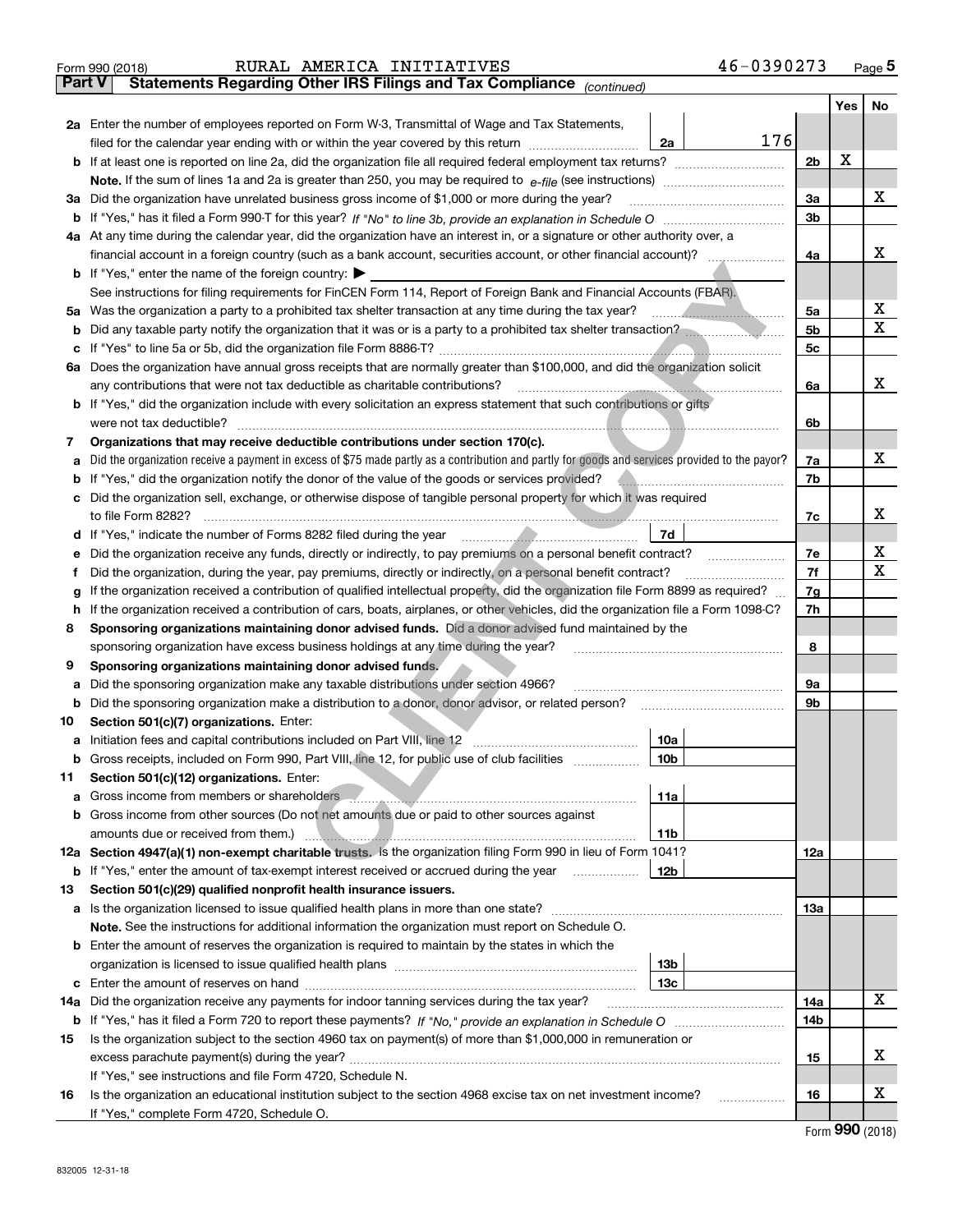|  | Form 990 (2018) |
|--|-----------------|
|  |                 |

## RURAL AMERICA INITIATIVES 46-0390273

*For each "Yes" response to lines 2 through 7b below, and for a "No" response to line 8a, 8b, or 10b below, describe the circumstances, processes, or changes in Schedule O. See instructions.* Form 990 (2018) **Command RURAL AMERICA INITIATIVES** 46-0390273 Page 6<br>**Part VI** | Governance, Management, and Disclosure *For each "Yes" response to lines 2 through 7b below, and for a "No" response* 

|     | Check if Schedule O contains a response or note to any line in this Part VI                                                                                                                                                    |                 |     | X           |
|-----|--------------------------------------------------------------------------------------------------------------------------------------------------------------------------------------------------------------------------------|-----------------|-----|-------------|
|     | Section A. Governing Body and Management                                                                                                                                                                                       |                 |     |             |
|     |                                                                                                                                                                                                                                |                 | Yes | No          |
|     | 1a Enter the number of voting members of the governing body at the end of the tax year<br>1a                                                                                                                                   |                 |     |             |
|     | If there are material differences in voting rights among members of the governing body, or if the governing                                                                                                                    |                 |     |             |
|     | body delegated broad authority to an executive committee or similar committee, explain in Schedule O.                                                                                                                          |                 |     |             |
| b   | Enter the number of voting members included in line 1a, above, who are independent<br>1b                                                                                                                                       |                 |     |             |
| 2   | Did any officer, director, trustee, or key employee have a family relationship or a business relationship with any other                                                                                                       |                 |     |             |
|     | officer, director, trustee, or key employee?                                                                                                                                                                                   | $\mathbf{2}$    |     | х           |
| 3   | Did the organization delegate control over management duties customarily performed by or under the direct supervision                                                                                                          |                 |     |             |
|     |                                                                                                                                                                                                                                | 3               |     | х           |
| 4   | Did the organization make any significant changes to its governing documents since the prior Form 990 was filed?                                                                                                               | 4               |     | $\mathbf X$ |
| 5   | Did the organization become aware during the year of a significant diversion of the organization's assets?                                                                                                                     | 5               |     | $\mathbf X$ |
| 6   | Did the organization have members or stockholders?                                                                                                                                                                             | 6               |     | х           |
| 7a  | Did the organization have members, stockholders, or other persons who had the power to elect or appoint one or                                                                                                                 |                 |     |             |
|     | more members of the governing body?                                                                                                                                                                                            | 7a              |     | х           |
|     | <b>b</b> Are any governance decisions of the organization reserved to (or subject to approval by) members, stockholders, or                                                                                                    |                 |     |             |
|     | persons other than the governing body?                                                                                                                                                                                         | 7b              |     | х           |
| 8   | Did the organization contemporaneously document the meetings held or written actions undertaken during the year by the following:                                                                                              |                 |     |             |
| a   | The governing body?                                                                                                                                                                                                            | 8a              | х   |             |
| b   |                                                                                                                                                                                                                                | 8b              | X   |             |
| 9   | Is there any officer, director, trustee, or key employee listed in Part VII, Section A, who cannot be reached at the                                                                                                           |                 |     |             |
|     |                                                                                                                                                                                                                                | 9               |     | x           |
|     | <b>Section B. Policies</b> (This Section B requests information about policies not required by the Internal Revenue Code.)                                                                                                     |                 |     |             |
|     |                                                                                                                                                                                                                                |                 | Yes | No          |
|     |                                                                                                                                                                                                                                | 10a             |     | x           |
|     | <b>b</b> If "Yes," did the organization have written policies and procedures governing the activities of such chapters, affiliates,                                                                                            |                 |     |             |
|     | and branches to ensure their operations are consistent with the organization's exempt purposes?                                                                                                                                | 10 <sub>b</sub> |     |             |
|     | 11a Has the organization provided a complete copy of this Form 990 to all members of its governing body before filing the form?                                                                                                | 11a             | X   |             |
| b   | Describe in Schedule O the process, if any, used by the organization to review this Form 990.                                                                                                                                  |                 |     |             |
| 12a | Did the organization have a written conflict of interest policy? If "No," go to line 13                                                                                                                                        | 12a             | X   |             |
| b   |                                                                                                                                                                                                                                | 12 <sub>b</sub> | X   |             |
| с   | Did the organization regularly and consistently monitor and enforce compliance with the policy? If "Yes." describe                                                                                                             |                 |     |             |
|     |                                                                                                                                                                                                                                | 12c             | х   |             |
| 13  |                                                                                                                                                                                                                                | 13              | X   |             |
| 14  | Did the organization have a written document retention and destruction policy?                                                                                                                                                 | 14              | X   |             |
| 15  | Did the process for determining compensation of the following persons include a review and approval by independent                                                                                                             |                 |     |             |
|     | persons, comparability data, and contemporaneous substantiation of the deliberation and decision?                                                                                                                              |                 |     |             |
| a   | The organization's CEO, Executive Director, or top management official manufactured content content of the organization's CEO, Executive Director, or top management official                                                  | 15a             | X   |             |
|     | b Other officers or key employees of the organization manufactured content to the organization of the organization manufactured content of the organization manufactured content of the organization manufactured content of t | 15b             |     | х           |
|     | If "Yes" to line 15a or 15b, describe the process in Schedule O (see instructions).                                                                                                                                            |                 |     |             |
|     | 16a Did the organization invest in, contribute assets to, or participate in a joint venture or similar arrangement with a                                                                                                      |                 |     | х           |
|     | taxable entity during the year?<br><b>b</b> If "Yes," did the organization follow a written policy or procedure requiring the organization to evaluate its participation                                                       | 16a             |     |             |
|     |                                                                                                                                                                                                                                |                 |     |             |
|     | in joint venture arrangements under applicable federal tax law, and take steps to safeguard the organization's                                                                                                                 | 16b             |     |             |
|     | exempt status with respect to such arrangements?<br><b>Section C. Disclosure</b>                                                                                                                                               |                 |     |             |
| 17  | <b>NONE</b><br>List the states with which a copy of this Form 990 is required to be filed $\blacktriangleright$                                                                                                                |                 |     |             |
| 18  | Section 6104 requires an organization to make its Forms 1023 (1024 or 1024-A if applicable), 990, and 990-T (Section 501(c)(3)s only) available                                                                                |                 |     |             |
|     | for public inspection. Indicate how you made these available. Check all that apply.                                                                                                                                            |                 |     |             |
|     | $\lfloor x \rfloor$ Upon request<br>Another's website<br>Own website<br>Other (explain in Schedule O)                                                                                                                          |                 |     |             |
| 19  | Describe in Schedule O whether (and if so, how) the organization made its governing documents, conflict of interest policy, and financial                                                                                      |                 |     |             |
|     | statements available to the public during the tax year.                                                                                                                                                                        |                 |     |             |
| 20  | State the name, address, and telephone number of the person who possesses the organization's books and records                                                                                                                 |                 |     |             |
|     | BRUCE LONG FOX - 605-341-3339                                                                                                                                                                                                  |                 |     |             |
|     | 57703-5934<br>2112 S. VALLEY DR, RAPID CITY, SD                                                                                                                                                                                |                 |     |             |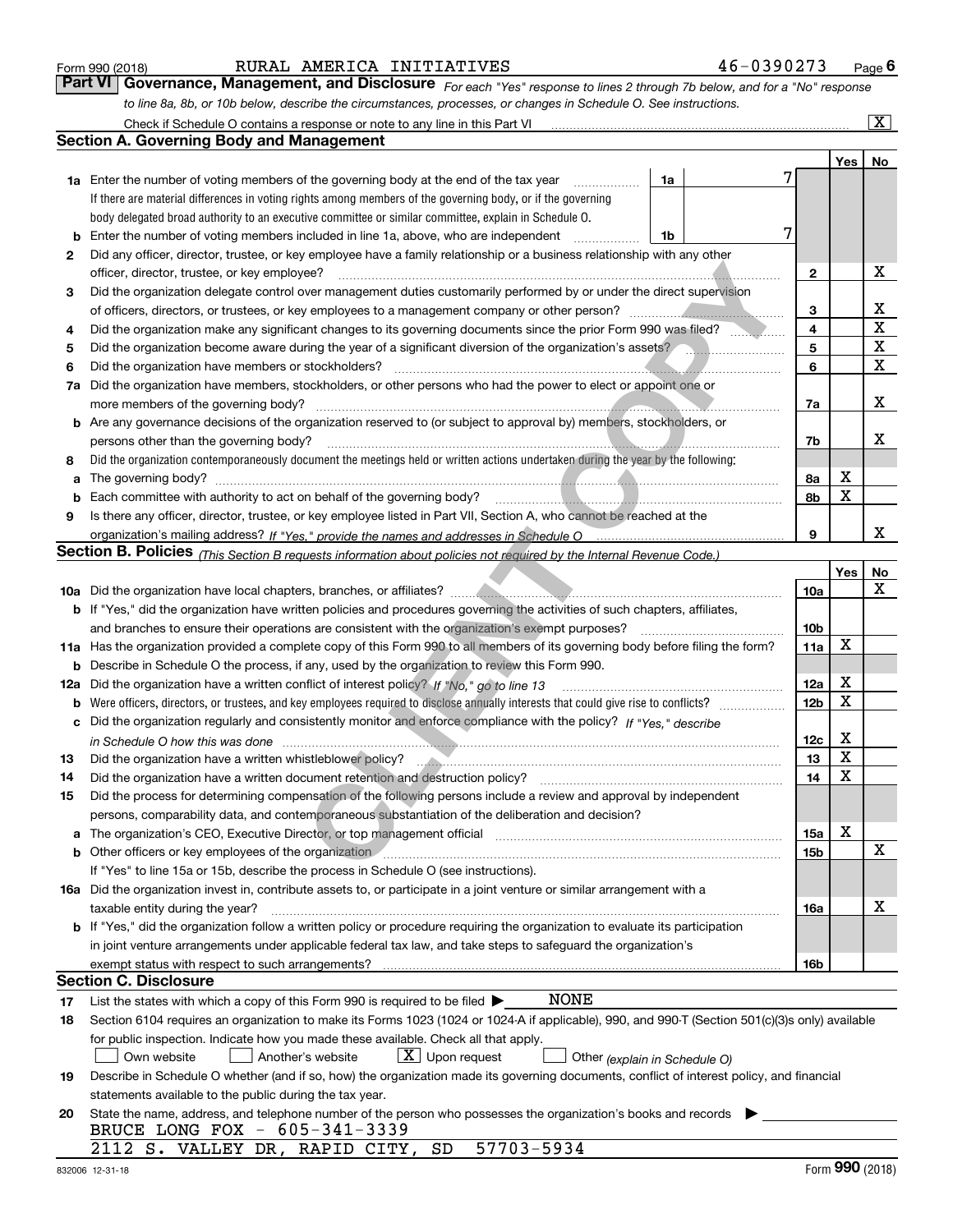$\mathcal{L}^{\text{max}}$ 

## **7Part VII Compensation of Officers, Directors, Trustees, Key Employees, Highest Compensated Employees, and Independent Contractors**

Check if Schedule O contains a response or note to any line in this Part VII

**Section A. Officers, Directors, Trustees, Key Employees, and Highest Compensated Employees**

**1a**  Complete this table for all persons required to be listed. Report compensation for the calendar year ending with or within the organization's tax year.

**•** List all of the organization's current officers, directors, trustees (whether individuals or organizations), regardless of amount of compensation. Enter -0- in columns  $(D)$ ,  $(E)$ , and  $(F)$  if no compensation was paid.

● List all of the organization's **current** key employees, if any. See instructions for definition of "key employee."

**•** List the organization's five current highest compensated employees (other than an officer, director, trustee, or key employee) who received reportable compensation (Box 5 of Form W-2 and/or Box 7 of Form 1099-MISC) of more than \$100,000 from the organization and any related organizations.

 $\bullet$  List all of the organization's **former** officers, key employees, and highest compensated employees who received more than \$100,000 of reportable compensation from the organization and any related organizations.

| reportable compensation from the organization and any related organizations.<br>• List all of the organization's former directors or trustees that received, in the capacity as a former director or trustee of the organization,<br>more than \$10,000 of reportable compensation from the organization and any related organizations. |                      |                                |                       |                                         |              |                                 |        |                                 |                                  |                          |
|-----------------------------------------------------------------------------------------------------------------------------------------------------------------------------------------------------------------------------------------------------------------------------------------------------------------------------------------|----------------------|--------------------------------|-----------------------|-----------------------------------------|--------------|---------------------------------|--------|---------------------------------|----------------------------------|--------------------------|
| List persons in the following order: individual trustees or directors; institutional trustees; officers; key employees; highest compensated employees;<br>and former such persons.                                                                                                                                                      |                      |                                |                       |                                         |              |                                 |        |                                 |                                  |                          |
| Check this box if neither the organization nor any related organization compensated any current officer, director, or trustee.                                                                                                                                                                                                          |                      |                                |                       |                                         |              |                                 |        |                                 |                                  |                          |
| (A)                                                                                                                                                                                                                                                                                                                                     | (B)                  |                                |                       |                                         | (C)          |                                 |        | (D)                             | (E)                              | (F)                      |
| Name and Title                                                                                                                                                                                                                                                                                                                          | Average              |                                |                       | Position<br>(do not check more than one |              |                                 |        | Reportable                      | Reportable                       | Estimated                |
|                                                                                                                                                                                                                                                                                                                                         | hours per            |                                |                       | box, unless person is both an           |              |                                 |        | compensation                    | compensation                     | amount of                |
|                                                                                                                                                                                                                                                                                                                                         | week                 |                                |                       | officer and a director/trustee)         |              |                                 |        | from                            | from related                     | other                    |
|                                                                                                                                                                                                                                                                                                                                         | (list any            | Individual trustee or director |                       |                                         |              |                                 |        | the                             | organizations<br>(W-2/1099-MISC) | compensation             |
|                                                                                                                                                                                                                                                                                                                                         | hours for<br>related |                                |                       |                                         |              | Highest compensated<br>employee |        | organization<br>(W-2/1099-MISC) |                                  | from the<br>organization |
|                                                                                                                                                                                                                                                                                                                                         | organizations        |                                | Institutional trustee |                                         |              |                                 |        |                                 |                                  | and related              |
|                                                                                                                                                                                                                                                                                                                                         | below                |                                |                       |                                         | Key employee |                                 |        |                                 |                                  | organizations            |
|                                                                                                                                                                                                                                                                                                                                         | line)                |                                |                       | Officer                                 |              |                                 | Former |                                 |                                  |                          |
| (1) CAROL MARSHALL-COON                                                                                                                                                                                                                                                                                                                 | 1.00                 |                                |                       |                                         |              |                                 |        |                                 |                                  |                          |
| CHAIRPERSON                                                                                                                                                                                                                                                                                                                             |                      | $\overline{\textbf{X}}$        |                       | $\mathbf X$                             |              |                                 |        | 0.                              | 0.                               | 0.                       |
| (2) JACQUIE ARPAN                                                                                                                                                                                                                                                                                                                       | 1.00                 |                                |                       |                                         |              |                                 |        |                                 |                                  |                          |
| <b>SECRETARY</b>                                                                                                                                                                                                                                                                                                                        |                      | X                              |                       | $\mathbf X$                             |              |                                 |        | 0.                              | 0.                               | $\mathbf 0$ .            |
| (3) DENICE MURPHY                                                                                                                                                                                                                                                                                                                       | 1.00                 |                                |                       |                                         |              |                                 |        |                                 |                                  |                          |
| <b>BOARD MEMBER</b>                                                                                                                                                                                                                                                                                                                     |                      | X                              |                       |                                         |              |                                 |        | $\mathbf 0$ .                   | О.                               | $\mathbf 0$ .            |
| (4) CHARLES DURRELL ROBERTSON JR                                                                                                                                                                                                                                                                                                        | 1.00                 |                                |                       |                                         |              |                                 |        |                                 |                                  |                          |
| <b>BOARD MEMBER</b>                                                                                                                                                                                                                                                                                                                     |                      | X                              |                       |                                         |              |                                 |        | $\mathbf 0$ .                   | 0.                               | $\mathbf 0$ .            |
| (5) SHARON NO HEART                                                                                                                                                                                                                                                                                                                     | 1.00                 |                                |                       |                                         |              |                                 |        |                                 |                                  |                          |
| <b>TREASURER</b>                                                                                                                                                                                                                                                                                                                        |                      | $\overline{\textbf{X}}$        |                       | $\mathbf X$                             |              |                                 |        | $\mathbf 0$ .                   | 0.                               | $\mathbf 0$ .            |
| (6) КАТІ РЕСНОТА                                                                                                                                                                                                                                                                                                                        | 1.00                 |                                |                       |                                         |              |                                 |        |                                 |                                  |                          |
| BOARD MEMBER                                                                                                                                                                                                                                                                                                                            |                      | $\overline{\textbf{X}}$        |                       |                                         |              |                                 |        | 0.                              | О.                               | $\mathbf 0$ .            |
| (7) LARRY PRAIRIE CHICKEN                                                                                                                                                                                                                                                                                                               | 1.00                 |                                |                       |                                         |              |                                 |        |                                 |                                  |                          |
| BOARD VICE CHAIRPERSON                                                                                                                                                                                                                                                                                                                  |                      | X                              |                       | X                                       |              |                                 |        | 0.                              | $\mathbf 0$ .                    | 0.                       |
| (8) BRUCE LONG FOX                                                                                                                                                                                                                                                                                                                      | 40.00                |                                |                       |                                         |              |                                 |        |                                 |                                  |                          |
| EXECUTIVE DIRECTOR                                                                                                                                                                                                                                                                                                                      |                      |                                |                       | X                                       |              |                                 |        | 95,093.                         | 0.                               | 8,842.                   |
|                                                                                                                                                                                                                                                                                                                                         |                      |                                |                       |                                         |              |                                 |        |                                 |                                  |                          |
|                                                                                                                                                                                                                                                                                                                                         |                      |                                |                       |                                         |              |                                 |        |                                 |                                  |                          |
|                                                                                                                                                                                                                                                                                                                                         |                      |                                |                       |                                         |              |                                 |        |                                 |                                  |                          |
|                                                                                                                                                                                                                                                                                                                                         |                      |                                |                       |                                         |              |                                 |        |                                 |                                  |                          |
|                                                                                                                                                                                                                                                                                                                                         |                      |                                |                       |                                         |              |                                 |        |                                 |                                  |                          |
|                                                                                                                                                                                                                                                                                                                                         |                      |                                |                       |                                         |              |                                 |        |                                 |                                  |                          |
|                                                                                                                                                                                                                                                                                                                                         |                      |                                |                       |                                         |              |                                 |        |                                 |                                  |                          |
|                                                                                                                                                                                                                                                                                                                                         |                      |                                |                       |                                         |              |                                 |        |                                 |                                  |                          |
|                                                                                                                                                                                                                                                                                                                                         |                      |                                |                       |                                         |              |                                 |        |                                 |                                  |                          |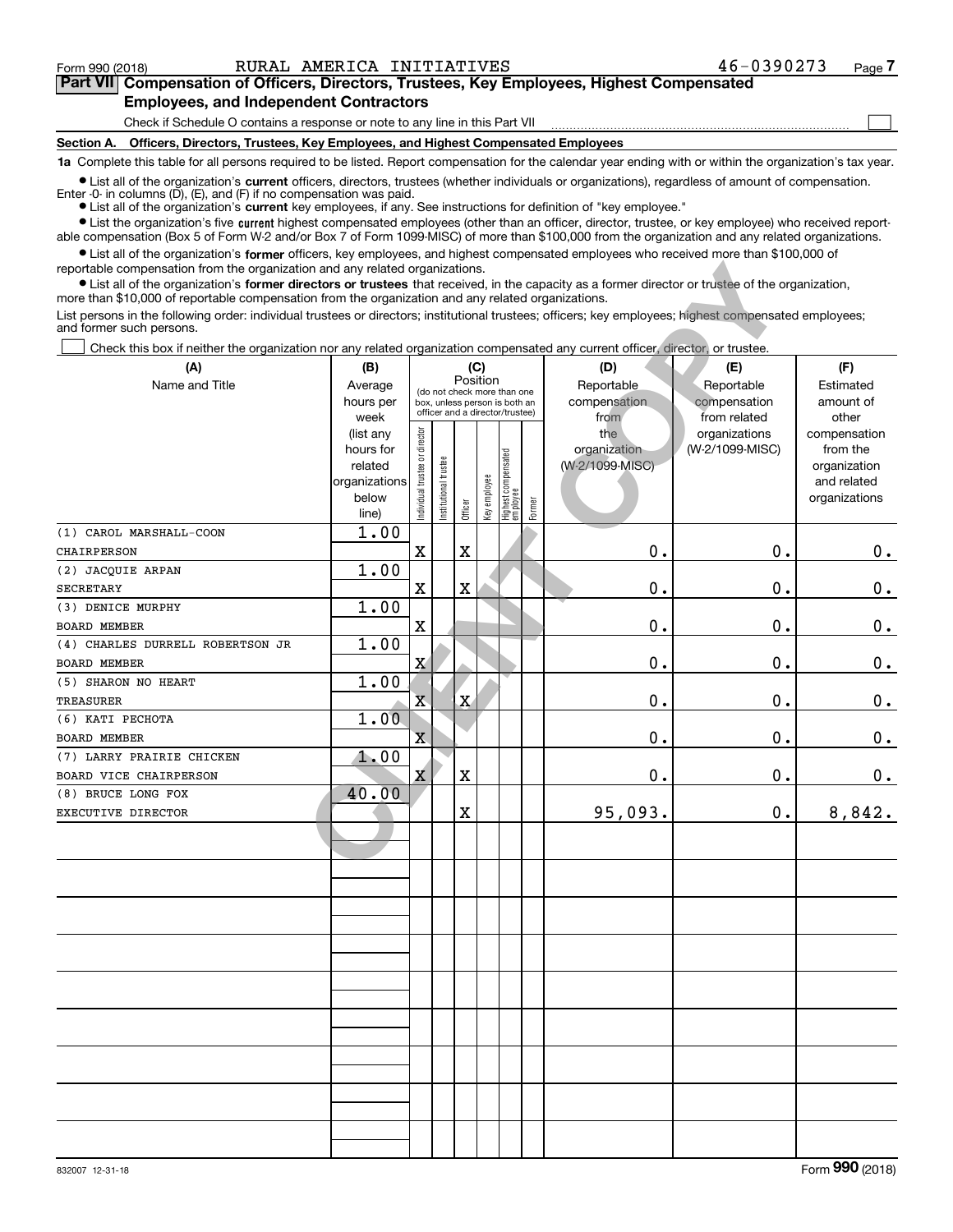| RURAL AMERICA INITIATIVES<br>Form 990 (2018)                                                                                                                                                             |                                                                                      |                                |                       |                 |              |                                 |            |                                | 46-0390273                   |                             |           |                    | Page 8    |
|----------------------------------------------------------------------------------------------------------------------------------------------------------------------------------------------------------|--------------------------------------------------------------------------------------|--------------------------------|-----------------------|-----------------|--------------|---------------------------------|------------|--------------------------------|------------------------------|-----------------------------|-----------|--------------------|-----------|
| <b>Part VII</b><br>Section A. Officers, Directors, Trustees, Key Employees, and Highest Compensated Employees (continued)                                                                                |                                                                                      |                                |                       |                 |              |                                 |            |                                |                              |                             |           |                    |           |
| (A)                                                                                                                                                                                                      | (B)                                                                                  |                                |                       | (C)<br>Position |              |                                 |            | (D)                            | (E)                          |                             | (F)       |                    |           |
| Name and title                                                                                                                                                                                           | Average<br>(do not check more than one<br>hours per<br>box, unless person is both an |                                |                       |                 |              |                                 | Reportable | Reportable                     |                              |                             | Estimated |                    |           |
|                                                                                                                                                                                                          | week                                                                                 |                                |                       |                 |              | officer and a director/trustee) |            | compensation<br>from           | compensation<br>from related |                             |           | amount of<br>other |           |
|                                                                                                                                                                                                          | (list any                                                                            |                                |                       |                 |              |                                 |            | the                            | organizations                |                             |           | compensation       |           |
|                                                                                                                                                                                                          | hours for                                                                            |                                |                       |                 |              |                                 |            | organization                   | (W-2/1099-MISC)              |                             |           | from the           |           |
|                                                                                                                                                                                                          | related                                                                              |                                |                       |                 |              |                                 |            | (W-2/1099-MISC)                |                              |                             |           | organization       |           |
|                                                                                                                                                                                                          | organizations                                                                        |                                |                       |                 |              |                                 |            |                                |                              |                             |           | and related        |           |
|                                                                                                                                                                                                          | below<br>line)                                                                       | Individual trustee or director | Institutional trustee | Officer         | key employee | Highest compensated<br>employee | Former     |                                |                              |                             |           | organizations      |           |
|                                                                                                                                                                                                          |                                                                                      |                                |                       |                 |              |                                 |            |                                |                              |                             |           |                    |           |
|                                                                                                                                                                                                          |                                                                                      |                                |                       |                 |              |                                 |            |                                |                              |                             |           |                    |           |
|                                                                                                                                                                                                          |                                                                                      |                                |                       |                 |              |                                 |            |                                |                              |                             |           |                    |           |
|                                                                                                                                                                                                          |                                                                                      |                                |                       |                 |              |                                 |            |                                |                              |                             |           |                    |           |
|                                                                                                                                                                                                          |                                                                                      |                                |                       |                 |              |                                 |            |                                |                              |                             |           |                    |           |
|                                                                                                                                                                                                          |                                                                                      |                                |                       |                 |              |                                 |            |                                |                              |                             |           |                    |           |
|                                                                                                                                                                                                          |                                                                                      |                                |                       |                 |              |                                 |            |                                |                              |                             |           |                    |           |
|                                                                                                                                                                                                          |                                                                                      |                                |                       |                 |              |                                 |            |                                |                              |                             |           |                    |           |
|                                                                                                                                                                                                          |                                                                                      |                                |                       |                 |              |                                 |            |                                |                              |                             |           |                    |           |
|                                                                                                                                                                                                          |                                                                                      |                                |                       |                 |              |                                 |            |                                |                              |                             |           |                    |           |
|                                                                                                                                                                                                          |                                                                                      |                                |                       |                 |              |                                 |            |                                |                              |                             |           |                    |           |
|                                                                                                                                                                                                          |                                                                                      |                                |                       |                 |              |                                 |            |                                |                              |                             |           |                    |           |
|                                                                                                                                                                                                          |                                                                                      |                                |                       |                 |              |                                 |            |                                |                              |                             |           |                    |           |
|                                                                                                                                                                                                          |                                                                                      |                                |                       |                 |              |                                 |            |                                |                              |                             |           |                    |           |
|                                                                                                                                                                                                          |                                                                                      |                                |                       |                 |              |                                 |            | 95,093.                        |                              | 0.                          |           |                    | 8,842.    |
|                                                                                                                                                                                                          |                                                                                      |                                |                       |                 |              |                                 |            | 0.                             |                              | $\overline{\mathbf{0}}$ .   |           |                    | $0$ .     |
|                                                                                                                                                                                                          |                                                                                      |                                |                       |                 |              |                                 |            | 95,093.                        |                              | $\overline{\mathfrak{o}}$ . |           | 8,842.             |           |
| Total number of individuals (including but not limited to those listed above) who received more than \$100,000 of reportable<br>$\mathbf{2}$<br>compensation from the organization $\blacktriangleright$ |                                                                                      |                                |                       |                 |              |                                 |            |                                |                              |                             |           |                    | 0         |
|                                                                                                                                                                                                          |                                                                                      |                                |                       |                 |              |                                 |            |                                |                              |                             |           | Yes                | No        |
| Did the organization list any former officer, director, or trustee, key employee, or highest compensated employee on<br>з                                                                                |                                                                                      |                                |                       |                 |              |                                 |            |                                |                              |                             |           |                    |           |
| line 1a? If "Yes," complete Schedule J for such individual manufactured contains and the 1a? If "Yes," complete Schedule J for such individual                                                           |                                                                                      |                                |                       |                 |              |                                 |            |                                |                              |                             | 3         |                    | x         |
| For any individual listed on line 1a, is the sum of reportable compensation and other compensation from the organization<br>4                                                                            |                                                                                      |                                |                       |                 |              |                                 |            |                                |                              |                             |           |                    |           |
|                                                                                                                                                                                                          |                                                                                      |                                |                       |                 |              |                                 |            |                                |                              |                             | 4         |                    | х         |
| Did any person listed on line 1a receive or accrue compensation from any unrelated organization or individual for services<br>5                                                                          |                                                                                      |                                |                       |                 |              |                                 |            |                                |                              |                             |           |                    |           |
|                                                                                                                                                                                                          |                                                                                      |                                |                       |                 |              |                                 |            |                                |                              |                             | 5         |                    | X         |
| <b>Section B. Independent Contractors</b>                                                                                                                                                                |                                                                                      |                                |                       |                 |              |                                 |            |                                |                              |                             |           |                    |           |
| Complete this table for your five highest compensated independent contractors that received more than \$100,000 of compensation from<br>1                                                                |                                                                                      |                                |                       |                 |              |                                 |            |                                |                              |                             |           |                    |           |
| the organization. Report compensation for the calendar year ending with or within the organization's tax year.                                                                                           |                                                                                      |                                |                       |                 |              |                                 |            |                                |                              |                             | (C)       |                    |           |
| (A)<br>Name and business address                                                                                                                                                                         |                                                                                      |                                |                       |                 |              |                                 |            | (B)<br>Description of services |                              |                             |           | Compensation       |           |
| WILLIAMS AND ASSOCIATES ARCHITECTURE,                                                                                                                                                                    |                                                                                      |                                |                       |                 |              |                                 |            | CONSTRUCTION DESIGN            |                              |                             |           |                    |           |
| 125 E COLORADO BLVD #2A, SPEARFISH,<br>INC.,                                                                                                                                                             |                                                                                      |                                |                       |                 |              |                                 |            | AND OVERSIGHT                  |                              |                             |           |                    | 161, 151. |
|                                                                                                                                                                                                          |                                                                                      |                                |                       |                 |              |                                 |            |                                |                              |                             |           |                    |           |
|                                                                                                                                                                                                          |                                                                                      |                                |                       |                 |              |                                 |            |                                |                              |                             |           |                    |           |
|                                                                                                                                                                                                          |                                                                                      |                                |                       |                 |              |                                 |            |                                |                              |                             |           |                    |           |
|                                                                                                                                                                                                          |                                                                                      |                                |                       |                 |              |                                 |            |                                |                              |                             |           |                    |           |
|                                                                                                                                                                                                          |                                                                                      |                                |                       |                 |              |                                 |            |                                |                              |                             |           |                    |           |
| Total number of independent contractors (including but not limited to those listed above) who received more than<br>2                                                                                    |                                                                                      |                                |                       |                 |              |                                 |            |                                |                              |                             |           |                    |           |
| \$100,000 of compensation from the organization                                                                                                                                                          |                                                                                      |                                |                       |                 | 1            |                                 |            |                                |                              |                             |           |                    |           |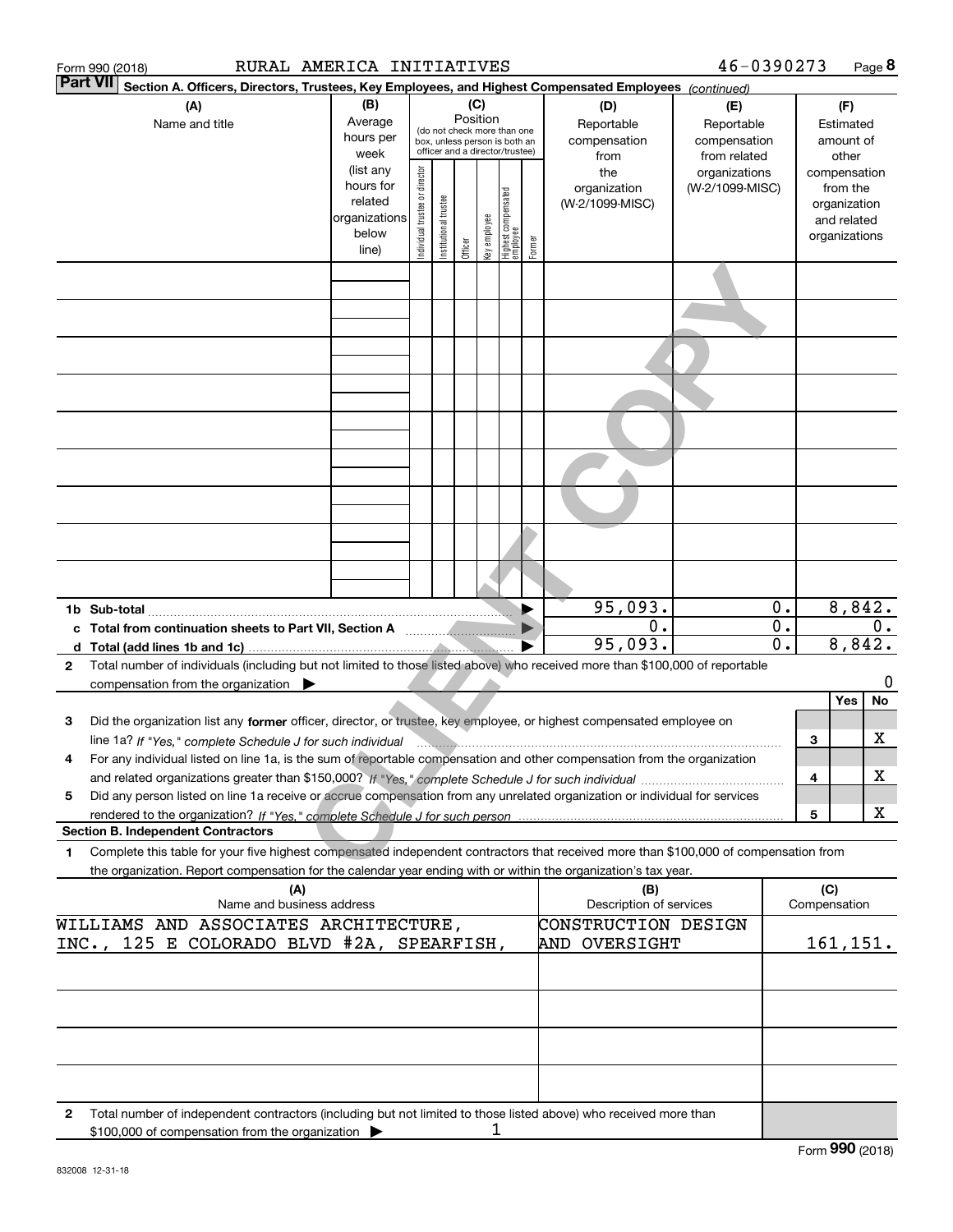|                                                                  | Form 990 (2018)    |                                                                                                                                                                                                                                                                                                                                       |                                                          | RURAL AMERICA INITIATIVES                                                                              |                      |                                                                                                                            | 46-0390273                       | Page 9                                                             |
|------------------------------------------------------------------|--------------------|---------------------------------------------------------------------------------------------------------------------------------------------------------------------------------------------------------------------------------------------------------------------------------------------------------------------------------------|----------------------------------------------------------|--------------------------------------------------------------------------------------------------------|----------------------|----------------------------------------------------------------------------------------------------------------------------|----------------------------------|--------------------------------------------------------------------|
|                                                                  | <b>Part VIII</b>   | <b>Statement of Revenue</b>                                                                                                                                                                                                                                                                                                           |                                                          |                                                                                                        |                      |                                                                                                                            |                                  |                                                                    |
|                                                                  |                    | Check if Schedule O contains a response or note to any line in this Part VIII                                                                                                                                                                                                                                                         |                                                          |                                                                                                        | (A)<br>Total revenue | $\begin{array}{c c c c c} \hline \text{(B)} & \text{(C)} \\\hline \end{array}$<br>Related or<br>exempt function<br>revenue | Unrelated<br>business<br>revenue | (D)<br>Revenue excluded<br>from tax under<br>sections<br>512 - 514 |
| <b>Contributions, Gifts, Grants</b><br>and Other Similar Amounts | c<br>е             | 1 a Federated campaigns<br>Fundraising events<br>d Related organizations<br>Government grants (contributions)<br>f All other contributions, gifts, grants, and<br>similar amounts not included above<br>g Noncash contributions included in lines 1a-1f: \$ 229, 229.                                                                 | 1a<br>1 <sub>b</sub><br>1 <sub>c</sub><br>1 <sub>d</sub> | 1e <sup>7</sup> , 263, 757.<br>$1$ if $1, 244, 078$ .<br>$\blacktriangleright$<br><b>Business Code</b> | 8,507,835.           |                                                                                                                            |                                  |                                                                    |
| Program Service<br>Revenue                                       | с<br>d<br>e<br>f   | 2 a CHILD CARE<br><b>b OTHER REIMBURSEMENTS</b><br><u> 2008 - Andrea State Barbara, amerikan personal di personal dengan personal dengan personal dengan personal de</u><br><u> 1989 - Johann Stein, mars an deutscher Stein und der Stein und der Stein und der Stein und der Stein und der</u><br>All other program service revenue |                                                          | 624410<br>900099                                                                                       | 23,188.<br>7,197.    | 23,188.<br>7,197.                                                                                                          |                                  |                                                                    |
|                                                                  | a<br>3<br>4<br>5   | Investment income (including dividends, interest, and<br>Income from investment of tax-exempt bond proceeds                                                                                                                                                                                                                           |                                                          |                                                                                                        | 30, 385.<br>7,610.   |                                                                                                                            |                                  | 7,610.                                                             |
|                                                                  | 6а<br>b<br>c       | Gross rents<br>Less: rental expenses <i></i><br>Rental income or (loss)<br>7 a Gross amount from sales of                                                                                                                                                                                                                             | (i) Real<br>(i) Securities                               | (ii) Personal<br>A D<br>(ii) Other                                                                     |                      |                                                                                                                            |                                  |                                                                    |
|                                                                  |                    | assets other than inventory<br><b>b</b> Less: cost or other basis<br>and sales expenses<br>8 a Gross income from fundraising events (not                                                                                                                                                                                              |                                                          |                                                                                                        |                      |                                                                                                                            |                                  |                                                                    |
| <b>Other Revenue</b>                                             |                    | including \$<br>$\overline{\phantom{a}}$ of $\overline{\phantom{a}}$<br>contributions reported on line 1c). See<br>c Net income or (loss) from fundraising events<br>9 a Gross income from gaming activities. See                                                                                                                     | $\mathbf b$                                              | .                                                                                                      |                      |                                                                                                                            |                                  |                                                                    |
|                                                                  |                    | c Net income or (loss) from gaming activities<br>10 a Gross sales of inventory, less returns<br>c Net income or (loss) from sales of inventory<br>Miscellaneous Revenue                                                                                                                                                               |                                                          | ▶<br><b>Business Code</b>                                                                              |                      |                                                                                                                            |                                  |                                                                    |
|                                                                  | 11a<br>b<br>c<br>d | <u> 1980 - John Stone, amerikansk politiker (</u><br><u> 1989 - Johann Stein, mars an de Brazilia (b. 1989)</u><br><u> 1989 - Andrea Andrew Maria (b. 1989)</u><br>All other revenue <i>communically contained</i>                                                                                                                    |                                                          |                                                                                                        |                      |                                                                                                                            |                                  |                                                                    |
|                                                                  | 12                 |                                                                                                                                                                                                                                                                                                                                       |                                                          |                                                                                                        |                      | 30,385.                                                                                                                    | $0$ .                            | 7,610.                                                             |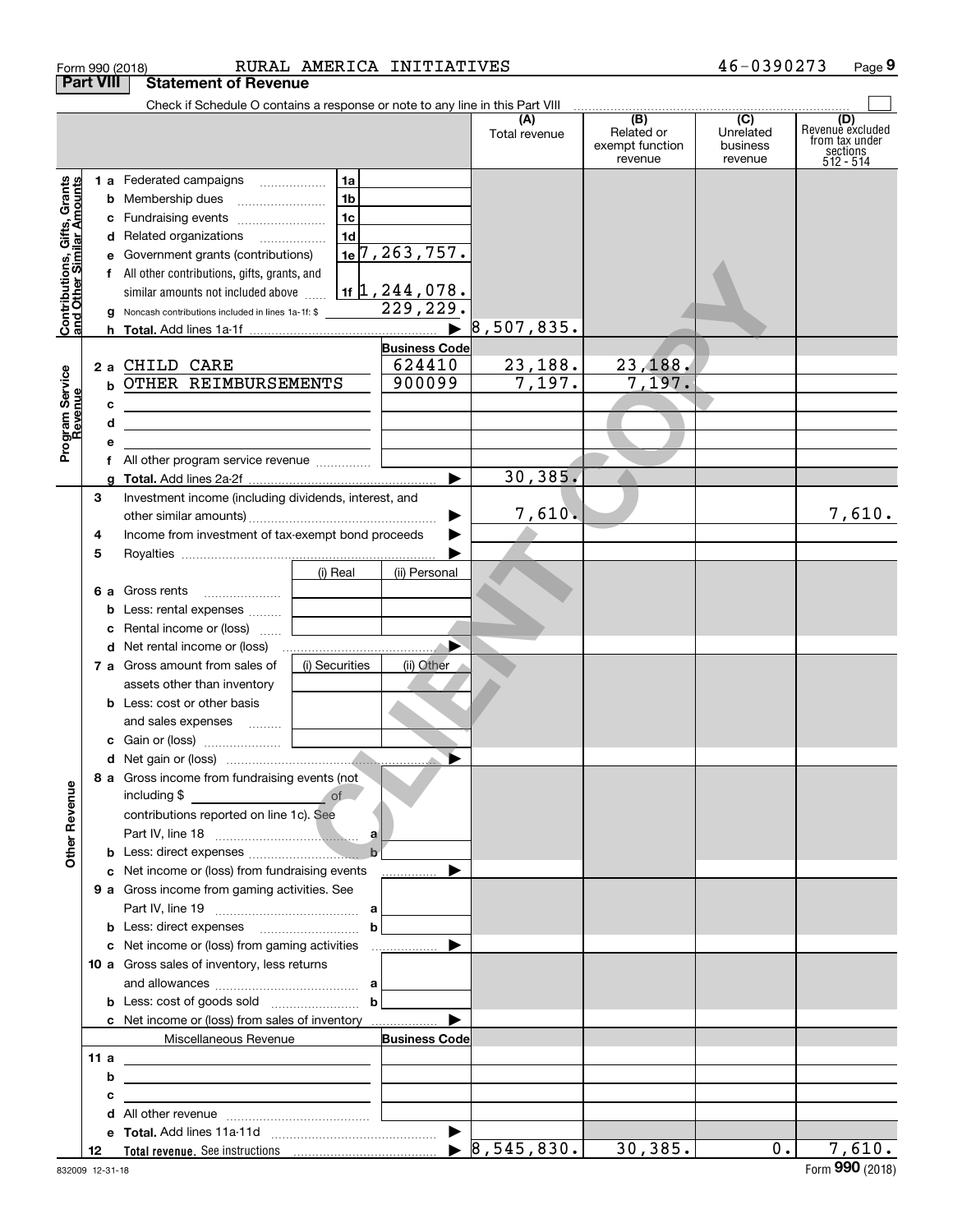Form 990 (2018) Page **Part IX Statement of Functional Expenses** RURAL AMERICA INITIATIVES 46-0390273

*Section 501(c)(3) and 501(c)(4) organizations must complete all columns. All other organizations must complete column (A).*

|    | Do not include amounts reported on lines 6b,<br>7b, 8b, 9b, and 10b of Part VIII. | (A)<br>Total expenses    | $\overline{(B)}$<br>Program service<br>expenses | (C)<br>Management and<br>general expenses | (D)<br>Fundraising<br>expenses |
|----|-----------------------------------------------------------------------------------|--------------------------|-------------------------------------------------|-------------------------------------------|--------------------------------|
| 1  | Grants and other assistance to domestic organizations                             |                          |                                                 |                                           |                                |
|    | and domestic governments. See Part IV, line 21                                    |                          |                                                 |                                           |                                |
| 2  | Grants and other assistance to domestic                                           |                          |                                                 |                                           |                                |
|    | individuals. See Part IV, line 22                                                 |                          |                                                 |                                           |                                |
| 3  | Grants and other assistance to foreign                                            |                          |                                                 |                                           |                                |
|    | organizations, foreign governments, and foreign                                   |                          |                                                 |                                           |                                |
|    | individuals. See Part IV, lines 15 and 16                                         |                          |                                                 |                                           |                                |
| 4  | Benefits paid to or for members                                                   |                          |                                                 |                                           |                                |
| 5  | Compensation of current officers, directors,                                      |                          |                                                 |                                           |                                |
|    | trustees, and key employees                                                       | 103,935.                 | 59,762.                                         | 44, 173.                                  |                                |
| 6  | Compensation not included above, to disqualified                                  |                          |                                                 |                                           |                                |
|    | persons (as defined under section 4958(f)(1)) and                                 |                          |                                                 |                                           |                                |
|    | persons described in section $4958(c)(3)(B)$                                      |                          |                                                 |                                           |                                |
| 7  |                                                                                   | $\overline{2,510,446}$ . | 2,328,350.                                      | 150,132.                                  | 31,964.                        |
| 8  | Pension plan accruals and contributions (include                                  |                          |                                                 |                                           |                                |
|    | section 401(k) and 403(b) employer contributions)                                 | 112,520.                 | 96,289.                                         | 13,422.                                   | 2,809.                         |
| 9  |                                                                                   | 228,449.                 | 220, 370.                                       | 8,079.                                    |                                |
| 10 |                                                                                   | $\overline{225,241}$ .   | 207,051.                                        | 15,537.                                   | 2,653.                         |
| 11 | Fees for services (non-employees):                                                |                          |                                                 |                                           |                                |
| a  |                                                                                   |                          |                                                 |                                           |                                |
| b  |                                                                                   |                          |                                                 |                                           |                                |
| c  |                                                                                   | 94,717.                  |                                                 | 94,717.                                   |                                |
| d  |                                                                                   |                          |                                                 |                                           |                                |
| е  | Professional fundraising services. See Part IV, line 17                           |                          |                                                 |                                           |                                |
| f  | Investment management fees                                                        |                          |                                                 |                                           |                                |
|    | g Other. (If line 11g amount exceeds 10% of line 25,                              |                          |                                                 |                                           |                                |
|    | column (A) amount, list line 11g expenses on Sch O.)                              | 233,099.                 | 209,621.                                        | 23,478.                                   |                                |
| 12 |                                                                                   | 14, 102.                 | 1,464.                                          | $\overline{200}$ .                        | $\overline{12}$ , 438.         |
| 13 |                                                                                   | 342, 262.                | 292,094.                                        | 50, 168.                                  |                                |
| 14 |                                                                                   |                          |                                                 |                                           |                                |
| 15 |                                                                                   |                          |                                                 |                                           |                                |
| 16 |                                                                                   | 463,092.                 | 427,511.                                        | 35,581.                                   |                                |
| 17 | Travel                                                                            | 151,453.                 | 150,445.                                        | 1,008.                                    |                                |
| 18 | Payments of travel or entertainment expenses                                      |                          |                                                 |                                           |                                |
|    | for any federal, state, or local public officials                                 |                          |                                                 |                                           |                                |
| 19 | Conferences, conventions, and meetings                                            | 30,643.                  | 28,862.                                         | 1,781.                                    |                                |
| 20 | Interest                                                                          |                          |                                                 |                                           |                                |
| 21 |                                                                                   | 114,350.                 | 78,239.                                         | 36, 111.                                  |                                |
| 22 | Depreciation, depletion, and amortization                                         | 109, 100.                | $\overline{54,592}$ .                           | 54,508.                                   |                                |
| 23 | Insurance<br>Other expenses. Itemize expenses not covered                         |                          |                                                 |                                           |                                |
| 24 | above. (List miscellaneous expenses in line 24e. If line                          |                          |                                                 |                                           |                                |
|    | 24e amount exceeds 10% of line 25, column (A)                                     |                          |                                                 |                                           |                                |
|    | amount, list line 24e expenses on Schedule O.)<br>a PROGRAM SUPPLIES              | 936,112.                 | 926, 975.                                       | 9,137.                                    |                                |
| b  | VOLUNTEER/CLIENT ACTIVI                                                           | 224,379.                 | 224,379.                                        |                                           |                                |
| c  | TRAINING                                                                          | 115,572.                 | 100,321.                                        | 15,026.                                   | 225.                           |
| d  | MISCELLANEOUS EXPENSES                                                            | 30, 366.                 | 23,871.                                         | 6,495.                                    |                                |
|    | e All other expenses                                                              |                          |                                                 |                                           |                                |
| 25 | Total functional expenses. Add lines 1 through 24e                                | 6,039,838.               | 5,430,196.                                      | 559,553.                                  | 50,089.                        |
| 26 | Joint costs. Complete this line only if the organization                          |                          |                                                 |                                           |                                |
|    | reported in column (B) joint costs from a combined                                |                          |                                                 |                                           |                                |
|    | educational campaign and fundraising solicitation.                                |                          |                                                 |                                           |                                |
|    | Check here $\blacktriangleright$<br>if following SOP 98-2 (ASC 958-720)           |                          |                                                 |                                           |                                |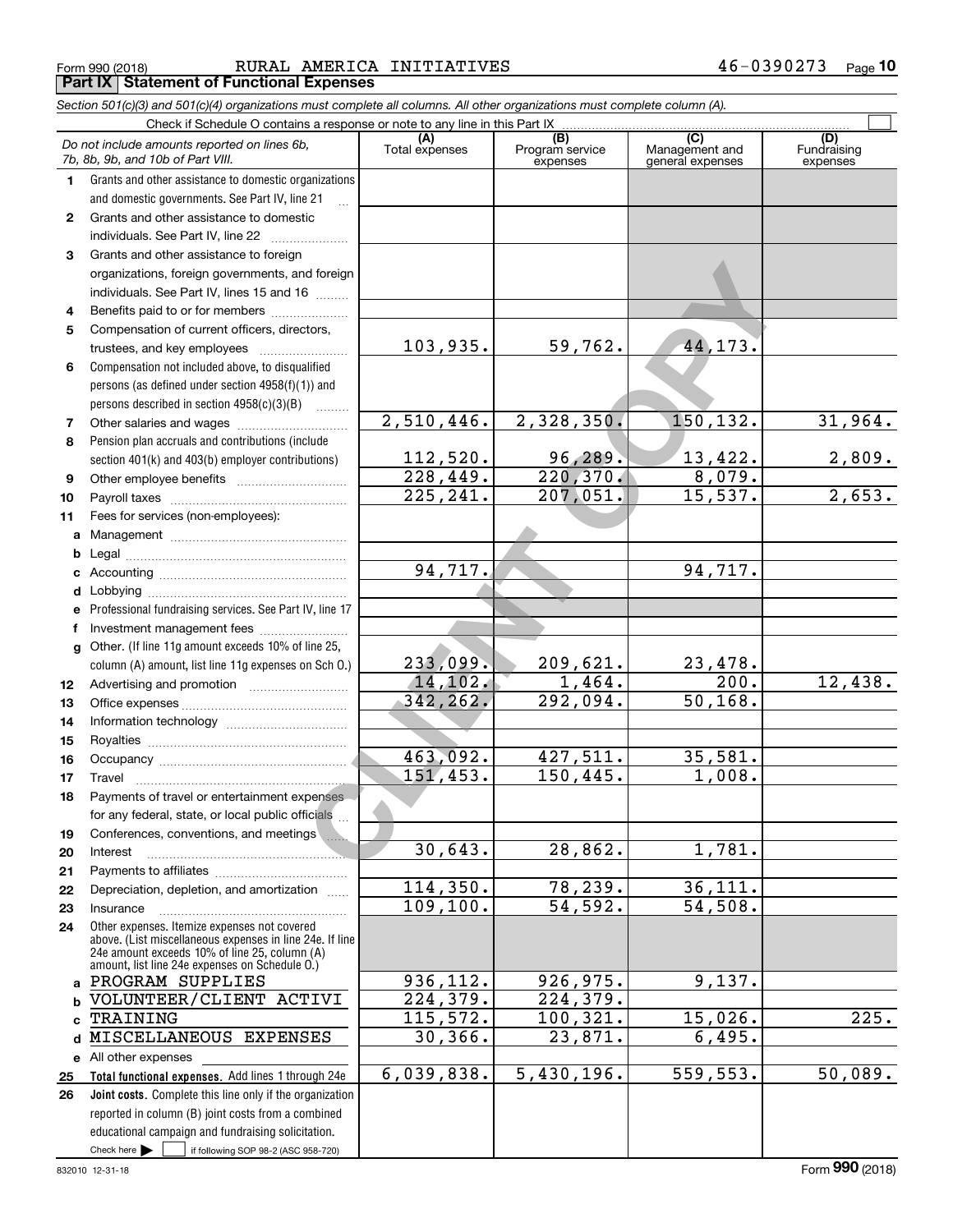| Form 990 (2018) | <b>AMERICA</b><br>RURAL | INITIATIVES | $U \Delta$<br>≂ ພ | Page |
|-----------------|-------------------------|-------------|-------------------|------|
|                 |                         |             |                   |      |

Capital stock or trust principal, or current funds ~~~~~~~~~~~~~~~ Paid-in or capital surplus, or land, building, or equipment fund www.commun.com Retained earnings, endowment, accumulated income, or other funds we have all the Total net assets or fund balances ~~~~~~~~~~~~~~~~~~~~~~

Total liabilities and net assets/fund balances

|                      | Part X | <b>Dalafice Sheet</b>                                                                                                                                                                                        |                          |                          |                    |
|----------------------|--------|--------------------------------------------------------------------------------------------------------------------------------------------------------------------------------------------------------------|--------------------------|--------------------------|--------------------|
|                      |        |                                                                                                                                                                                                              |                          |                          |                    |
|                      |        |                                                                                                                                                                                                              | (A)<br>Beginning of year |                          | (B)<br>End of year |
|                      | 1      | Cash - non-interest-bearing                                                                                                                                                                                  | 1,875,133.               | $\mathbf{1}$             | 1,219,894.         |
|                      | 2      |                                                                                                                                                                                                              |                          | $\mathbf{2}$             |                    |
|                      | з      |                                                                                                                                                                                                              | 3,005,359.               | 3                        | <u>678,437.</u>    |
|                      | 4      |                                                                                                                                                                                                              | 49,216.                  | $\overline{\mathbf{4}}$  | 38,151.            |
|                      | 5      | Loans and other receivables from current and former officers, directors,                                                                                                                                     |                          |                          |                    |
|                      |        | trustees, key employees, and highest compensated employees. Complete                                                                                                                                         |                          |                          |                    |
|                      |        | Part II of Schedule L                                                                                                                                                                                        |                          | 5                        |                    |
|                      | 6      | Loans and other receivables from other disqualified persons (as defined under                                                                                                                                |                          |                          |                    |
|                      |        | section $4958(f)(1)$ , persons described in section $4958(c)(3)(B)$ , and contributing                                                                                                                       |                          |                          |                    |
|                      |        | employers and sponsoring organizations of section 501(c)(9) voluntary                                                                                                                                        |                          |                          |                    |
|                      |        | employees' beneficiary organizations (see instr). Complete Part II of Sch L                                                                                                                                  |                          | 6                        |                    |
| Assets               | 7      |                                                                                                                                                                                                              |                          | $\overline{\phantom{a}}$ |                    |
|                      | 8      |                                                                                                                                                                                                              |                          | 8                        |                    |
|                      | 9      | Prepaid expenses and deferred charges                                                                                                                                                                        | 124,692.                 | $\mathbf{9}$             | 106, 324.          |
|                      |        | 10a Land, buildings, and equipment: cost or other                                                                                                                                                            |                          |                          |                    |
|                      |        | basis. Complete Part VI of Schedule D $\begin{array}{ c c c c c }\n\hline\n1.439,327.168\n\end{array}$<br>Less: accumulated depreciation $\begin{array}{ c c c c }\n\hline\n1.883,386.\n\hline\n\end{array}$ |                          |                          |                    |
|                      |        | $\boxed{10b}$<br><b>b</b> Less: accumulated depreciation                                                                                                                                                     | 2, 149, 529.             | 10 <sub>c</sub>          | 7,555,941.         |
|                      | 11     |                                                                                                                                                                                                              |                          | 11                       |                    |
|                      | 12     |                                                                                                                                                                                                              |                          | 12                       |                    |
|                      | 13     |                                                                                                                                                                                                              |                          | 13                       |                    |
|                      | 14     |                                                                                                                                                                                                              |                          | 14                       |                    |
|                      | 15     |                                                                                                                                                                                                              | 52,341.                  | 15                       | 52, 341.           |
|                      | 16     |                                                                                                                                                                                                              | 7, 256, 270.             | 16                       | 9,651,088.         |
|                      | 17     |                                                                                                                                                                                                              | 216, 302.                | 17                       | 258,686.           |
|                      | 18     |                                                                                                                                                                                                              | 132,901.                 | 18                       | 1,546.             |
|                      | 19     |                                                                                                                                                                                                              |                          | 19                       |                    |
|                      | 20     |                                                                                                                                                                                                              |                          | 20                       |                    |
|                      | 21     | Escrow or custodial account liability. Complete Part IV of Schedule D manus.                                                                                                                                 |                          | 21                       |                    |
| Liabilities          | 22     | Loans and other payables to current and former officers, directors, trustees,<br>key employees, highest compensated employees, and disqualified persons.                                                     |                          |                          |                    |
|                      |        | Complete Part II of Schedule L                                                                                                                                                                               |                          | 22                       |                    |
|                      | 23     | Secured mortgages and notes payable to unrelated third parties                                                                                                                                               | 45,724.                  | 23                       | 23,521.            |
|                      | 24     |                                                                                                                                                                                                              |                          | 24                       |                    |
|                      | 25     | Other liabilities (including federal income tax, payables to related third                                                                                                                                   |                          |                          |                    |
|                      |        | parties, and other liabilities not included on lines 17-24). Complete Part X of                                                                                                                              |                          |                          |                    |
|                      |        | Schedule D                                                                                                                                                                                                   |                          | 25                       |                    |
|                      | 26     | Total liabilities. Add lines 17 through 25                                                                                                                                                                   | 394,927.                 | 26                       | 283,753.           |
|                      |        | Organizations that follow SFAS 117 (ASC 958), check here $\blacktriangleright \begin{array}{c} X \\ \hline \end{array}$ and                                                                                  |                          |                          |                    |
|                      |        | complete lines 27 through 29, and lines 33 and 34.                                                                                                                                                           |                          |                          |                    |
|                      | 27     | Unrestricted net assets                                                                                                                                                                                      | 3,013,115.               | 27                       | <u>8,747,560.</u>  |
| <b>Fund Balances</b> | 28     | Temporarily restricted net assets                                                                                                                                                                            | 3,848,228.               | 28                       | 619,775.           |
|                      | 29     | Permanently restricted net assets                                                                                                                                                                            |                          | 29                       |                    |
|                      |        | Organizations that do not follow SFAS 117 (ASC 958), check here ▶ □                                                                                                                                          |                          |                          |                    |
|                      |        | and complete lines 30 through 34.                                                                                                                                                                            |                          |                          |                    |
|                      | 30     |                                                                                                                                                                                                              |                          | 30                       |                    |
| Net Assets or        | 31     |                                                                                                                                                                                                              |                          | 31                       |                    |
|                      | 32     | Retained earnings, endowment, accumulated income, or other funds<br>.                                                                                                                                        |                          | 32                       |                    |
|                      | 33     | Total net assets or fund halances                                                                                                                                                                            | 6.861.343.               | 33 <sub>1</sub>          | 9.367.335.         |

Form (2018) **990**  $\frac{6,861,343.33}{7,256,270.34}$  9,367,335.

6,861,343. 9,367,335.

**Part X Balance Sheet**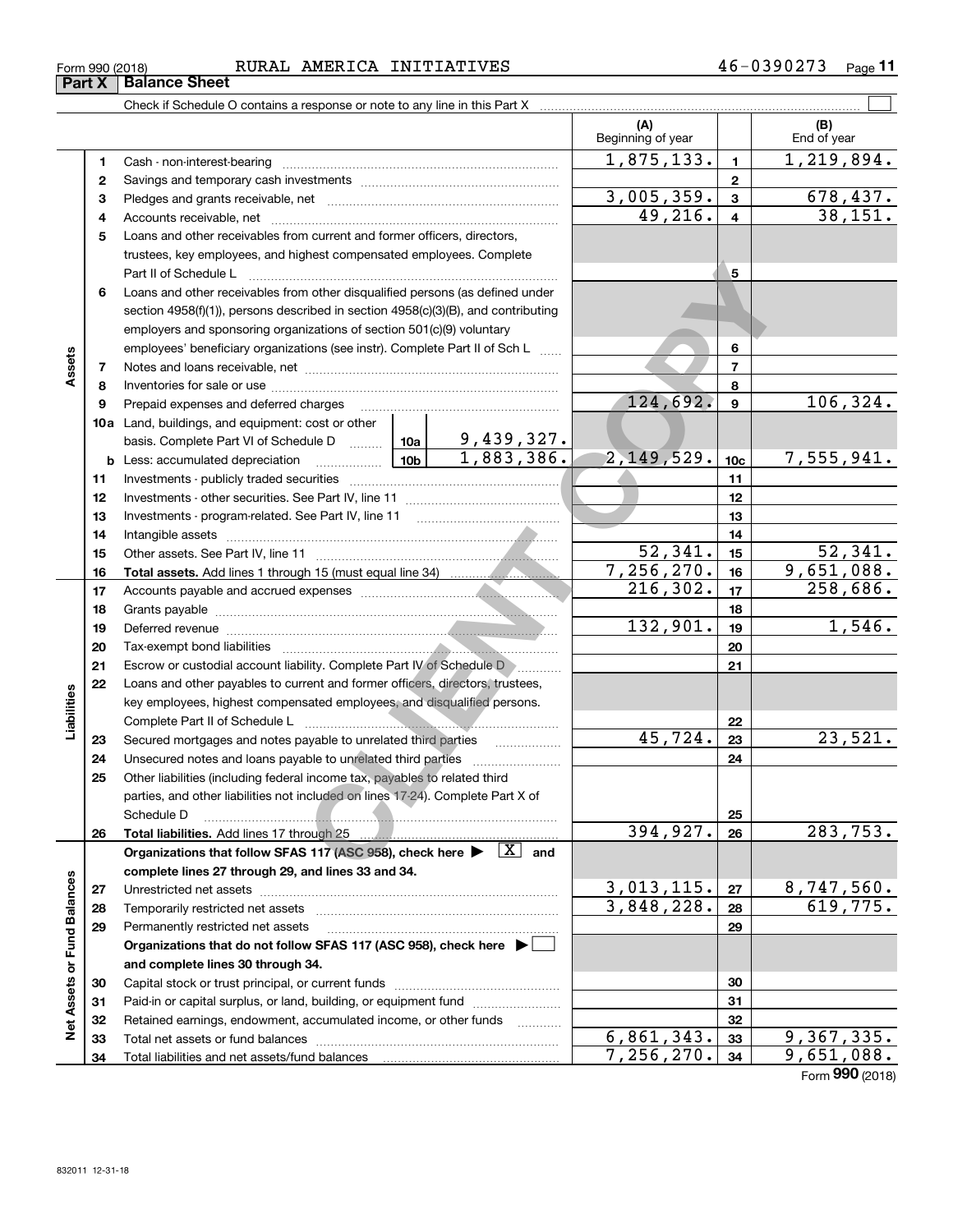|    | RURAL AMERICA INITIATIVES<br>Form 990 (2018)                                                                                                         | 46-0390273              |                          |     | <u>Page 12</u> |
|----|------------------------------------------------------------------------------------------------------------------------------------------------------|-------------------------|--------------------------|-----|----------------|
|    | Part XI<br><b>Reconciliation of Net Assets</b>                                                                                                       |                         |                          |     |                |
|    | Check if Schedule O contains a response or note to any line in this Part XI                                                                          |                         |                          |     |                |
|    |                                                                                                                                                      |                         |                          |     |                |
| 1  |                                                                                                                                                      | $\mathbf{1}$            | 8,545,830.               |     |                |
| 2  |                                                                                                                                                      | $\mathbf{2}$            | 6,039,838.               |     |                |
| з  | Revenue less expenses. Subtract line 2 from line 1                                                                                                   | 3                       | $\overline{2,505,992}$ . |     |                |
| 4  | Net assets or fund balances at beginning of year (must equal Part X, line 33, column (A)) manument                                                   | 4                       | 6,861,343.               |     |                |
| 5  |                                                                                                                                                      | 5                       |                          |     |                |
| 6  | Donated services and use of facilities                                                                                                               | 6                       |                          |     |                |
| 7  | Investment expenses                                                                                                                                  | $\overline{7}$          |                          |     |                |
| 8  | Prior period adjustments                                                                                                                             | $\overline{\mathbf{8}}$ |                          |     |                |
| 9  | Other changes in net assets or fund balances (explain in Schedule O) [11] manufacture changes in net assets or fund balances (explain in Schedule O) | $\mathbf{9}$            |                          |     | $0$ .          |
| 10 | Net assets or fund balances at end of year. Combine lines 3 through 9 (must equal Part X, line 33,                                                   |                         |                          |     |                |
|    | column (B))                                                                                                                                          | 10                      | 9,367,335.               |     |                |
|    | <b>Part XII Financial Statements and Reporting</b>                                                                                                   |                         |                          |     |                |
|    | Check if Schedule O contains a response or note to any line in this Part XII <i>manumano contained a contained contains</i>                          |                         |                          |     | <b>X</b>       |
|    |                                                                                                                                                      |                         |                          | Yes | No             |
| 1. | $\boxed{\mathbf{X}}$ Accrual<br>Accounting method used to prepare the Form 990: <u>[</u> Cash<br>Other                                               |                         |                          |     |                |
|    | If the organization changed its method of accounting from a prior year or checked "Other," explain in Schedule O.                                    |                         |                          |     |                |
|    | 2a Were the organization's financial statements compiled or reviewed by an independent accountant?                                                   |                         | 2a                       |     | x              |
|    | If "Yes," check a box below to indicate whether the financial statements for the year were compiled or reviewed on a                                 |                         |                          |     |                |
|    | separate basis, consolidated basis, or both:                                                                                                         |                         |                          |     |                |
|    | Separate basis<br><b>Consolidated basis</b><br>Both consolidated and separate basis                                                                  |                         |                          |     |                |
|    | <b>b</b> Were the organization's financial statements audited by an independent accountant?                                                          |                         | 2 <sub>b</sub>           | х   |                |
|    | If "Yes," check a box below to indicate whether the financial statements for the year were audited on a separate basis,                              |                         |                          |     |                |
|    | consolidated basis, or both:                                                                                                                         |                         |                          |     |                |
|    | $ \mathbf{X} $ Separate basis<br>Both consolidated and separate basis<br>Consolidated basis                                                          |                         |                          |     |                |
|    | c If "Yes" to line 2a or 2b, does the organization have a committee that assumes responsibility for oversight of the audit,                          |                         |                          |     |                |
|    |                                                                                                                                                      |                         | 2c                       | x   |                |
|    | If the organization changed either its oversight process or selection process during the tax year, explain in Schedule O.                            |                         |                          |     |                |
|    | 3a As a result of a federal award, was the organization required to undergo an audit or audits as set forth in the Single Audit                      |                         |                          |     |                |
|    |                                                                                                                                                      |                         | За                       | х   |                |
|    | <b>b</b> If "Yes," did the organization undergo the required audit or audits? If the organization did not undergo the required audit                 |                         |                          |     |                |
|    | or audits, explain why in Schedule O and describe any steps taken to undergo such audits [11, 11, 11, 11, 11, 1                                      |                         | 3b                       | X   |                |
|    |                                                                                                                                                      |                         | Form 990 (2018)          |     |                |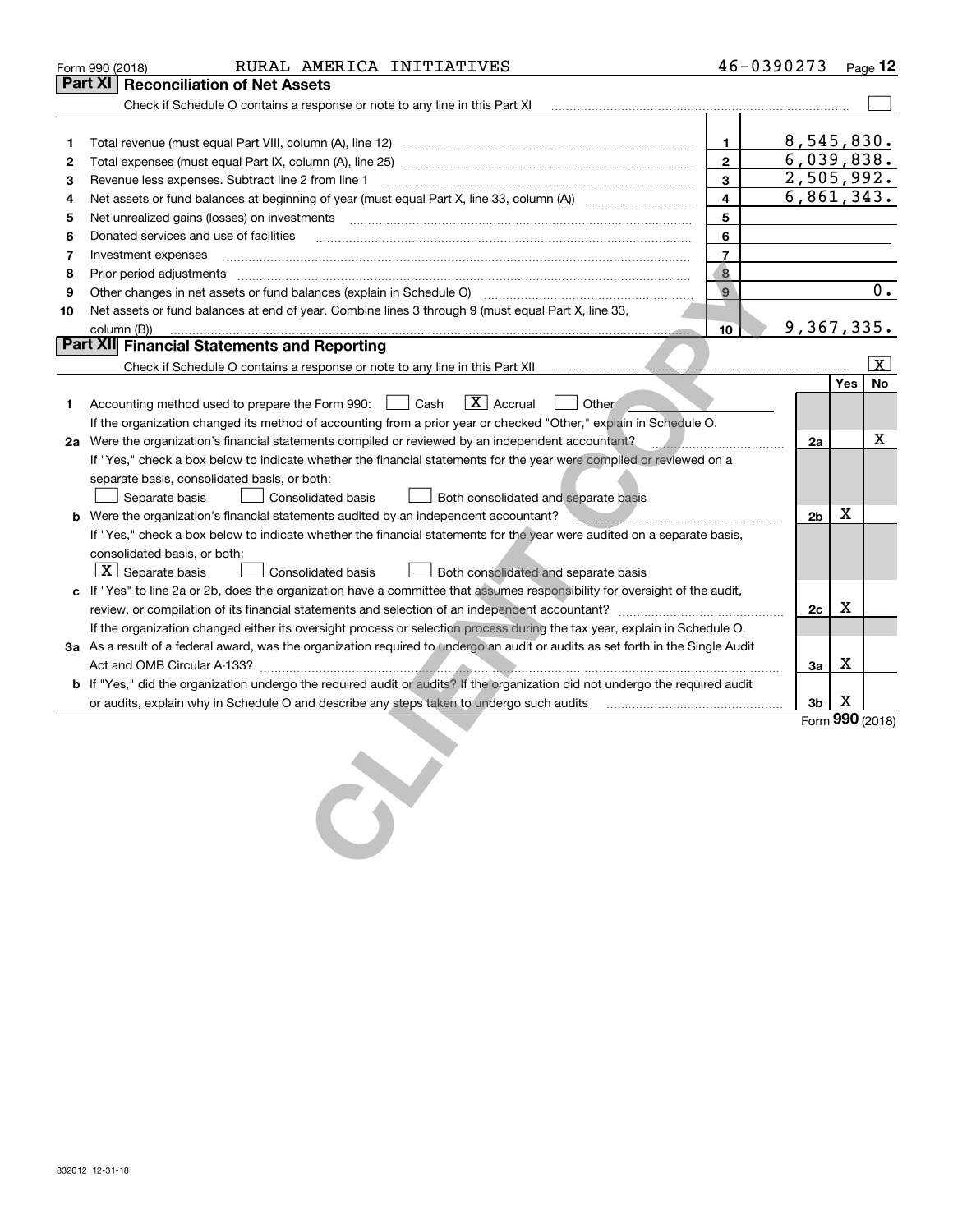Department of the Treasury Internal Revenue Service

| (Form 990 or 990-EZ) |  |  |  |  |
|----------------------|--|--|--|--|
|----------------------|--|--|--|--|

## **Public Charity Status and Public Support**

**Complete if the organization is a section 501(c)(3) organization or a section 4947(a)(1) nonexempt charitable trust.**

| Attach to Form 990 or Form 990-EZ. |  |
|------------------------------------|--|
|------------------------------------|--|

**| Go to www.irs.gov/Form990 for instructions and the latest information.**

| OMB No. 1545-0047                   |
|-------------------------------------|
| 018                                 |
| <b>Open to Public</b><br>Inspection |

|  | Name of the organization |
|--|--------------------------|
|--|--------------------------|

|        | <b>Employer identification number</b><br>Name of the organization |                                                                                                                                                                                       |          |                                                        |                             |                                 |                            |  |                            |  |
|--------|-------------------------------------------------------------------|---------------------------------------------------------------------------------------------------------------------------------------------------------------------------------------|----------|--------------------------------------------------------|-----------------------------|---------------------------------|----------------------------|--|----------------------------|--|
|        |                                                                   |                                                                                                                                                                                       |          | RURAL AMERICA INITIATIVES                              |                             |                                 |                            |  | 46-0390273                 |  |
| Part I |                                                                   | Reason for Public Charity Status (All organizations must complete this part.) See instructions.                                                                                       |          |                                                        |                             |                                 |                            |  |                            |  |
|        |                                                                   | The organization is not a private foundation because it is: (For lines 1 through 12, check only one box.)                                                                             |          |                                                        |                             |                                 |                            |  |                            |  |
| 1      |                                                                   | A church, convention of churches, or association of churches described in section 170(b)(1)(A)(i).                                                                                    |          |                                                        |                             |                                 |                            |  |                            |  |
| 2      |                                                                   | A school described in section 170(b)(1)(A)(ii). (Attach Schedule E (Form 990 or 990-EZ).)                                                                                             |          |                                                        |                             |                                 |                            |  |                            |  |
| 3      |                                                                   | A hospital or a cooperative hospital service organization described in section 170(b)(1)(A)(iii).                                                                                     |          |                                                        |                             |                                 |                            |  |                            |  |
| 4      |                                                                   | A medical research organization operated in conjunction with a hospital described in section 170(b)(1)(A)(iii). Enter the hospital's name,                                            |          |                                                        |                             |                                 |                            |  |                            |  |
|        |                                                                   | city, and state:                                                                                                                                                                      |          |                                                        |                             |                                 |                            |  |                            |  |
| 5      |                                                                   | An organization operated for the benefit of a college or university owned or operated by a governmental unit described in                                                             |          |                                                        |                             |                                 |                            |  |                            |  |
|        |                                                                   | section 170(b)(1)(A)(iv). (Complete Part II.)                                                                                                                                         |          |                                                        |                             |                                 |                            |  |                            |  |
| 6      |                                                                   | A federal, state, or local government or governmental unit described in section 170(b)(1)(A)(v).                                                                                      |          |                                                        |                             |                                 |                            |  |                            |  |
| 7      | $\lfloor x \rfloor$                                               | An organization that normally receives a substantial part of its support from a governmental unit or from the general public described in                                             |          |                                                        |                             |                                 |                            |  |                            |  |
|        |                                                                   | section 170(b)(1)(A)(vi). (Complete Part II.)                                                                                                                                         |          |                                                        |                             |                                 |                            |  |                            |  |
| 8      |                                                                   | A community trust described in section 170(b)(1)(A)(vi). (Complete Part II.)                                                                                                          |          |                                                        |                             |                                 |                            |  |                            |  |
| 9      |                                                                   | An agricultural research organization described in section 170(b)(1)(A)(ix) operated in conjunction with a land-grant college                                                         |          |                                                        |                             |                                 |                            |  |                            |  |
|        |                                                                   | or university or a non-land-grant college of agriculture (see instructions). Enter the name, city, and state of the college or                                                        |          |                                                        |                             |                                 |                            |  |                            |  |
|        |                                                                   | university:                                                                                                                                                                           |          |                                                        |                             |                                 |                            |  |                            |  |
| 10     |                                                                   | An organization that normally receives: (1) more than 33 1/3% of its support from contributions, membership fees, and gross receipts from                                             |          |                                                        |                             |                                 |                            |  |                            |  |
|        |                                                                   | activities related to its exempt functions - subject to certain exceptions, and (2) no more than 33 1/3% of its support from gross investment                                         |          |                                                        |                             |                                 |                            |  |                            |  |
|        |                                                                   | income and unrelated business taxable income (less section 511 tax) from businesses acquired by the organization after June 30, 1975.                                                 |          |                                                        |                             |                                 |                            |  |                            |  |
|        |                                                                   | See section 509(a)(2). (Complete Part III.)                                                                                                                                           |          |                                                        |                             |                                 |                            |  |                            |  |
| 11     |                                                                   | An organization organized and operated exclusively to test for public safety. See section 509(a)(4).                                                                                  |          |                                                        |                             |                                 |                            |  |                            |  |
| 12     |                                                                   | An organization organized and operated exclusively for the benefit of, to perform the functions of, or to carry out the purposes of one or                                            |          |                                                        |                             |                                 |                            |  |                            |  |
|        |                                                                   | more publicly supported organizations described in section 509(a)(1) or section 509(a)(2). See section 509(a)(3). Check the box in                                                    |          |                                                        |                             |                                 |                            |  |                            |  |
|        |                                                                   | lines 12a through 12d that describes the type of supporting organization and complete lines 12e, 12f, and 12g.                                                                        |          |                                                        |                             |                                 |                            |  |                            |  |
| а      |                                                                   | Type I. A supporting organization operated, supervised, or controlled by its supported organization(s), typically by giving                                                           |          |                                                        |                             |                                 |                            |  |                            |  |
|        |                                                                   | the supported organization(s) the power to regularly appoint or elect a majority of the directors or trustees of the supporting                                                       |          |                                                        |                             |                                 |                            |  |                            |  |
|        |                                                                   | organization. You must complete Part IV, Sections A and B.                                                                                                                            |          |                                                        |                             |                                 |                            |  |                            |  |
| b      |                                                                   | Type II. A supporting organization supervised or controlled in connection with its supported organization(s), by having                                                               |          |                                                        |                             |                                 |                            |  |                            |  |
|        |                                                                   | control or management of the supporting organization vested in the same persons that control or manage the supported<br>organization(s). You must complete Part IV, Sections A and C. |          |                                                        |                             |                                 |                            |  |                            |  |
| с      |                                                                   | Type III functionally integrated. A supporting organization operated in connection with, and functionally integrated with,                                                            |          |                                                        |                             |                                 |                            |  |                            |  |
|        |                                                                   | its supported organization(s) (see instructions). You must complete Part IV, Sections A, D, and E.                                                                                    |          |                                                        |                             |                                 |                            |  |                            |  |
| d      |                                                                   | Type III non-functionally integrated. A supporting organization operated in connection with its supported organization(s)                                                             |          |                                                        |                             |                                 |                            |  |                            |  |
|        |                                                                   | that is not functionally integrated. The organization generally must satisfy a distribution requirement and an attentiveness                                                          |          |                                                        |                             |                                 |                            |  |                            |  |
|        |                                                                   | requirement (see instructions). You must complete Part IV, Sections A and D, and Part V.                                                                                              |          |                                                        |                             |                                 |                            |  |                            |  |
| е      |                                                                   | Check this box if the organization received a written determination from the IRS that it is a Type I, Type II, Type III                                                               |          |                                                        |                             |                                 |                            |  |                            |  |
|        |                                                                   | functionally integrated, or Type III non-functionally integrated supporting organization.                                                                                             |          |                                                        |                             |                                 |                            |  |                            |  |
|        |                                                                   | f Enter the number of supported organizations                                                                                                                                         |          |                                                        |                             |                                 |                            |  |                            |  |
| g      |                                                                   | Provide the following information about the supported organization(s).                                                                                                                |          |                                                        |                             |                                 |                            |  |                            |  |
|        |                                                                   | (i) Name of supported                                                                                                                                                                 | (ii) EIN | (iii) Type of organization<br>(described on lines 1-10 | in your governing document? | (iv) Is the organization listed | (v) Amount of monetary     |  | (vi) Amount of other       |  |
|        |                                                                   | organization                                                                                                                                                                          |          | above (see instructions))                              | Yes                         | No                              | support (see instructions) |  | support (see instructions) |  |
|        |                                                                   |                                                                                                                                                                                       |          |                                                        |                             |                                 |                            |  |                            |  |
|        |                                                                   |                                                                                                                                                                                       |          |                                                        |                             |                                 |                            |  |                            |  |
|        |                                                                   |                                                                                                                                                                                       |          |                                                        |                             |                                 |                            |  |                            |  |
|        |                                                                   |                                                                                                                                                                                       |          |                                                        |                             |                                 |                            |  |                            |  |
|        |                                                                   |                                                                                                                                                                                       |          |                                                        |                             |                                 |                            |  |                            |  |
|        |                                                                   |                                                                                                                                                                                       |          |                                                        |                             |                                 |                            |  |                            |  |
|        |                                                                   |                                                                                                                                                                                       |          |                                                        |                             |                                 |                            |  |                            |  |
|        |                                                                   |                                                                                                                                                                                       |          |                                                        |                             |                                 |                            |  |                            |  |
|        |                                                                   |                                                                                                                                                                                       |          |                                                        |                             |                                 |                            |  |                            |  |
| Total  |                                                                   |                                                                                                                                                                                       |          |                                                        |                             |                                 |                            |  |                            |  |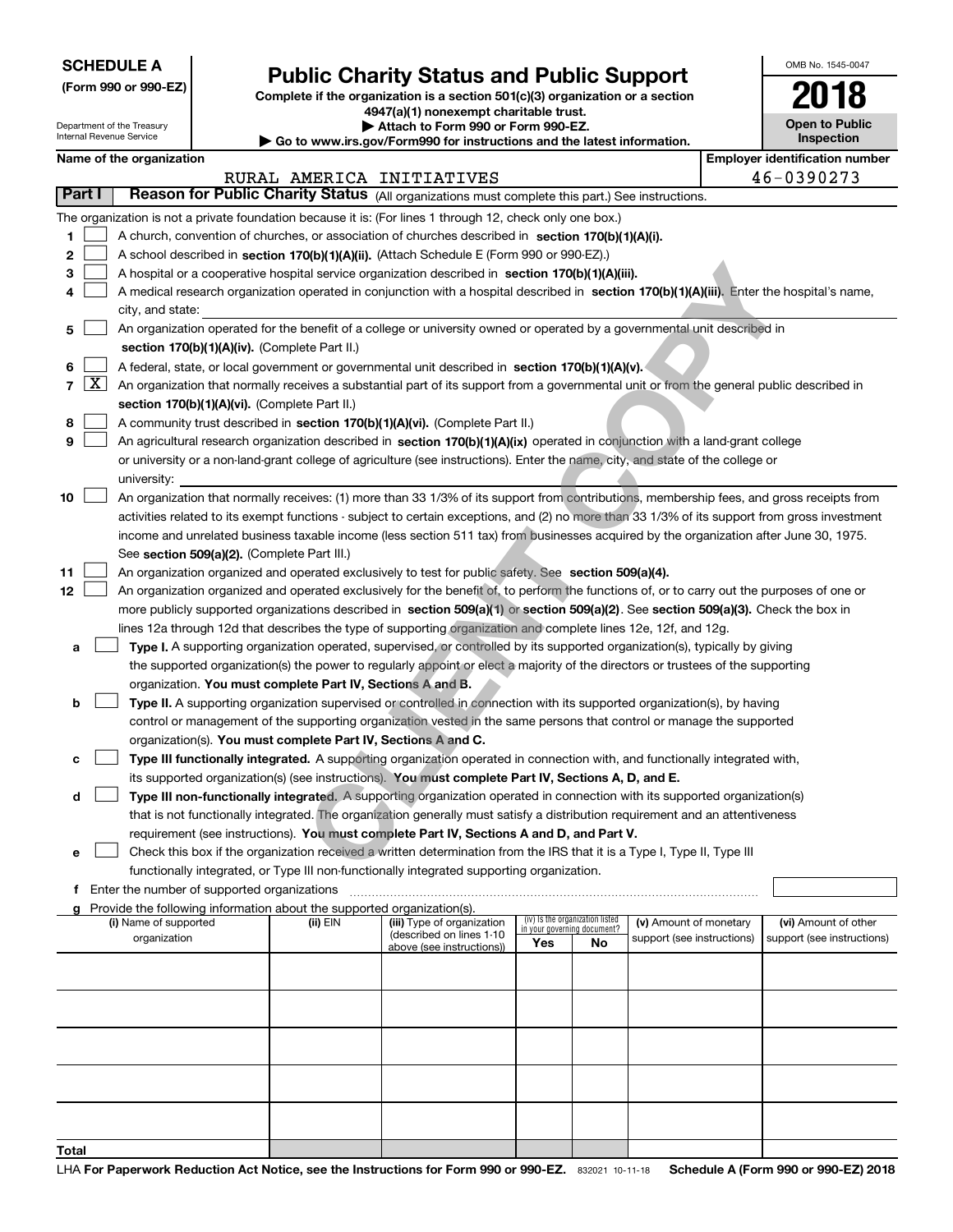#### Schedule A (Form 990 or 990-EZ) 2018 Page RURAL AMERICA INITIATIVES 46-0390273

**2**

(Complete only if you checked the box on line 5, 7, or 8 of Part I or if the organization failed to qualify under Part III. If the organization fails to qualify under the tests listed below, please complete Part III.) **Part II** | Support Schedule for Organizations Described in Sections 170(b)(1)(A)(iv) and 170(b)(1)(A)(vi)

|    | <b>Section A. Public Support</b>                                                                                                               |          |            |            |            |          |                                 |
|----|------------------------------------------------------------------------------------------------------------------------------------------------|----------|------------|------------|------------|----------|---------------------------------|
|    | Calendar year (or fiscal year beginning in)                                                                                                    | (a) 2014 | $(b)$ 2015 | $(c)$ 2016 | $(d)$ 2017 | (e) 2018 | (f) Total                       |
|    | 1 Gifts, grants, contributions, and                                                                                                            |          |            |            |            |          |                                 |
|    | membership fees received. (Do not                                                                                                              |          |            |            |            |          |                                 |
|    | include any "unusual grants.")                                                                                                                 | 5430690. | 4808911.   | 5554652.   | 8677161.   |          | 8507835.32979249.               |
|    | 2 Tax revenues levied for the organ-                                                                                                           |          |            |            |            |          |                                 |
|    | ization's benefit and either paid to                                                                                                           |          |            |            |            |          |                                 |
|    | or expended on its behalf                                                                                                                      |          |            |            |            |          |                                 |
|    | 3 The value of services or facilities                                                                                                          |          |            |            |            |          |                                 |
|    | furnished by a governmental unit to                                                                                                            |          |            |            |            |          |                                 |
|    | the organization without charge                                                                                                                |          |            |            |            |          |                                 |
|    | 4 Total. Add lines 1 through 3                                                                                                                 | 5430690. | 4808911.   | 5554652.   | 8677161.   |          | 8507835.32979249.               |
| 5. | The portion of total contributions                                                                                                             |          |            |            |            |          |                                 |
|    | by each person (other than a                                                                                                                   |          |            |            |            |          |                                 |
|    | governmental unit or publicly                                                                                                                  |          |            |            |            |          |                                 |
|    | supported organization) included                                                                                                               |          |            |            |            |          |                                 |
|    | on line 1 that exceeds 2% of the                                                                                                               |          |            |            |            |          |                                 |
|    |                                                                                                                                                |          |            |            |            |          |                                 |
|    | amount shown on line 11,                                                                                                                       |          |            |            |            |          |                                 |
|    | column (f)                                                                                                                                     |          |            |            |            |          | 339,258.                        |
|    | 6 Public support. Subtract line 5 from line 4.                                                                                                 |          |            |            |            |          | 32639991.                       |
|    | <b>Section B. Total Support</b>                                                                                                                |          |            |            |            |          |                                 |
|    | Calendar year (or fiscal year beginning in)                                                                                                    | (a) 2014 | (b) 2015   | $(c)$ 2016 | $(d)$ 2017 | (e) 2018 | (f) Total                       |
|    | <b>7</b> Amounts from line 4                                                                                                                   | 5430690. | 4808911.   | 5554652.   | 8677161.   |          | 8507835.32979249.               |
|    | 8 Gross income from interest,                                                                                                                  |          |            |            |            |          |                                 |
|    | dividends, payments received on                                                                                                                |          |            |            |            |          |                                 |
|    | securities loans, rents, royalties,                                                                                                            |          |            |            |            |          |                                 |
|    | and income from similar sources                                                                                                                | 10, 239. | 8,824.     | 17,266.    | 13,933.    | 7,610.   | 57,872.                         |
|    | <b>9</b> Net income from unrelated business                                                                                                    |          |            |            |            |          |                                 |
|    | activities, whether or not the                                                                                                                 |          |            |            |            |          |                                 |
|    | business is regularly carried on                                                                                                               |          |            |            |            |          |                                 |
|    | 10 Other income. Do not include gain                                                                                                           |          |            |            |            |          |                                 |
|    | or loss from the sale of capital                                                                                                               |          |            |            |            |          |                                 |
|    | assets (Explain in Part VI.)                                                                                                                   |          |            |            |            |          |                                 |
|    | 11 Total support. Add lines 7 through 10                                                                                                       |          |            |            |            |          | 33037121.                       |
|    | 12 Gross receipts from related activities, etc. (see instructions)                                                                             |          |            |            |            | 12       | 132,683.                        |
|    | 13 First five years. If the Form 990 is for the organization's first, second, third, fourth, or fifth tax year as a section 501(c)(3)          |          |            |            |            |          |                                 |
|    |                                                                                                                                                |          |            |            |            |          |                                 |
|    | organization, check this box and stop here<br><b>Section C. Computation of Public Support Percentage</b>                                       |          |            |            |            |          |                                 |
|    | 14 Public support percentage for 2018 (line 6, column (f) divided by line 11, column (f) <i>manumeronominimi</i> ng                            |          |            |            |            | 14       | 98.80<br>$\frac{9}{6}$          |
|    |                                                                                                                                                |          |            |            |            | 15       | 98.34<br>%                      |
|    | 16a 33 1/3% support test - 2018. If the organization did not check the box on line 13, and line 14 is 33 1/3% or more, check this box and      |          |            |            |            |          |                                 |
|    |                                                                                                                                                |          |            |            |            |          | $\blacktriangleright$ $\vert$ X |
|    | stop here. The organization qualifies as a publicly supported organization                                                                     |          |            |            |            |          |                                 |
|    | b 33 1/3% support test - 2017. If the organization did not check a box on line 13 or 16a, and line 15 is 33 1/3% or more, check this box       |          |            |            |            |          |                                 |
|    | and stop here. The organization qualifies as a publicly supported organization                                                                 |          |            |            |            |          |                                 |
|    | 17a 10% -facts-and-circumstances test - 2018. If the organization did not check a box on line 13, 16a, or 16b, and line 14 is 10% or more,     |          |            |            |            |          |                                 |
|    | and if the organization meets the "facts-and-circumstances" test, check this box and stop here. Explain in Part VI how the organization        |          |            |            |            |          |                                 |
|    | meets the "facts-and-circumstances" test. The organization qualifies as a publicly supported organization                                      |          |            |            |            |          |                                 |
|    | <b>b 10% -facts-and-circumstances test - 2017.</b> If the organization did not check a box on line 13, 16a, 16b, or 17a, and line 15 is 10% or |          |            |            |            |          |                                 |
|    | more, and if the organization meets the "facts-and-circumstances" test, check this box and stop here. Explain in Part VI how the               |          |            |            |            |          |                                 |
|    | organization meets the "facts-and-circumstances" test. The organization qualifies as a publicly supported organization                         |          |            |            |            |          |                                 |
|    | 18 Private foundation. If the organization did not check a box on line 13, 16a, 16b, 17a, or 17b, check this box and see instructions          |          |            |            |            |          |                                 |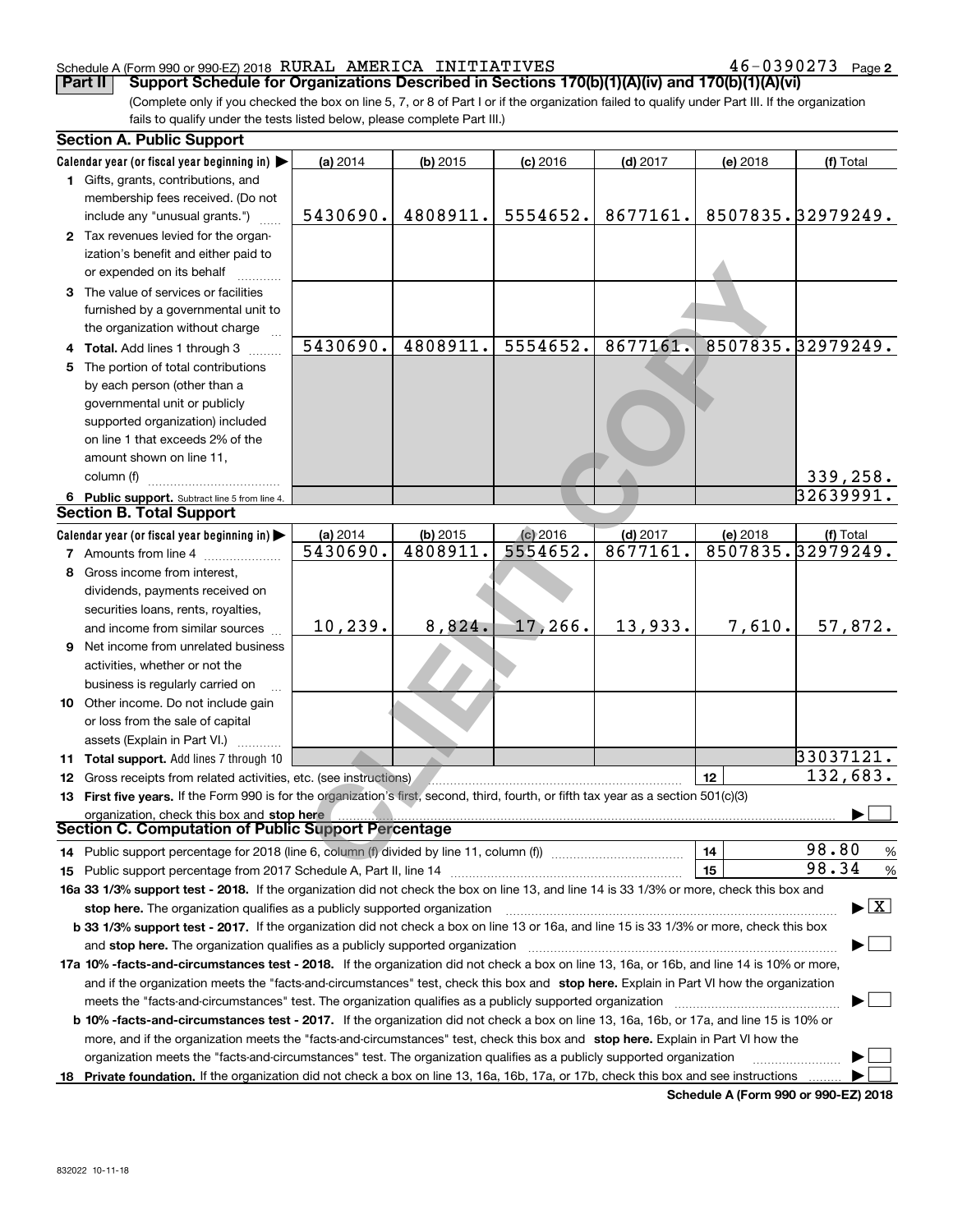| Schedule A (Form 990 or 990-EZ) 2018 |  | RURAL | AMERICA | INITIATIVES |  |  | Page 3 |
|--------------------------------------|--|-------|---------|-------------|--|--|--------|
|                                      |  |       |         |             |  |  |        |

(Complete only if you checked the box on line 10 of Part I or if the organization failed to qualify under Part II. If the organization fails to qualify under the tests listed below, please complete Part II.)

|     | <b>Section A. Public Support</b>                                                                                                                                                                                                                                                             |          |            |            |            |          |             |
|-----|----------------------------------------------------------------------------------------------------------------------------------------------------------------------------------------------------------------------------------------------------------------------------------------------|----------|------------|------------|------------|----------|-------------|
|     | Calendar year (or fiscal year beginning in) $\blacktriangleright$                                                                                                                                                                                                                            | (a) 2014 | (b) 2015   | $(c)$ 2016 | $(d)$ 2017 | (e) 2018 | (f) Total   |
|     | 1 Gifts, grants, contributions, and                                                                                                                                                                                                                                                          |          |            |            |            |          |             |
|     | membership fees received. (Do not                                                                                                                                                                                                                                                            |          |            |            |            |          |             |
|     | include any "unusual grants.")                                                                                                                                                                                                                                                               |          |            |            |            |          |             |
|     | <b>2</b> Gross receipts from admissions,<br>merchandise sold or services per-<br>formed, or facilities furnished in<br>any activity that is related to the<br>organization's tax-exempt purpose                                                                                              |          |            |            |            |          |             |
|     | 3 Gross receipts from activities that<br>are not an unrelated trade or bus-                                                                                                                                                                                                                  |          |            |            |            |          |             |
|     | iness under section 513<br>4 Tax revenues levied for the organ-                                                                                                                                                                                                                              |          |            |            |            |          |             |
|     | ization's benefit and either paid to<br>or expended on its behalf                                                                                                                                                                                                                            |          |            |            |            |          |             |
|     |                                                                                                                                                                                                                                                                                              |          |            |            |            |          |             |
|     | 5 The value of services or facilities<br>furnished by a governmental unit to<br>the organization without charge                                                                                                                                                                              |          |            |            |            |          |             |
|     | <b>6 Total.</b> Add lines 1 through 5                                                                                                                                                                                                                                                        |          |            |            |            |          |             |
|     | 7a Amounts included on lines 1, 2, and                                                                                                                                                                                                                                                       |          |            |            |            |          |             |
|     | 3 received from disqualified persons                                                                                                                                                                                                                                                         |          |            |            |            |          |             |
|     | <b>b</b> Amounts included on lines 2 and 3 received<br>from other than disqualified persons that<br>exceed the greater of \$5,000 or 1% of the                                                                                                                                               |          |            |            |            |          |             |
|     | amount on line 13 for the year<br>c Add lines 7a and 7b                                                                                                                                                                                                                                      |          |            |            |            |          |             |
|     |                                                                                                                                                                                                                                                                                              |          |            |            |            |          |             |
|     | 8 Public support. (Subtract line 7c from line 6.)<br><b>Section B. Total Support</b>                                                                                                                                                                                                         |          |            |            |            |          |             |
|     | Calendar year (or fiscal year beginning in)                                                                                                                                                                                                                                                  | (a) 2014 | $(b)$ 2015 | $(c)$ 2016 | $(d)$ 2017 | (e) 2018 | (f) Total   |
|     | 9 Amounts from line 6                                                                                                                                                                                                                                                                        |          |            |            |            |          |             |
|     | <b>10a</b> Gross income from interest,<br>dividends, payments received on<br>securities loans, rents, royalties,<br>and income from similar sources                                                                                                                                          |          |            |            |            |          |             |
|     | <b>b</b> Unrelated business taxable income<br>(less section 511 taxes) from businesses<br>acquired after June 30, 1975                                                                                                                                                                       |          |            |            |            |          |             |
|     | c Add lines 10a and 10b                                                                                                                                                                                                                                                                      |          |            |            |            |          |             |
|     | 11 Net income from unrelated business<br>activities not included in line 10b,<br>whether or not the business is<br>regularly carried on                                                                                                                                                      |          |            |            |            |          |             |
|     | 12 Other income. Do not include gain<br>or loss from the sale of capital<br>assets (Explain in Part VI.)                                                                                                                                                                                     |          |            |            |            |          |             |
|     | 13 Total support. (Add lines 9, 10c, 11, and 12.)                                                                                                                                                                                                                                            |          |            |            |            |          |             |
|     | 14 First five years. If the Form 990 is for the organization's first, second, third, fourth, or fifth tax year as a section 501(c)(3) organization,                                                                                                                                          |          |            |            |            |          |             |
|     | check this box and stop here manufactured and content to the state of the state of the state of the state of the state of the state of the state of the state of the state of the state of the state of the state of the state<br><b>Section C. Computation of Public Support Percentage</b> |          |            |            |            |          |             |
|     | 15 Public support percentage for 2018 (line 8, column (f), divided by line 13, column (f))                                                                                                                                                                                                   |          |            |            |            | 15       | %           |
|     |                                                                                                                                                                                                                                                                                              |          |            |            |            | 16       | %           |
| 16. | Public support percentage from 2017 Schedule A, Part III, line 15<br><b>Section D. Computation of Investment Income Percentage</b>                                                                                                                                                           |          |            |            |            |          |             |
|     |                                                                                                                                                                                                                                                                                              |          |            |            |            | 17       |             |
|     | 17 Investment income percentage for 2018 (line 10c, column (f), divided by line 13, column (f))                                                                                                                                                                                              |          |            |            |            |          | %           |
|     | 18 Investment income percentage from 2017 Schedule A, Part III, line 17                                                                                                                                                                                                                      |          |            |            |            | 18       | %           |
|     | 19a 33 1/3% support tests - 2018. If the organization did not check the box on line 14, and line 15 is more than 33 1/3%, and line 17 is not                                                                                                                                                 |          |            |            |            |          |             |
|     | more than 33 1/3%, check this box and stop here. The organization qualifies as a publicly supported organization<br>b 33 1/3% support tests - 2017. If the organization did not check a box on line 14 or line 19a, and line 16 is more than 33 1/3%, and                                    |          |            |            |            |          | $\sim$<br>▶ |
|     | line 18 is not more than 33 1/3%, check this box and stop here. The organization qualifies as a publicly supported organization                                                                                                                                                              |          |            |            |            |          |             |
| 20  |                                                                                                                                                                                                                                                                                              |          |            |            |            |          |             |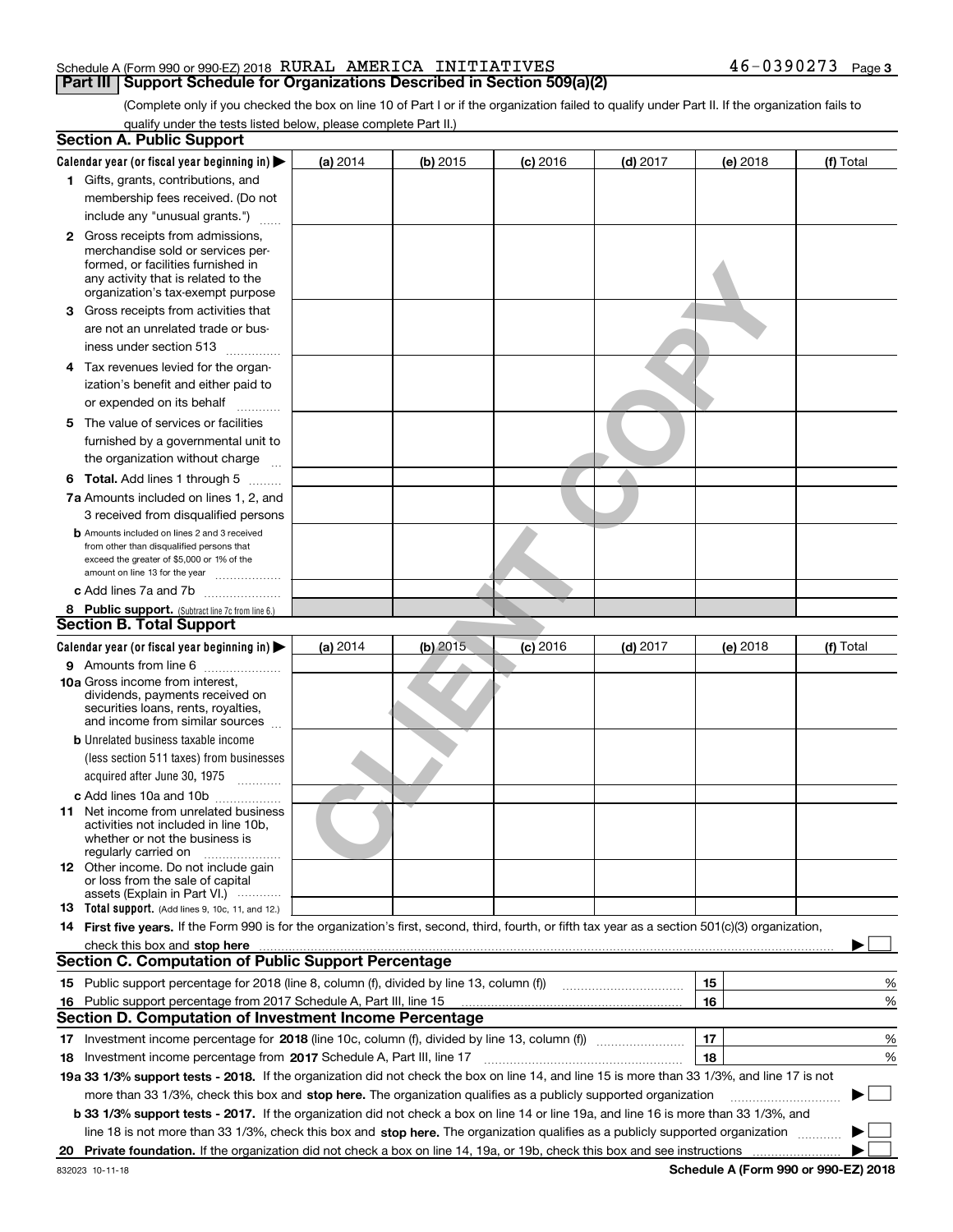## Schedule A (Form 990 or 990-EZ) 2018 Page RURAL AMERICA INITIATIVES 46-0390273

(Complete only if you checked a box in line 12 on Part I. If you checked 12a of Part I, complete Sections A and B. If you checked 12b of Part I, complete Sections A and C. If you checked 12c of Part I, complete Sections A, D, and E. If you checked 12d of Part I, complete Sections A and D, and complete Part V.)

#### **Section A. All Supporting Organizations**

- **1** Are all of the organization's supported organizations listed by name in the organization's governing documents? If "No," describe in **Part VI** how the supported organizations are designated. If designated by *class or purpose, describe the designation. If historic and continuing relationship, explain.*
- **2** Did the organization have any supported organization that does not have an IRS determination of status under section 509(a)(1) or (2)? If "Yes," explain in Part VI how the organization determined that the supported *organization was described in section 509(a)(1) or (2).*
- **3a** Did the organization have a supported organization described in section 501(c)(4), (5), or (6)? If "Yes," answer *(b) and (c) below.*
- **b** Did the organization confirm that each supported organization qualified under section 501(c)(4), (5), or (6) and satisfied the public support tests under section 509(a)(2)? If "Yes," describe in **Part VI** when and how the *organization made the determination.*
- **c** Did the organization ensure that all support to such organizations was used exclusively for section 170(c)(2)(B) purposes? If "Yes," explain in **Part VI** what controls the organization put in place to ensure such use.
- **4a**Was any supported organization not organized in the United States ("foreign supported organization")? *If "Yes," and if you checked 12a or 12b in Part I, answer (b) and (c) below.*
- **b** Did the organization have ultimate control and discretion in deciding whether to make grants to the foreign supported organization? If "Yes," describe in **Part VI** how the organization had such control and discretion *despite being controlled or supervised by or in connection with its supported organizations.*
- **c** Did the organization support any foreign supported organization that does not have an IRS determination under sections 501(c)(3) and 509(a)(1) or (2)? If "Yes," explain in **Part VI** what controls the organization used *to ensure that all support to the foreign supported organization was used exclusively for section 170(c)(2)(B) purposes.*
- **5a***If "Yes,"* Did the organization add, substitute, or remove any supported organizations during the tax year? answer (b) and (c) below (if applicable). Also, provide detail in **Part VI**, <sub>including (i) the names and EIN</sub> *numbers of the supported organizations added, substituted, or removed; (ii) the reasons for each such action; (iii) the authority under the organization's organizing document authorizing such action; and (iv) how the action was accomplished (such as by amendment to the organizing document).*
- **b** Type I or Type II only. Was any added or substituted supported organization part of a class already designated in the organization's organizing document?
- **cSubstitutions only.**  Was the substitution the result of an event beyond the organization's control?
- **6** Did the organization provide support (whether in the form of grants or the provision of services or facilities) to **Part VI.** *If "Yes," provide detail in* support or benefit one or more of the filing organization's supported organizations? anyone other than (i) its supported organizations, (ii) individuals that are part of the charitable class benefited by one or more of its supported organizations, or (iii) other supporting organizations that also **C** explain in **Part VI** how the organization determined that the supported<br>
Copy(d) or (2).<br>
Copy(d) or (2).<br>
Copy(d) or (2).<br>
Supported organization qualified under section 501(c)(4), (5), or (6)? If "Yes," answer<br>
suppo
- **7**Did the organization provide a grant, loan, compensation, or other similar payment to a substantial contributor *If "Yes," complete Part I of Schedule L (Form 990 or 990-EZ).* regard to a substantial contributor? (as defined in section 4958(c)(3)(C)), a family member of a substantial contributor, or a 35% controlled entity with
- **8** Did the organization make a loan to a disqualified person (as defined in section 4958) not described in line 7? *If "Yes," complete Part I of Schedule L (Form 990 or 990-EZ).*
- **9a** Was the organization controlled directly or indirectly at any time during the tax year by one or more in section 509(a)(1) or (2))? If "Yes," *provide detail in* <code>Part VI.</code> disqualified persons as defined in section 4946 (other than foundation managers and organizations described
- **b** Did one or more disqualified persons (as defined in line 9a) hold a controlling interest in any entity in which the supporting organization had an interest? If "Yes," provide detail in P**art VI**.
- **c**Did a disqualified person (as defined in line 9a) have an ownership interest in, or derive any personal benefit from, assets in which the supporting organization also had an interest? If "Yes," provide detail in P**art VI.**
- **10a** Was the organization subject to the excess business holdings rules of section 4943 because of section supporting organizations)? If "Yes," answer 10b below. 4943(f) (regarding certain Type II supporting organizations, and all Type III non-functionally integrated
	- **b** Did the organization have any excess business holdings in the tax year? (Use Schedule C, Form 4720, to *determine whether the organization had excess business holdings.)*

**1**

**YesNo**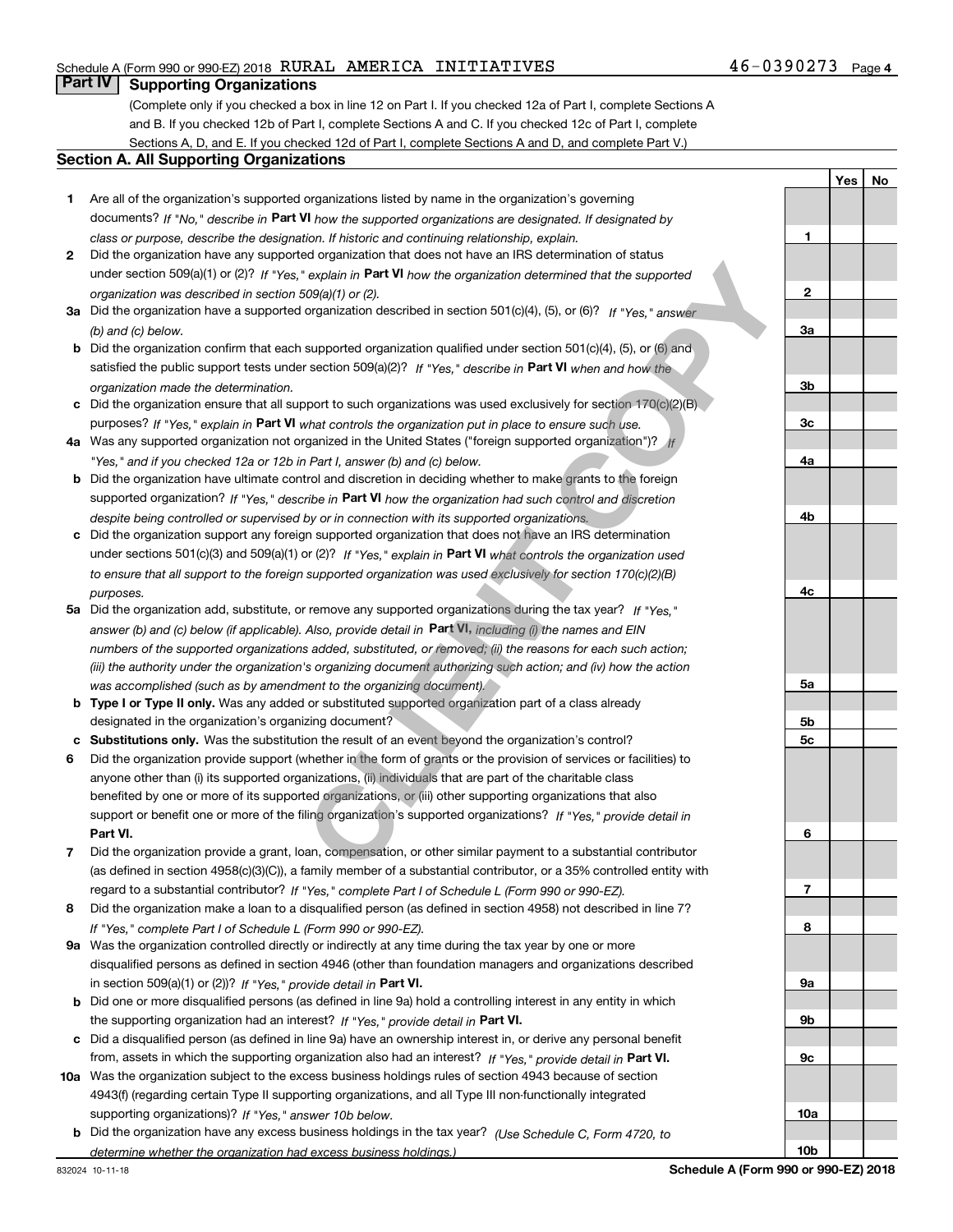## Schedule A (Form 990 or 990-EZ) 2018 Page RURAL AMERICA INITIATIVES 46-0390273**Part IV | Supporting Organizations** *(continued)*

|    |                                                                                                                                                                                                             |     |            | Yes   No |
|----|-------------------------------------------------------------------------------------------------------------------------------------------------------------------------------------------------------------|-----|------------|----------|
| 11 | Has the organization accepted a gift or contribution from any of the following persons?                                                                                                                     |     |            |          |
|    | a A person who directly or indirectly controls, either alone or together with persons described in (b) and (c)                                                                                              |     |            |          |
|    | below, the governing body of a supported organization?                                                                                                                                                      | 11a |            |          |
|    | <b>b</b> A family member of a person described in (a) above?                                                                                                                                                | 11b |            |          |
|    | c A 35% controlled entity of a person described in (a) or (b) above? If "Yes" to a, b, or c, provide detail in Part VI.                                                                                     | 11c |            |          |
|    | Section B. Type I Supporting Organizations                                                                                                                                                                  |     |            |          |
|    |                                                                                                                                                                                                             |     | <b>Yes</b> | No       |
| 1  | Did the directors, trustees, or membership of one or more supported organizations have the power to                                                                                                         |     |            |          |
|    | regularly appoint or elect at least a majority of the organization's directors or trustees at all times during the                                                                                          |     |            |          |
|    | tax year? If "No," describe in Part VI how the supported organization(s) effectively operated, supervised, or                                                                                               |     |            |          |
|    | controlled the organization's activities. If the organization had more than one supported organization,                                                                                                     |     |            |          |
|    | describe how the powers to appoint and/or remove directors or trustees were allocated among the supported                                                                                                   |     |            |          |
|    | organizations and what conditions or restrictions, if any, applied to such powers during the tax year.                                                                                                      | 1   |            |          |
| 2  | Did the organization operate for the benefit of any supported organization other than the supported                                                                                                         |     |            |          |
|    | organization(s) that operated, supervised, or controlled the supporting organization? If "Yes," explain in                                                                                                  |     |            |          |
|    | Part VI how providing such benefit carried out the purposes of the supported organization(s) that operated,                                                                                                 |     |            |          |
|    | supervised, or controlled the supporting organization.                                                                                                                                                      | 2   |            |          |
|    | <b>Section C. Type II Supporting Organizations</b>                                                                                                                                                          |     |            |          |
|    |                                                                                                                                                                                                             |     | Yes        | No       |
| 1  | Were a majority of the organization's directors or trustees during the tax year also a majority of the directors                                                                                            |     |            |          |
|    | or trustees of each of the organization's supported organization(s)? If "No," describe in Part VI how control                                                                                               |     |            |          |
|    | or management of the supporting organization was vested in the same persons that controlled or managed                                                                                                      |     |            |          |
|    | the supported organization(s).                                                                                                                                                                              | 1   |            |          |
|    | <b>Section D. All Type III Supporting Organizations</b>                                                                                                                                                     |     |            |          |
|    |                                                                                                                                                                                                             |     | Yes        | No       |
| 1  | Did the organization provide to each of its supported organizations, by the last day of the fifth month of the                                                                                              |     |            |          |
|    | organization's tax year, (i) a written notice describing the type and amount of support provided during the prior tax                                                                                       |     |            |          |
|    | year, (ii) a copy of the Form 990 that was most recently filed as of the date of notification, and (iii) copies of the                                                                                      |     |            |          |
|    | organization's governing documents in effect on the date of notification, to the extent not previously provided?                                                                                            | 1   |            |          |
| 2  | Were any of the organization's officers, directors, or trustees either (i) appointed or elected by the supported                                                                                            |     |            |          |
|    | organization(s) or (ii) serving on the governing body of a supported organization? If "No," explain in Part VI how                                                                                          |     |            |          |
|    | the organization maintained a close and continuous working relationship with the supported organization(s).                                                                                                 | 2   |            |          |
| 3  | By reason of the relationship described in (2), did the organization's supported organizations have a                                                                                                       |     |            |          |
|    | significant voice in the organization's investment policies and in directing the use of the organization's                                                                                                  |     |            |          |
|    | income or assets at all times during the tax year? If "Yes," describe in Part VI the role the organization's                                                                                                |     |            |          |
|    | supported organizations played in this regard.                                                                                                                                                              | 3   |            |          |
|    | Section E. Type III Functionally Integrated Supporting Organizations                                                                                                                                        |     |            |          |
| 1  |                                                                                                                                                                                                             |     |            |          |
| a  | Check the box next to the method that the organization used to satisfy the Integral Part Test during the year (see instructions).<br>The organization satisfied the Activities Test. Complete line 2 below. |     |            |          |
| b  | The organization is the parent of each of its supported organizations. Complete line 3 below.                                                                                                               |     |            |          |
| C  | The organization supported a governmental entity. Describe in Part VI how you supported a government entity (see instructions)                                                                              |     |            |          |
| 2  | Activities Test. Answer (a) and (b) below.                                                                                                                                                                  |     | <b>Yes</b> | No       |
| а  | Did substantially all of the organization's activities during the tax year directly further the exempt purposes of                                                                                          |     |            |          |
|    | the supported organization(s) to which the organization was responsive? If "Yes," then in Part VI identify                                                                                                  |     |            |          |
|    | those supported organizations and explain how these activities directly furthered their exempt purposes,                                                                                                    |     |            |          |
|    | how the organization was responsive to those supported organizations, and how the organization determined                                                                                                   |     |            |          |
|    |                                                                                                                                                                                                             | 2a  |            |          |
| b  | that these activities constituted substantially all of its activities.<br>Did the activities described in (a) constitute activities that, but for the organization's involvement, one or more               |     |            |          |
|    | of the organization's supported organization(s) would have been engaged in? If "Yes," explain in Part VI the                                                                                                |     |            |          |
|    |                                                                                                                                                                                                             |     |            |          |
|    | reasons for the organization's position that its supported organization(s) would have engaged in these                                                                                                      | 2b  |            |          |
| з  | activities but for the organization's involvement.<br>Parent of Supported Organizations. Answer (a) and (b) below.                                                                                          |     |            |          |
|    | Did the organization have the power to regularly appoint or elect a majority of the officers, directors, or                                                                                                 |     |            |          |
| а  |                                                                                                                                                                                                             |     |            |          |
|    | trustees of each of the supported organizations? Provide details in Part VI.                                                                                                                                | За  |            |          |
| b  | Did the organization exercise a substantial degree of direction over the policies, programs, and activities of each                                                                                         | 3b  |            |          |
|    | of its supported organizations? If "Yes," describe in Part VI the role played by the organization in this regard.                                                                                           |     |            |          |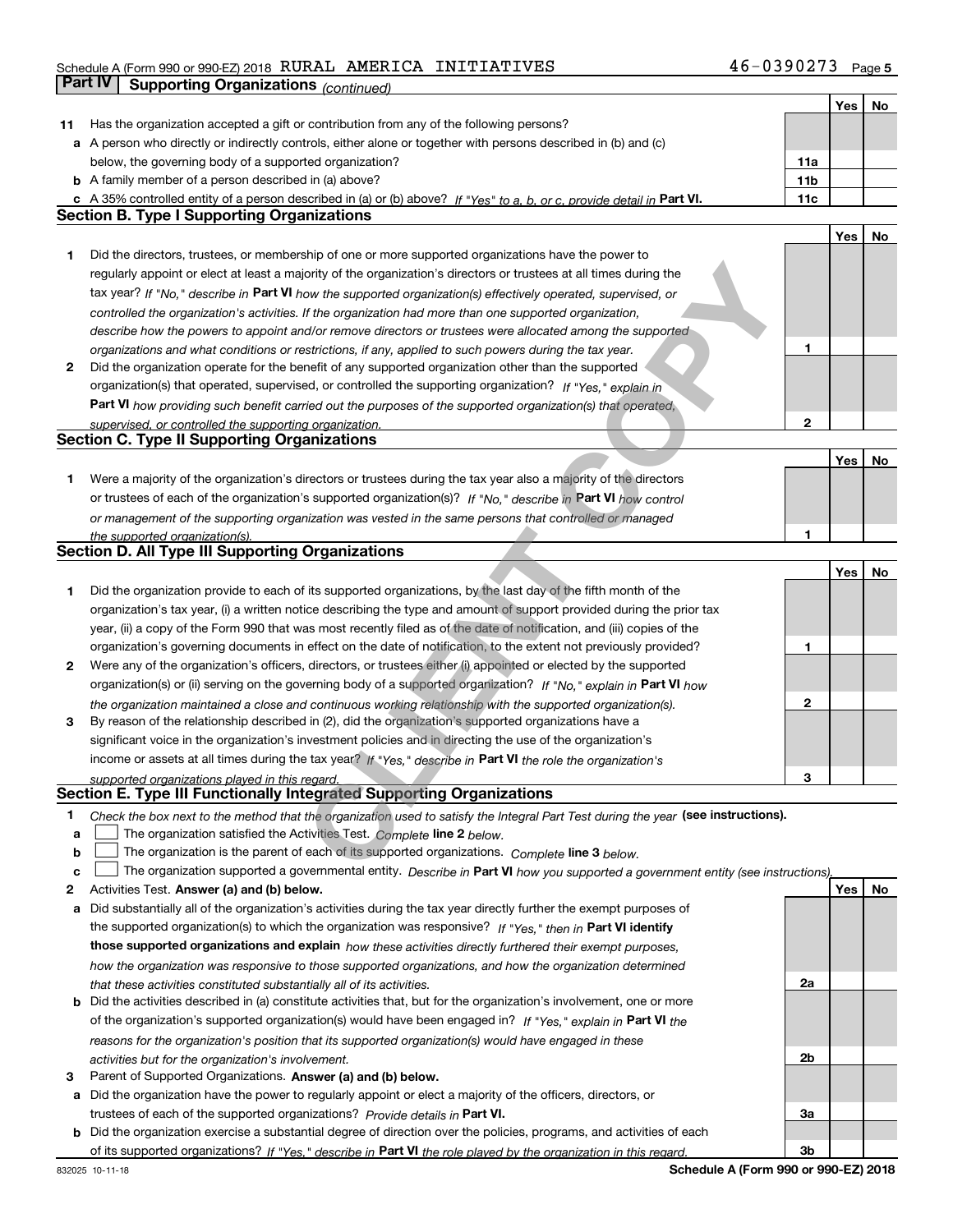## Schedule A (Form 990 or 990-EZ) 2018 Page RURAL AMERICA INITIATIVES 46-0390273**Part V Type III Non-Functionally Integrated 509(a)(3) Supporting Organizations**

1 Check here if the organization satisfied the Integral Part Test as a qualifying trust on Nov. 20, 1970 (explain in Part VI.) See instructions. All other Type III non-functionally integrated supporting organizations must complete Sections A through E.

|                | Section A - Adjusted Net Income                                                                                                   |                         | (A) Prior Year | (B) Current Year<br>(optional) |
|----------------|-----------------------------------------------------------------------------------------------------------------------------------|-------------------------|----------------|--------------------------------|
| 1.             | Net short-term capital gain                                                                                                       | 1.                      |                |                                |
| 2              | Recoveries of prior-year distributions                                                                                            | $\overline{2}$          |                |                                |
| 3              | Other gross income (see instructions)                                                                                             | 3                       |                |                                |
| 4              | Add lines 1 through 3                                                                                                             | 4                       |                |                                |
| 5              | Depreciation and depletion                                                                                                        | 5                       |                |                                |
| 6              | Portion of operating expenses paid or incurred for production or                                                                  |                         |                |                                |
|                | collection of gross income or for management, conservation, or                                                                    |                         |                |                                |
|                | maintenance of property held for production of income (see instructions)                                                          | 6                       |                |                                |
| 7              | Other expenses (see instructions)                                                                                                 | $\overline{\mathbf{r}}$ |                |                                |
| 8              | Adjusted Net Income (subtract lines 5, 6, and 7 from line 4)                                                                      | 8                       |                |                                |
|                | <b>Section B - Minimum Asset Amount</b>                                                                                           |                         | (A) Prior Year | (B) Current Year<br>(optional) |
| 1              | Aggregate fair market value of all non-exempt-use assets (see                                                                     |                         |                |                                |
|                | instructions for short tax year or assets held for part of year):                                                                 |                         |                |                                |
|                | <b>a</b> Average monthly value of securities                                                                                      | 1a                      |                |                                |
|                | <b>b</b> Average monthly cash balances                                                                                            | 1 <sub>b</sub>          |                |                                |
|                | c Fair market value of other non-exempt-use assets                                                                                | 1 <sub>c</sub>          |                |                                |
|                | d Total (add lines 1a, 1b, and 1c)                                                                                                | 1d                      |                |                                |
|                | e Discount claimed for blockage or other                                                                                          |                         |                |                                |
|                | factors (explain in detail in Part VI):                                                                                           |                         |                |                                |
| $\mathbf{2}$   | Acquisition indebtedness applicable to non-exempt-use assets                                                                      | $\overline{2}$          |                |                                |
| 3              | Subtract line 2 from line 1d                                                                                                      | 3                       |                |                                |
| 4              | Cash deemed held for exempt use. Enter 1-1/2% of line 3 (for greater amount,                                                      |                         |                |                                |
|                | see instructions)                                                                                                                 | 4                       |                |                                |
| 5              | Net value of non-exempt-use assets (subtract line 4 from line 3)                                                                  | 5                       |                |                                |
| 6              | Multiply line 5 by .035                                                                                                           | 6                       |                |                                |
| 7              | Recoveries of prior-year distributions                                                                                            | $\overline{7}$          |                |                                |
| 8              | Minimum Asset Amount (add line 7 to line 6)                                                                                       | 8                       |                |                                |
|                | <b>Section C - Distributable Amount</b>                                                                                           |                         |                | <b>Current Year</b>            |
| 1.             | Adjusted net income for prior year (from Section A, line 8, Column A)                                                             | 1                       |                |                                |
| $\mathbf{2}$   | Enter 85% of line 1                                                                                                               | $\overline{2}$          |                |                                |
| 3              | Minimum asset amount for prior year (from Section B, line 8, Column A)                                                            | 3                       |                |                                |
| 4              | Enter greater of line 2 or line 3                                                                                                 | 4                       |                |                                |
| 5              | Income tax imposed in prior year                                                                                                  | 5                       |                |                                |
| 6              | <b>Distributable Amount.</b> Subtract line 5 from line 4, unless subject to                                                       |                         |                |                                |
|                | emergency temporary reduction (see instructions)                                                                                  | 6                       |                |                                |
| $\overline{7}$ | Check here if the current year is the organization's first as a non-functionally integrated Type III supporting organization (see |                         |                |                                |

instructions).

**1**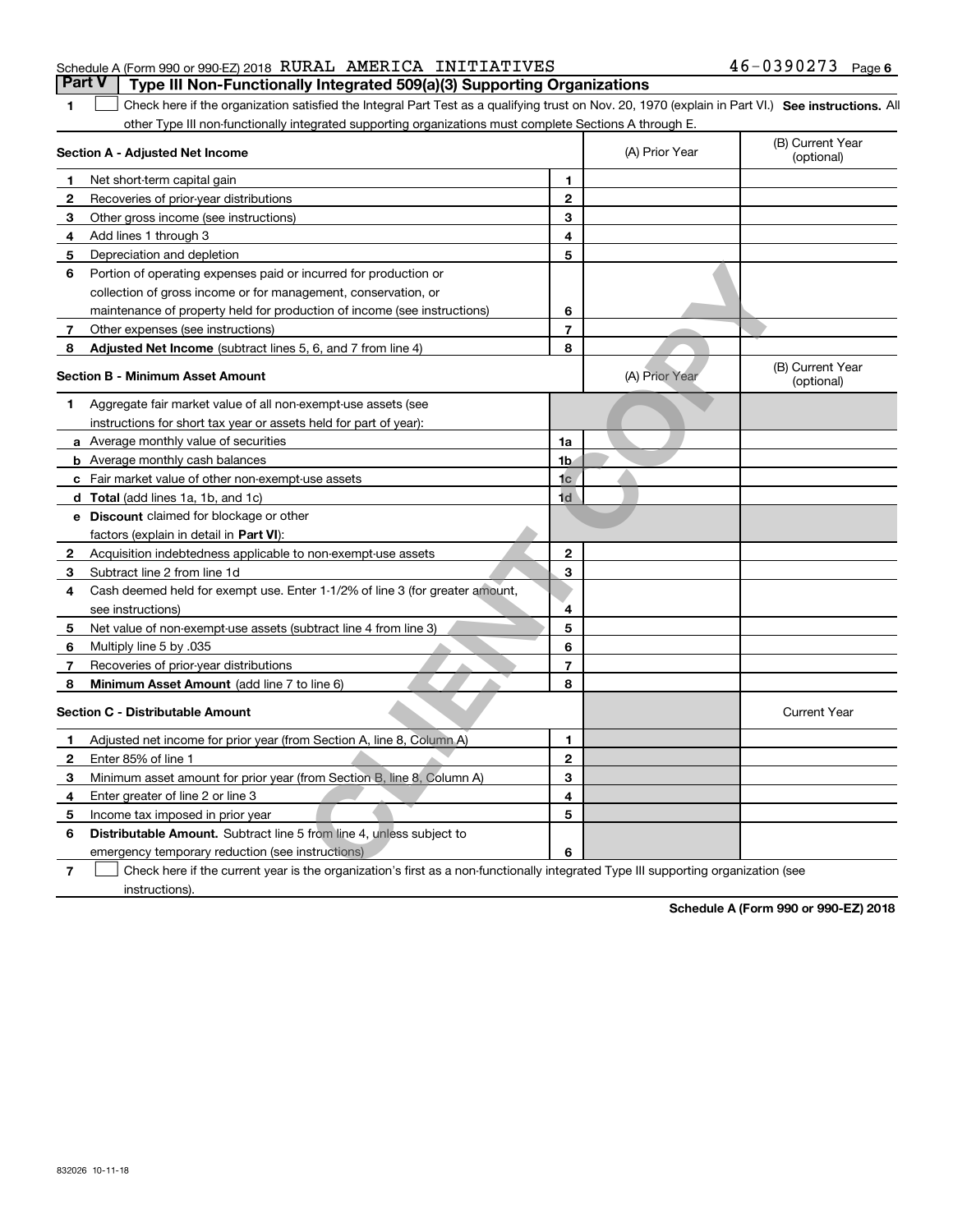#### Schedule A (Form 990 or 990-EZ) 2018 Page RURAL AMERICA INITIATIVES 46-0390273

| <b>Part V</b> | Type III Non-Functionally Integrated 509(a)(3) Supporting Organizations                    |                             | (continued)                                  |                                         |  |  |  |  |
|---------------|--------------------------------------------------------------------------------------------|-----------------------------|----------------------------------------------|-----------------------------------------|--|--|--|--|
|               | Section D - Distributions                                                                  |                             |                                              | <b>Current Year</b>                     |  |  |  |  |
| 1             | Amounts paid to supported organizations to accomplish exempt purposes                      |                             |                                              |                                         |  |  |  |  |
| 2             | Amounts paid to perform activity that directly furthers exempt purposes of supported       |                             |                                              |                                         |  |  |  |  |
|               | organizations, in excess of income from activity                                           |                             |                                              |                                         |  |  |  |  |
| з             | Administrative expenses paid to accomplish exempt purposes of supported organizations      |                             |                                              |                                         |  |  |  |  |
| 4             | Amounts paid to acquire exempt-use assets                                                  |                             |                                              |                                         |  |  |  |  |
| 5             | Qualified set-aside amounts (prior IRS approval required)                                  |                             |                                              |                                         |  |  |  |  |
| 6             | Other distributions (describe in Part VI). See instructions.                               |                             |                                              |                                         |  |  |  |  |
| 7             | <b>Total annual distributions.</b> Add lines 1 through 6.                                  |                             |                                              |                                         |  |  |  |  |
| 8             | Distributions to attentive supported organizations to which the organization is responsive |                             |                                              |                                         |  |  |  |  |
|               | (provide details in Part VI). See instructions.                                            |                             |                                              |                                         |  |  |  |  |
| 9             | Distributable amount for 2018 from Section C, line 6                                       |                             |                                              |                                         |  |  |  |  |
| 10            | Line 8 amount divided by line 9 amount                                                     |                             |                                              |                                         |  |  |  |  |
|               |                                                                                            | (i)                         | (ii)                                         | (iii)                                   |  |  |  |  |
|               | <b>Section E - Distribution Allocations</b> (see instructions)                             | <b>Excess Distributions</b> | <b>Underdistributions</b><br><b>Pre-2018</b> | <b>Distributable</b><br>Amount for 2018 |  |  |  |  |
| 1             | Distributable amount for 2018 from Section C, line 6                                       |                             |                                              |                                         |  |  |  |  |
| 2             | Underdistributions, if any, for years prior to 2018 (reason-                               |                             |                                              |                                         |  |  |  |  |
|               | able cause required- explain in Part VI). See instructions.                                |                             |                                              |                                         |  |  |  |  |
| з             | Excess distributions carryover, if any, to 2018                                            |                             |                                              |                                         |  |  |  |  |
|               | <b>a</b> From 2013                                                                         |                             |                                              |                                         |  |  |  |  |
|               | <b>b</b> From 2014                                                                         |                             |                                              |                                         |  |  |  |  |
|               | $c$ From 2015                                                                              |                             |                                              |                                         |  |  |  |  |
|               | d From 2016                                                                                |                             |                                              |                                         |  |  |  |  |
|               | e From 2017                                                                                |                             |                                              |                                         |  |  |  |  |
|               | Total of lines 3a through e                                                                |                             |                                              |                                         |  |  |  |  |
| a             | Applied to underdistributions of prior years                                               |                             |                                              |                                         |  |  |  |  |
|               | <b>h</b> Applied to 2018 distributable amount                                              |                             |                                              |                                         |  |  |  |  |
|               | Carryover from 2013 not applied (see instructions)                                         |                             |                                              |                                         |  |  |  |  |
|               | Remainder. Subtract lines 3g, 3h, and 3i from 3f.                                          |                             |                                              |                                         |  |  |  |  |
| 4             | Distributions for 2018 from Section D,                                                     |                             |                                              |                                         |  |  |  |  |
|               | line $7:$                                                                                  |                             |                                              |                                         |  |  |  |  |
|               | a Applied to underdistributions of prior years                                             |                             |                                              |                                         |  |  |  |  |
|               | <b>b</b> Applied to 2018 distributable amount                                              |                             |                                              |                                         |  |  |  |  |
| с             | Remainder. Subtract lines 4a and 4b from 4.                                                |                             |                                              |                                         |  |  |  |  |
| 5             | Remaining underdistributions for years prior to 2018, if                                   |                             |                                              |                                         |  |  |  |  |
|               | any. Subtract lines 3g and 4a from line 2. For result greater                              |                             |                                              |                                         |  |  |  |  |
|               | than zero, explain in Part VI. See instructions.                                           |                             |                                              |                                         |  |  |  |  |
| 6             | Remaining underdistributions for 2018. Subtract lines 3h                                   |                             |                                              |                                         |  |  |  |  |
|               | and 4b from line 1. For result greater than zero, explain in                               |                             |                                              |                                         |  |  |  |  |
|               | Part VI. See instructions.                                                                 |                             |                                              |                                         |  |  |  |  |
| 7             | Excess distributions carryover to 2019. Add lines 3j                                       |                             |                                              |                                         |  |  |  |  |
|               | and 4c.                                                                                    |                             |                                              |                                         |  |  |  |  |
| 8             | Breakdown of line 7:                                                                       |                             |                                              |                                         |  |  |  |  |
|               | a Excess from 2014                                                                         |                             |                                              |                                         |  |  |  |  |
|               | <b>b</b> Excess from 2015                                                                  |                             |                                              |                                         |  |  |  |  |
|               | c Excess from 2016                                                                         |                             |                                              |                                         |  |  |  |  |
|               | d Excess from 2017                                                                         |                             |                                              |                                         |  |  |  |  |
|               | e Excess from 2018                                                                         |                             |                                              |                                         |  |  |  |  |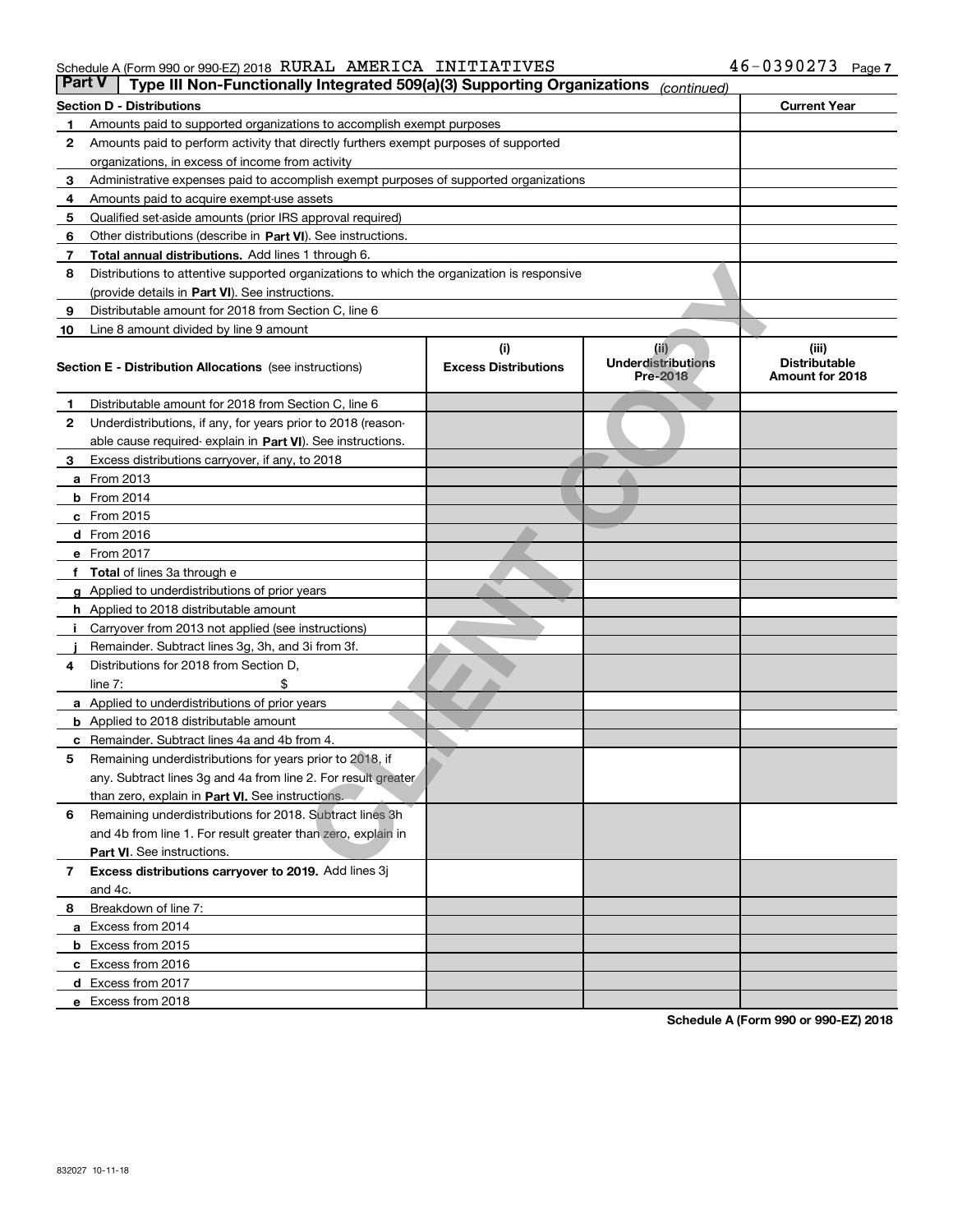|                | Schedule A (Form 990 or 990-EZ) 2018 RURAL AMERICA INITIATIVES |  | $46 - 0390273$ Page 8                                                                                                                                                                                                                                                                                                                                                                                                                                                                                                                                                |
|----------------|----------------------------------------------------------------|--|----------------------------------------------------------------------------------------------------------------------------------------------------------------------------------------------------------------------------------------------------------------------------------------------------------------------------------------------------------------------------------------------------------------------------------------------------------------------------------------------------------------------------------------------------------------------|
| <b>Part VI</b> |                                                                |  | Supplemental Information. Provide the explanations required by Part II, line 10; Part II, line 17a or 17b; Part III, line 12;<br>Part IV, Section A, lines 1, 2, 3b, 3c, 4b, 4c, 5a, 6, 9a, 9b, 9c, 11a, 11b, and 11c; Part IV, Section B, lines 1 and 2; Part IV, Section C,<br>line 1; Part IV, Section D, lines 2 and 3; Part IV, Section E, lines 1c, 2a, 2b, 3a, and 3b; Part V, line 1; Part V, Section B, line 1e; Part V,<br>Section D, lines 5, 6, and 8; and Part V, Section E, lines 2, 5, and 6. Also complete this part for any additional information. |
|                | (See instructions.)                                            |  |                                                                                                                                                                                                                                                                                                                                                                                                                                                                                                                                                                      |
|                |                                                                |  |                                                                                                                                                                                                                                                                                                                                                                                                                                                                                                                                                                      |
|                |                                                                |  |                                                                                                                                                                                                                                                                                                                                                                                                                                                                                                                                                                      |
|                |                                                                |  |                                                                                                                                                                                                                                                                                                                                                                                                                                                                                                                                                                      |
|                |                                                                |  |                                                                                                                                                                                                                                                                                                                                                                                                                                                                                                                                                                      |
|                |                                                                |  |                                                                                                                                                                                                                                                                                                                                                                                                                                                                                                                                                                      |
|                |                                                                |  |                                                                                                                                                                                                                                                                                                                                                                                                                                                                                                                                                                      |
|                |                                                                |  |                                                                                                                                                                                                                                                                                                                                                                                                                                                                                                                                                                      |
|                |                                                                |  |                                                                                                                                                                                                                                                                                                                                                                                                                                                                                                                                                                      |
|                |                                                                |  |                                                                                                                                                                                                                                                                                                                                                                                                                                                                                                                                                                      |
|                |                                                                |  |                                                                                                                                                                                                                                                                                                                                                                                                                                                                                                                                                                      |
|                |                                                                |  |                                                                                                                                                                                                                                                                                                                                                                                                                                                                                                                                                                      |
|                |                                                                |  |                                                                                                                                                                                                                                                                                                                                                                                                                                                                                                                                                                      |
|                |                                                                |  |                                                                                                                                                                                                                                                                                                                                                                                                                                                                                                                                                                      |
|                |                                                                |  |                                                                                                                                                                                                                                                                                                                                                                                                                                                                                                                                                                      |
|                |                                                                |  |                                                                                                                                                                                                                                                                                                                                                                                                                                                                                                                                                                      |
|                |                                                                |  |                                                                                                                                                                                                                                                                                                                                                                                                                                                                                                                                                                      |
|                |                                                                |  |                                                                                                                                                                                                                                                                                                                                                                                                                                                                                                                                                                      |
|                |                                                                |  |                                                                                                                                                                                                                                                                                                                                                                                                                                                                                                                                                                      |
|                |                                                                |  |                                                                                                                                                                                                                                                                                                                                                                                                                                                                                                                                                                      |
|                |                                                                |  |                                                                                                                                                                                                                                                                                                                                                                                                                                                                                                                                                                      |
|                |                                                                |  |                                                                                                                                                                                                                                                                                                                                                                                                                                                                                                                                                                      |
|                |                                                                |  |                                                                                                                                                                                                                                                                                                                                                                                                                                                                                                                                                                      |
|                |                                                                |  |                                                                                                                                                                                                                                                                                                                                                                                                                                                                                                                                                                      |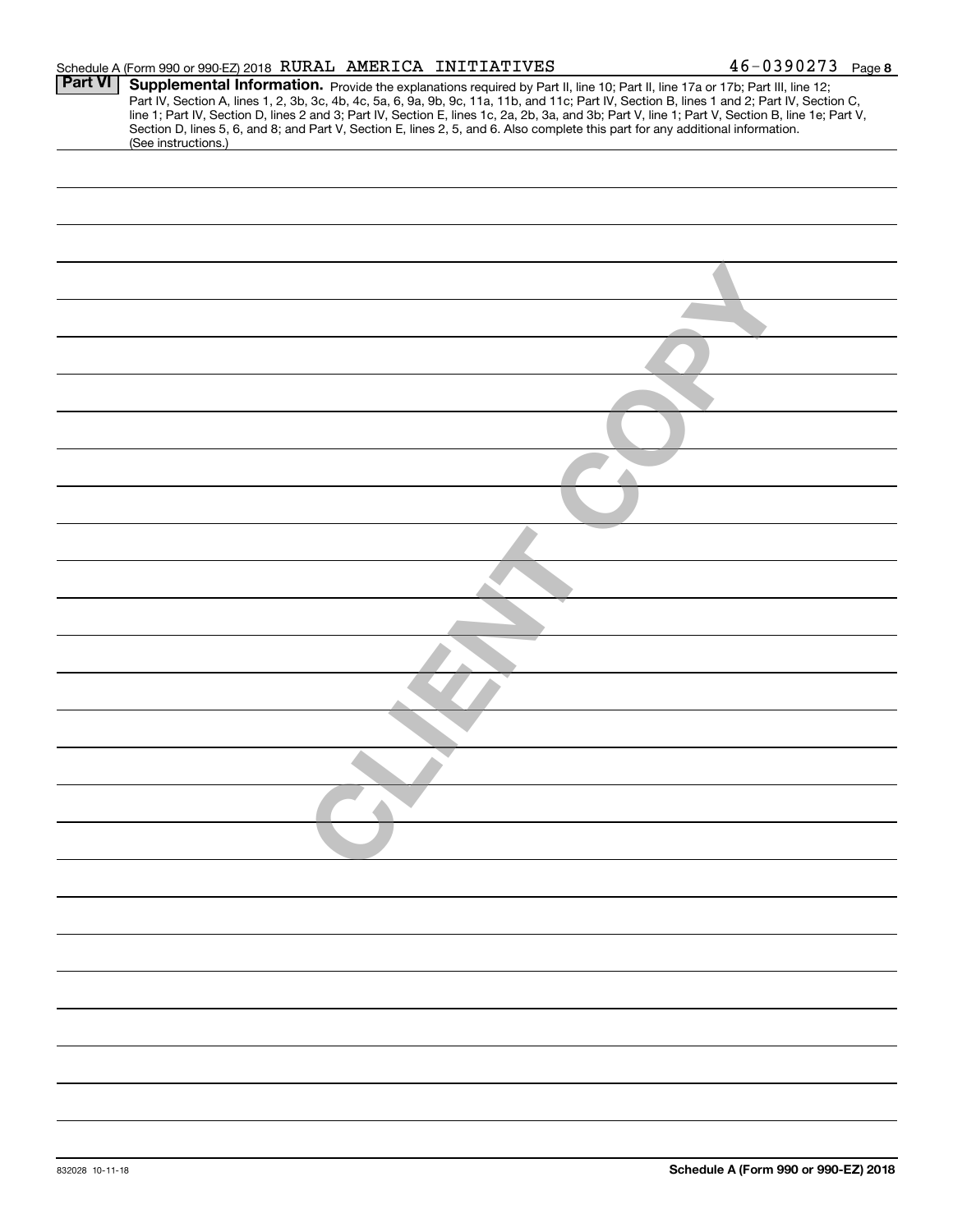823171 04-01-18

## **Identification of Excess Contributions Included on Part II, Line 5 Schedule A 2018**

**\*\* Do Not File \*\* \*\*\* Not Open to Public Inspection \*\*\***

| <b>Contributor's Name</b>                                 | <b>Total</b><br><b>Contributions</b> | <b>Excess</b><br><b>Contributions</b> |
|-----------------------------------------------------------|--------------------------------------|---------------------------------------|
| JOHN T VUCUREVICH FOUNDATION                              | 1,000,000.                           | 339,258.                              |
|                                                           |                                      |                                       |
|                                                           |                                      |                                       |
|                                                           |                                      |                                       |
|                                                           |                                      |                                       |
|                                                           |                                      |                                       |
|                                                           |                                      |                                       |
|                                                           |                                      |                                       |
|                                                           |                                      |                                       |
|                                                           |                                      |                                       |
|                                                           |                                      |                                       |
|                                                           |                                      |                                       |
|                                                           |                                      |                                       |
|                                                           |                                      |                                       |
|                                                           |                                      |                                       |
|                                                           |                                      |                                       |
|                                                           |                                      |                                       |
|                                                           |                                      |                                       |
|                                                           |                                      |                                       |
|                                                           |                                      |                                       |
|                                                           |                                      |                                       |
|                                                           |                                      |                                       |
|                                                           |                                      |                                       |
|                                                           |                                      |                                       |
| Total Excess Contributions to Schedule A, Part II, Line 5 |                                      | 339,258.                              |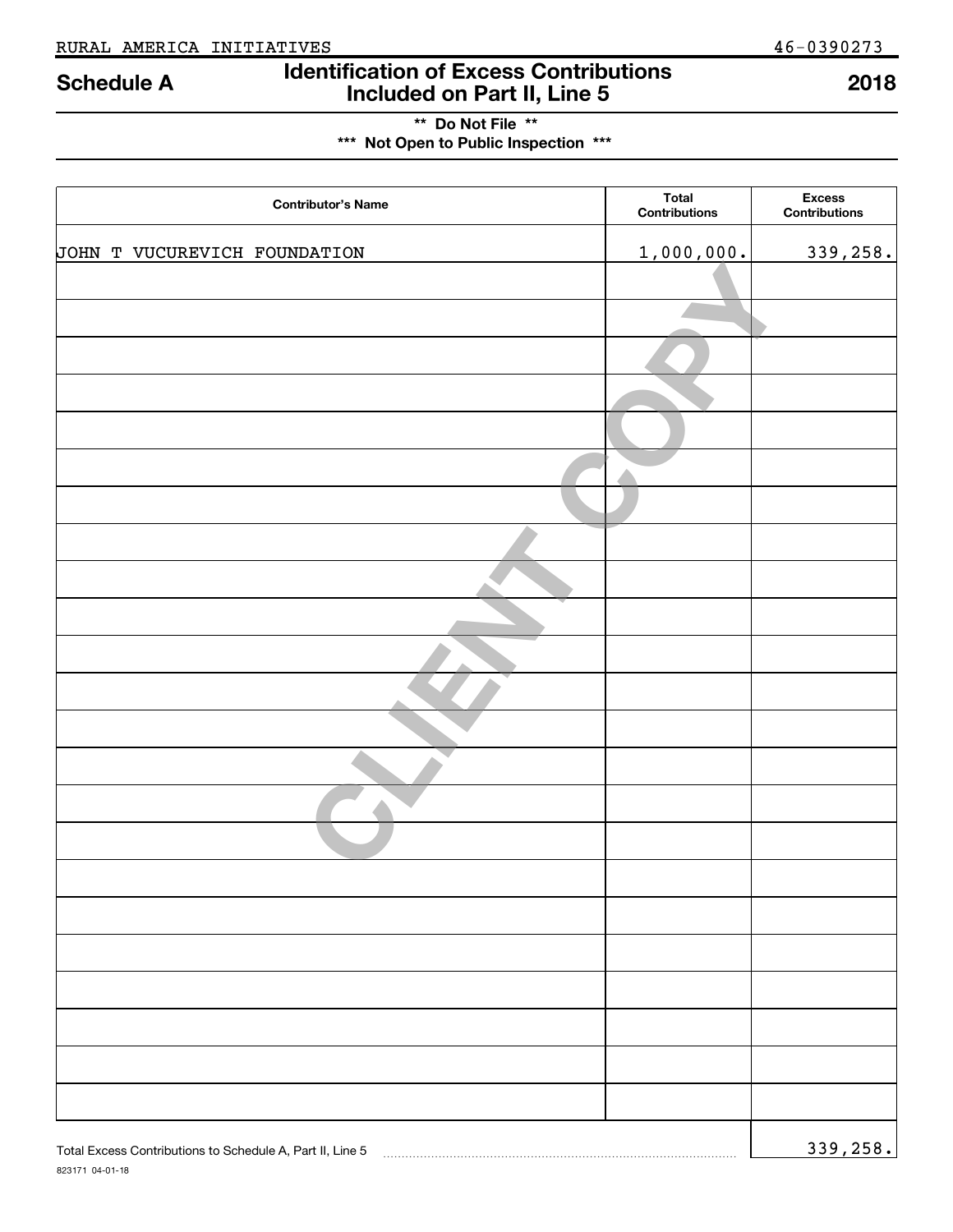Department of the Treasury Internal Revenue Service **(Form 990, 990-EZ, or 990-PF)** Name of the organization

## **Schedule B Schedule of Contributors**

**| Attach to Form 990, Form 990-EZ, or Form 990-PF. | Go to www.irs.gov/Form990 for the latest information.** OMB No. 1545-0047

**2018**

**Employer identification number**

| $6 - 0390273$ |  |
|---------------|--|
|---------------|--|

|  | RURAL AMERICA INITIATIVES | 46-0390273 |
|--|---------------------------|------------|
|  |                           |            |

| <b>Organization type (check one):</b> |                                                                                                                                                                                                                                                                                                                                                                                                                                                                                                           |
|---------------------------------------|-----------------------------------------------------------------------------------------------------------------------------------------------------------------------------------------------------------------------------------------------------------------------------------------------------------------------------------------------------------------------------------------------------------------------------------------------------------------------------------------------------------|
| Filers of:                            | Section:                                                                                                                                                                                                                                                                                                                                                                                                                                                                                                  |
| Form 990 or 990-EZ                    | $\boxed{\mathbf{X}}$ 501(c)( 3) (enter number) organization                                                                                                                                                                                                                                                                                                                                                                                                                                               |
|                                       | 4947(a)(1) nonexempt charitable trust not treated as a private foundation                                                                                                                                                                                                                                                                                                                                                                                                                                 |
|                                       | 527 political organization                                                                                                                                                                                                                                                                                                                                                                                                                                                                                |
| Form 990-PF                           | 501(c)(3) exempt private foundation                                                                                                                                                                                                                                                                                                                                                                                                                                                                       |
|                                       | 4947(a)(1) nonexempt charitable trust treated as a private foundation                                                                                                                                                                                                                                                                                                                                                                                                                                     |
|                                       | 501(c)(3) taxable private foundation                                                                                                                                                                                                                                                                                                                                                                                                                                                                      |
|                                       | Check if your organization is covered by the General Rule or a Special Rule.<br>Note: Only a section 501(c)(7), (8), or (10) organization can check boxes for both the General Rule and a Special Rule. See instructions.                                                                                                                                                                                                                                                                                 |
| <b>General Rule</b>                   |                                                                                                                                                                                                                                                                                                                                                                                                                                                                                                           |
|                                       | For an organization filing Form 990, 990-EZ, or 990-PF that received, during the year, contributions totaling \$5,000 or more (in money or<br>property) from any one contributor. Complete Parts I and II. See instructions for determining a contributor's total contributions.                                                                                                                                                                                                                          |
| <b>Special Rules</b>                  |                                                                                                                                                                                                                                                                                                                                                                                                                                                                                                           |
| X                                     | For an organization described in section 501(c)(3) filing Form 990 or 990-EZ that met the 33 1/3% support test of the regulations under<br>sections 509(a)(1) and 170(b)(1)(A)(vi), that checked Schedule A (Form 990 or 990-EZ), Part II, line 13, 16a, or 16b, and that received from<br>any one contributor, during the year, total contributions of the greater of (1) \$5,000; or (2) 2% of the amount on (i) Form 990, Part VIII, line 1h;<br>or (ii) Form 990-EZ, line 1. Complete Parts I and II. |
| II, and III.                          | For an organization described in section 501(c)(7), (8), or (10) filing Form 990 or 990-EZ that received from any one contributor, during the<br>year, total contributions of more than \$1,000 exclusively for religious, charitable, scientific, literary, or educational purposes, or for the<br>prevention of cruelty to children or animals. Complete Parts I (entering "N/A" in column (b) instead of the contributor name and address),                                                            |
|                                       | For an organization described in section 501(c)(7), (8), or (10) filing Form 990 or 990-EZ that received from any one contributor, during the                                                                                                                                                                                                                                                                                                                                                             |

#### **General Rule**

#### **Special Rules**

purpose. Don't complete any of the parts unless the **General Rule** applies to this organization because it received *nonexclusively* year, contributions <sub>exclusively</sub> for religious, charitable, etc., purposes, but no such contributions totaled more than \$1,000. If this box is checked, enter here the total contributions that were received during the year for an  $\;$ exclusively religious, charitable, etc., For an organization described in section 501(c)(7), (8), or (10) filing Form 990 or 990-EZ that received from any one contributor, during the religious, charitable, etc., contributions totaling \$5,000 or more during the year  $\Box$ — $\Box$   $\Box$  $\mathcal{L}^{\text{max}}$ 

**Caution:**  An organization that isn't covered by the General Rule and/or the Special Rules doesn't file Schedule B (Form 990, 990-EZ, or 990-PF),  **must** but it answer "No" on Part IV, line 2, of its Form 990; or check the box on line H of its Form 990-EZ or on its Form 990-PF, Part I, line 2, to certify that it doesn't meet the filing requirements of Schedule B (Form 990, 990-EZ, or 990-PF).

**For Paperwork Reduction Act Notice, see the instructions for Form 990, 990-EZ, or 990-PF. Schedule B (Form 990, 990-EZ, or 990-PF) (2018)** LHA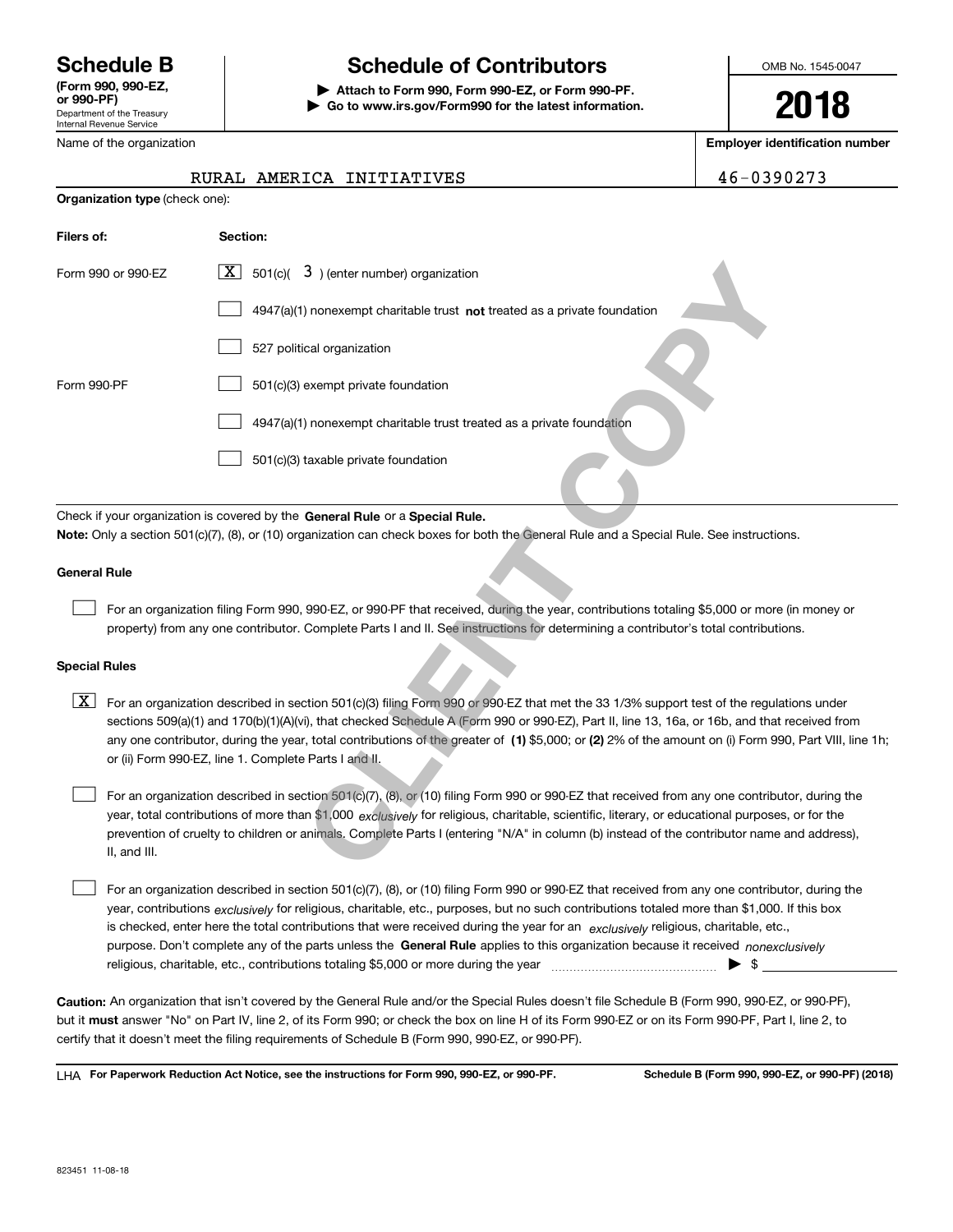#### Schedule B (Form 990, 990-EZ, or 990-PF) (2018)  $P_0 = 2$

Name of organization

**Employer identification number**

RURAL AMERICA INITIATIVES  $\begin{array}{|c|c|c|c|c|c|}\n\hline\n&46-0390273\end{array}$ 

**(a)No.(b)Name, address, and ZIP + 4 (c)Total contributions (d)Type of contribution PersonPayrollNoncash (a)No.(b)Name, address, and ZIP + 4 (c)Total contributions (d)Type of contribution PersonPayrollNoncash (a)No.(b)Name, address, and ZIP + 4 (c)Total contributions (d)Type of contribution PersonPayrollNoncash (a)No.(b)Name, address, and ZIP + 4 (c) Total contributions (d)Type of contribution PersonPayrollNoncash (a)No.(b)Name, address, and ZIP + 4 (c)Total contributions (d)Type of contribution PersonPayrollNoncash (a)No.(b)Name, address, and ZIP + 4 (c)Total contributions (d)Type of contribution PersonPayrollNoncash Contributors** (see instructions). Use duplicate copies of Part I if additional space is needed. \$(Complete Part II for noncash contributions.) \$(Complete Part II for noncash contributions.) \$(Complete Part II for noncash contributions.) \$(Complete Part II for noncash contributions.) \$(Complete Part II for noncash contributions.) \$(Complete Part II for noncash contributions.) Chedule B (Form 990, 990-EZ, or 990-PF) (2018)<br>
Iame of organization<br> **2Part I 2Part I Contributors** (see instructions). Use duplicate copies of Part I if additional space is needed.<br> **2Part I Contributors** (see ins  $\lceil \text{X} \rceil$  $\mathcal{L}^{\text{max}}$  $\mathcal{L}^{\text{max}}$  $\boxed{\text{X}}$  $\mathcal{L}^{\text{max}}$  $\mathcal{L}^{\text{max}}$  $\lceil \text{X} \rceil$  $\mathcal{L}^{\text{max}}$  $\mathcal{L}^{\text{max}}$  $|X|$  $\mathcal{L}^{\text{max}}$  $\mathcal{L}^{\text{max}}$  $\mathcal{L}^{\text{max}}$  $\mathcal{L}^{\text{max}}$  $\mathcal{L}^{\text{max}}$  $\mathcal{L}^{\text{max}}$  $\mathcal{L}^{\text{max}}$  $\mathcal{L}^{\text{max}}$ **COMPUTER BLDG**<br> **CLARE CONTROLLER SEARCH CONTROLLER SEARCH CONTROLLER SEARCH COPY<br>
THE WEINBERG FOUNDATION<br>
TOtal contributions<br>
TOTAL COPY<br>
TOTAL COPY<br>
COPY<br>
COPY<br>
COPY<br>
COPY<br>
COPY<br>
COPY<br>
COPY<br>
COPY<br>
COPY<br>
COPY<br>
COPY<br>
CO** 1 OFFICE OF HEAD START THE SERVICE OF THE START SERVICE OF THE START SERVICE OF THE START SERVICE OF THE START 5,882,268. 330 C STREET, SW SWITZER BLDG WASHINGTON, DC 20447 2 | HARRY AND JEANETTE WEINBERG FOUNDATION | The Sound of the Person TX 500,000. 7 PARKER CENT CT OWINGS MILLS, MD 21117 3 X ATEYAPI ABSTINENCE 661,898. 1101 WOOTON PARKWAY, SUITE 550 ROCKVILLE, MD 20852 4 SERVICES Person X 573,736. US DEPARTMENT OF HEALTH AND HUMAN 200 INDEPENDENCE AVENUE, SW WASHINGTON, DC 20201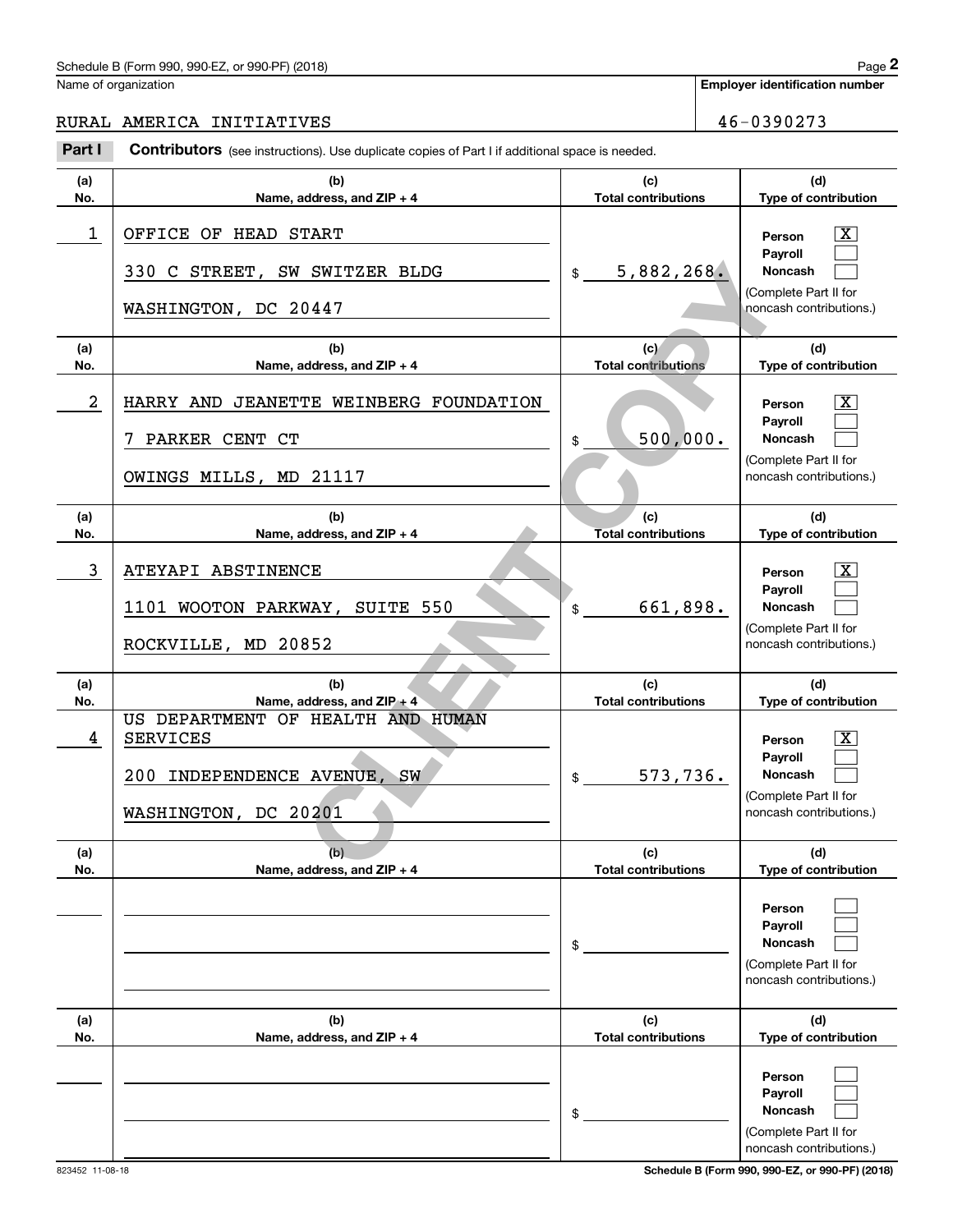**Employer identification number**

RURAL AMERICA INITIATIVES 46-0390273

Chedule B (Form 990, 990-EZ, or 990-PF) (2018)<br>
lame of organization<br> **3Part II AMERICA INITIATIVES**<br> **2Part II Noncash Property** (see instructions). Use duplicate copies of Part II if additional space is needed.

| (a)<br>No.<br>from<br>Part I | (b)<br>Description of noncash property given | (c)<br>FMV (or estimate)<br>(See instructions.)        | (d)<br>Date received |
|------------------------------|----------------------------------------------|--------------------------------------------------------|----------------------|
|                              |                                              | \$                                                     |                      |
| (a)<br>No.<br>from<br>Part I | (b)<br>Description of noncash property given | (c)<br><b>FMV</b> (or estimate)<br>(See instructions.) | (d)<br>Date received |
|                              |                                              | $\mathbb{S}$                                           |                      |
| (a)<br>No.<br>from<br>Part I | (b)<br>Description of noncash property given | (c)<br>FMV (or estimate)<br>(See instructions.)        | (d)<br>Date received |
|                              |                                              | \$                                                     |                      |
| (a)<br>No.<br>from<br>Part I | (b)<br>Description of noncash property given | (c)<br>FMV (or estimate)<br>(See instructions.)        | (d)<br>Date received |
|                              |                                              | \$                                                     |                      |
| (a)<br>No.<br>from<br>Part I | (b)<br>Description of noncash property given | (c)<br>FMV (or estimate)<br>(See instructions.)        | (d)<br>Date received |
|                              |                                              | $$\mathbb{S}$$                                         |                      |
| (a)<br>No.<br>from<br>Part I | (b)<br>Description of noncash property given | (c)<br>FMV (or estimate)<br>(See instructions.)        | (d)<br>Date received |
|                              |                                              | \$                                                     |                      |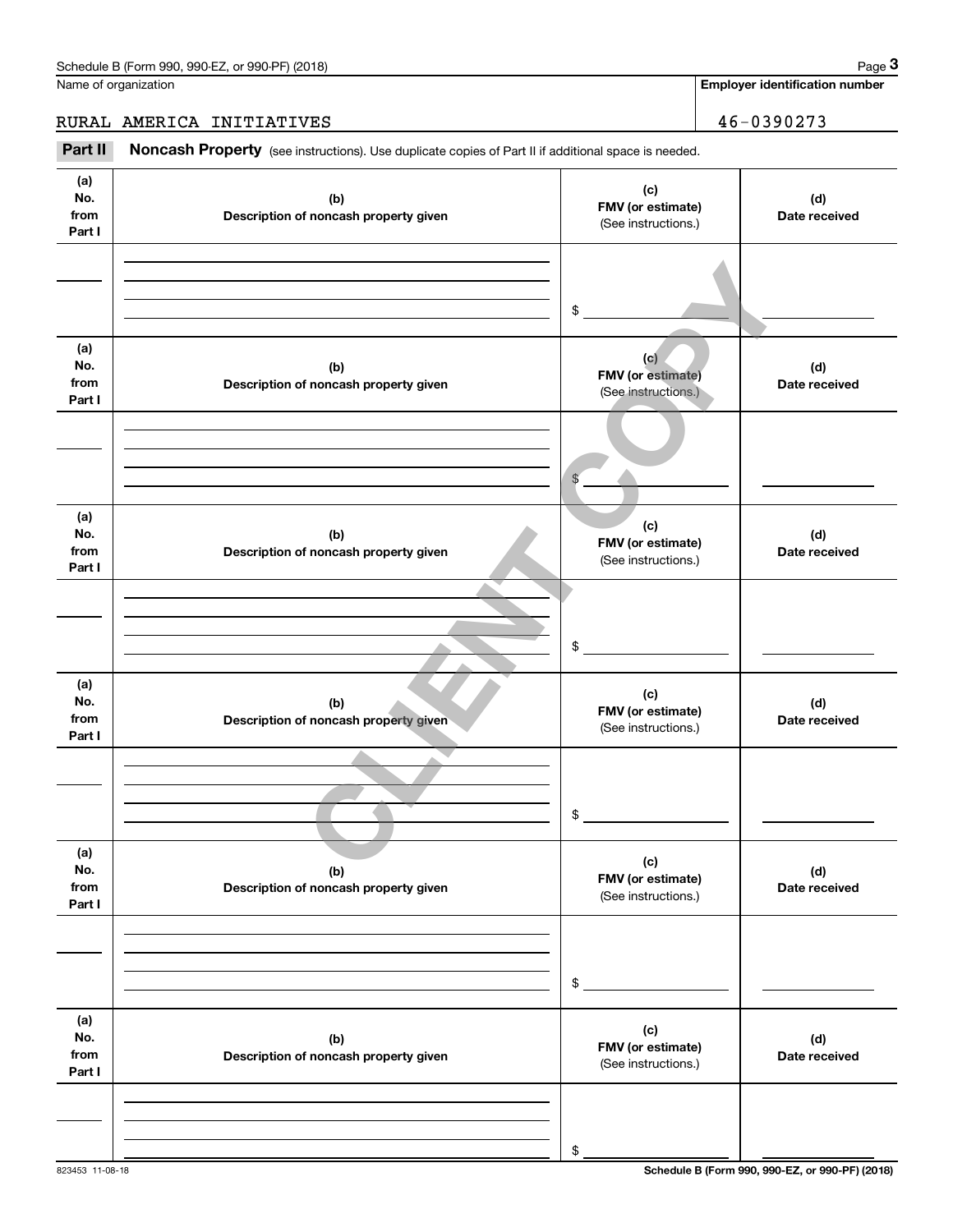|                           | Schedule B (Form 990, 990-EZ, or 990-PF) (2018)                                                                                                                                                                                                                            |                      | Page 4                                                                                                                                                         |
|---------------------------|----------------------------------------------------------------------------------------------------------------------------------------------------------------------------------------------------------------------------------------------------------------------------|----------------------|----------------------------------------------------------------------------------------------------------------------------------------------------------------|
|                           | Name of organization                                                                                                                                                                                                                                                       |                      | <b>Employer identification number</b>                                                                                                                          |
|                           | RURAL AMERICA INITIATIVES                                                                                                                                                                                                                                                  |                      | 46-0390273                                                                                                                                                     |
| Part III                  | from any one contributor. Complete columns (a) through (e) and the following line entry. For organizations<br>completing Part III, enter the total of exclusively religious, charitable, etc., contributions of \$1,000 or less for the year. (Enter this info. once.) \\$ |                      | Exclusively religious, charitable, etc., contributions to organizations described in section 501(c)(7), (8), or (10) that total more than \$1,000 for the year |
|                           | Use duplicate copies of Part III if additional space is needed.                                                                                                                                                                                                            |                      |                                                                                                                                                                |
| (a) No.<br>from<br>Part I | (b) Purpose of gift                                                                                                                                                                                                                                                        | (c) Use of gift      | (d) Description of how gift is held                                                                                                                            |
|                           |                                                                                                                                                                                                                                                                            |                      |                                                                                                                                                                |
|                           |                                                                                                                                                                                                                                                                            |                      |                                                                                                                                                                |
|                           |                                                                                                                                                                                                                                                                            |                      |                                                                                                                                                                |
|                           |                                                                                                                                                                                                                                                                            | (e) Transfer of gift |                                                                                                                                                                |
|                           | Transferee's name, address, and ZIP + 4                                                                                                                                                                                                                                    |                      | Relationship of transferor to transferee                                                                                                                       |
|                           |                                                                                                                                                                                                                                                                            |                      |                                                                                                                                                                |
|                           |                                                                                                                                                                                                                                                                            |                      |                                                                                                                                                                |
| (a) No.<br>from           | (b) Purpose of gift                                                                                                                                                                                                                                                        | (c) Use of gift      | (d) Description of how gift is held                                                                                                                            |
| Part I                    |                                                                                                                                                                                                                                                                            |                      |                                                                                                                                                                |
|                           |                                                                                                                                                                                                                                                                            |                      |                                                                                                                                                                |
|                           |                                                                                                                                                                                                                                                                            |                      |                                                                                                                                                                |
|                           |                                                                                                                                                                                                                                                                            | (e) Transfer of gift |                                                                                                                                                                |
|                           | Transferee's name, address, and ZIP + 4                                                                                                                                                                                                                                    |                      | Relationship of transferor to transferee                                                                                                                       |
|                           |                                                                                                                                                                                                                                                                            |                      |                                                                                                                                                                |
|                           |                                                                                                                                                                                                                                                                            |                      |                                                                                                                                                                |
|                           |                                                                                                                                                                                                                                                                            |                      |                                                                                                                                                                |
| (a) No.<br>from<br>Part I | (b) Purpose of gift                                                                                                                                                                                                                                                        | (c) Use of gift      | (d) Description of how gift is held                                                                                                                            |
|                           |                                                                                                                                                                                                                                                                            |                      |                                                                                                                                                                |
|                           |                                                                                                                                                                                                                                                                            |                      |                                                                                                                                                                |
|                           |                                                                                                                                                                                                                                                                            |                      |                                                                                                                                                                |
|                           |                                                                                                                                                                                                                                                                            | (e) Transfer of gift |                                                                                                                                                                |
|                           | Transferee's name, address, and ZIP + 4                                                                                                                                                                                                                                    |                      | Relationship of transferor to transferee                                                                                                                       |
|                           |                                                                                                                                                                                                                                                                            |                      |                                                                                                                                                                |
|                           |                                                                                                                                                                                                                                                                            |                      |                                                                                                                                                                |
| (a) No.<br>from           |                                                                                                                                                                                                                                                                            |                      |                                                                                                                                                                |
| Part I                    | (b) Purpose of gift                                                                                                                                                                                                                                                        | (c) Use of gift      | (d) Description of how gift is held                                                                                                                            |
|                           |                                                                                                                                                                                                                                                                            |                      |                                                                                                                                                                |
|                           |                                                                                                                                                                                                                                                                            |                      |                                                                                                                                                                |
|                           |                                                                                                                                                                                                                                                                            | (e) Transfer of gift |                                                                                                                                                                |
|                           |                                                                                                                                                                                                                                                                            |                      |                                                                                                                                                                |
|                           | Transferee's name, address, and ZIP + 4                                                                                                                                                                                                                                    |                      | Relationship of transferor to transferee                                                                                                                       |
|                           |                                                                                                                                                                                                                                                                            |                      |                                                                                                                                                                |
|                           |                                                                                                                                                                                                                                                                            |                      |                                                                                                                                                                |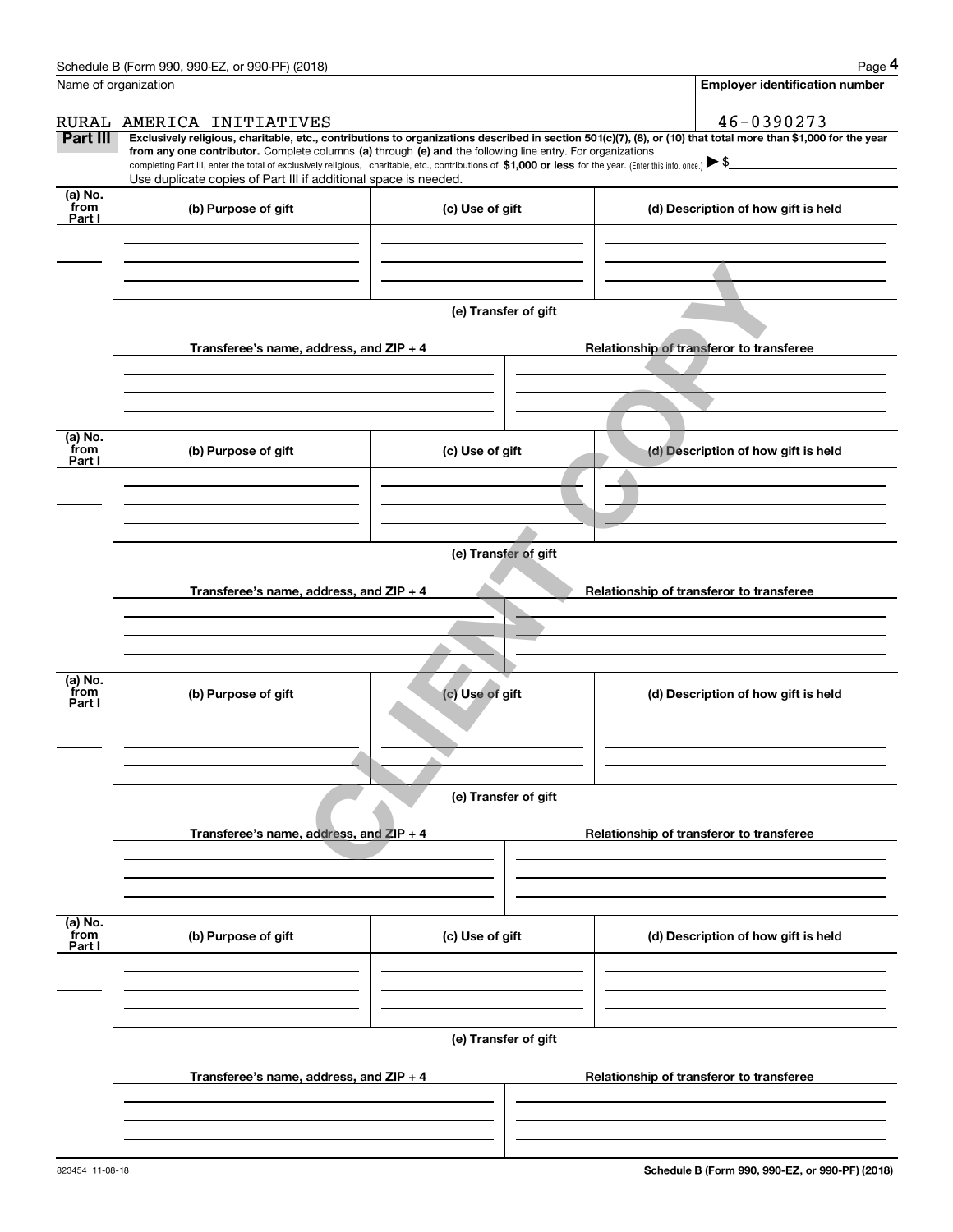| <b>SCHEDULE D</b> |  |
|-------------------|--|
|-------------------|--|

| (Form 990) |  |
|------------|--|
|------------|--|

## **SCHEDULE D Supplemental Financial Statements**

(Form 990)<br>
Pepartment of the Treasury<br>
Department of the Treasury<br>
Department of the Treasury<br>
Department of the Treasury<br> **Co to www.irs.gov/Form990 for instructions and the latest information.**<br> **Co to www.irs.gov/Form9** 



Internal Revenue Service

Department of the Treasury

**Name of the organization**<br>**RIIRAI.** AMERICA INITIATIVES **Employer identification number** RURAL AMERICA INITIATIVES

| Part I          | Organizations Maintaining Donor Advised Funds or Other Similar Funds or Accounts. Complete if the                                                                          |                                                    |      |                                 |
|-----------------|----------------------------------------------------------------------------------------------------------------------------------------------------------------------------|----------------------------------------------------|------|---------------------------------|
|                 | organization answered "Yes" on Form 990, Part IV, line 6.                                                                                                                  |                                                    |      |                                 |
|                 |                                                                                                                                                                            | (a) Donor advised funds                            |      | (b) Funds and other accounts    |
| 1.              |                                                                                                                                                                            |                                                    |      |                                 |
| 2               | Aggregate value of contributions to (during year)                                                                                                                          |                                                    |      |                                 |
| з               | Aggregate value of grants from (during year)                                                                                                                               |                                                    |      |                                 |
| 4               | Aggregate value at end of year                                                                                                                                             |                                                    |      |                                 |
| 5               | Did the organization inform all donors and donor advisors in writing that the assets held in donor advised funds                                                           |                                                    |      |                                 |
|                 |                                                                                                                                                                            |                                                    |      | Yes<br>No                       |
| 6               | Did the organization inform all grantees, donors, and donor advisors in writing that grant funds can be used only                                                          |                                                    |      |                                 |
|                 | for charitable purposes and not for the benefit of the donor or donor advisor, or for any other purpose conferring                                                         |                                                    |      |                                 |
|                 | impermissible private benefit?                                                                                                                                             |                                                    |      | Yes<br>No                       |
| <b>Part II</b>  | Conservation Easements. Complete if the organization answered "Yes" on Form 990, Part IV, line 7.                                                                          |                                                    |      |                                 |
| 1               | Purpose(s) of conservation easements held by the organization (check all that apply).                                                                                      |                                                    |      |                                 |
|                 | Preservation of land for public use (e.g., recreation or education)                                                                                                        | Preservation of a historically important land area |      |                                 |
|                 | Protection of natural habitat                                                                                                                                              | Preservation of a certified historic structure     |      |                                 |
|                 | Preservation of open space                                                                                                                                                 |                                                    |      |                                 |
| 2               | Complete lines 2a through 2d if the organization held a qualified conservation contribution in the form of a conservation easement on the last                             |                                                    |      |                                 |
|                 | day of the tax year.                                                                                                                                                       |                                                    |      | Held at the End of the Tax Year |
|                 | Total number of conservation easements                                                                                                                                     |                                                    | 2a   |                                 |
| b               | Total acreage restricted by conservation easements                                                                                                                         |                                                    | 2b   |                                 |
| c               | Number of conservation easements on a certified historic structure included in (a)                                                                                         |                                                    | 2c   |                                 |
| d               | Number of conservation easements included in (c) acquired after 7/25/06, and not on a historic structure                                                                   |                                                    |      |                                 |
|                 | listed in the National Register <b>construction and construction of the National Register</b> construction and the National Register                                       |                                                    | 2d   |                                 |
| 3.              | Number of conservation easements modified, transferred, released, extinguished, or terminated by the organization during the tax                                           |                                                    |      |                                 |
|                 | $year \triangleright$                                                                                                                                                      |                                                    |      |                                 |
| 4               | Number of states where property subject to conservation easement is located                                                                                                |                                                    |      |                                 |
| 5               | Does the organization have a written policy regarding the periodic monitoring, inspection, handling of                                                                     |                                                    |      |                                 |
|                 | violations, and enforcement of the conservation easements it holds?                                                                                                        |                                                    |      | Yes<br>No                       |
| 6               | Staff and volunteer hours devoted to monitoring, inspecting, handling of violations, and enforcing conservation easements during the year                                  |                                                    |      |                                 |
|                 |                                                                                                                                                                            |                                                    |      |                                 |
| 7               | Amount of expenses incurred in monitoring, inspecting, handling of violations, and enforcing conservation easements during the year                                        |                                                    |      |                                 |
|                 | $\blacktriangleright$ \$<br>Does each conservation easement reported on line 2(d) above satisfy the requirements of section 170(h)(4)(B)(i)                                |                                                    |      |                                 |
| 8               |                                                                                                                                                                            |                                                    |      | Yes<br>No                       |
| 9               | and section $170(h)(4)(B)(ii)?$<br>In Part XIII, describe how the organization reports conservation easements in its revenue and expense statement, and balance sheet, and |                                                    |      |                                 |
|                 | include, if applicable, the text of the footnote to the organization's financial statements that describes the organization's accounting for                               |                                                    |      |                                 |
|                 | conservation easements.                                                                                                                                                    |                                                    |      |                                 |
| <b>Part III</b> | Organizations Maintaining Collections of Art, Historical Treasures, or Other Similar Assets.                                                                               |                                                    |      |                                 |
|                 | Complete if the organization answered "Yes" on Form 990, Part IV, line 8.                                                                                                  |                                                    |      |                                 |
|                 | 1a If the organization elected, as permitted under SFAS 116 (ASC 958), not to report in its revenue statement and balance sheet works of art,                              |                                                    |      |                                 |
|                 | historical treasures, or other similar assets held for public exhibition, education, or research in furtherance of public service, provide, in Part XIII,                  |                                                    |      |                                 |
|                 | the text of the footnote to its financial statements that describes these items.                                                                                           |                                                    |      |                                 |
| b               | If the organization elected, as permitted under SFAS 116 (ASC 958), to report in its revenue statement and balance sheet works of art, historical                          |                                                    |      |                                 |
|                 | treasures, or other similar assets held for public exhibition, education, or research in furtherance of public service, provide the following amounts                      |                                                    |      |                                 |
|                 | relating to these items:                                                                                                                                                   |                                                    |      |                                 |
|                 |                                                                                                                                                                            |                                                    |      | $\blacktriangleright$ \$        |
|                 | (ii) Assets included in Form 990, Part X                                                                                                                                   |                                                    |      | $\triangleright$ \$             |
| 2               | If the organization received or held works of art, historical treasures, or other similar assets for financial gain, provide                                               |                                                    |      |                                 |
|                 | the following amounts required to be reported under SFAS 116 (ASC 958) relating to these items:                                                                            |                                                    |      |                                 |
|                 | a Revenue included on Form 990, Part VIII, line 1                                                                                                                          |                                                    | ▶ \$ |                                 |

**For Paperwork Reduction Act Notice, see the Instructions for Form 990. Schedule D (Form 990) 2018** LHA

 $\blacktriangleright$  \$

832051 10-29-18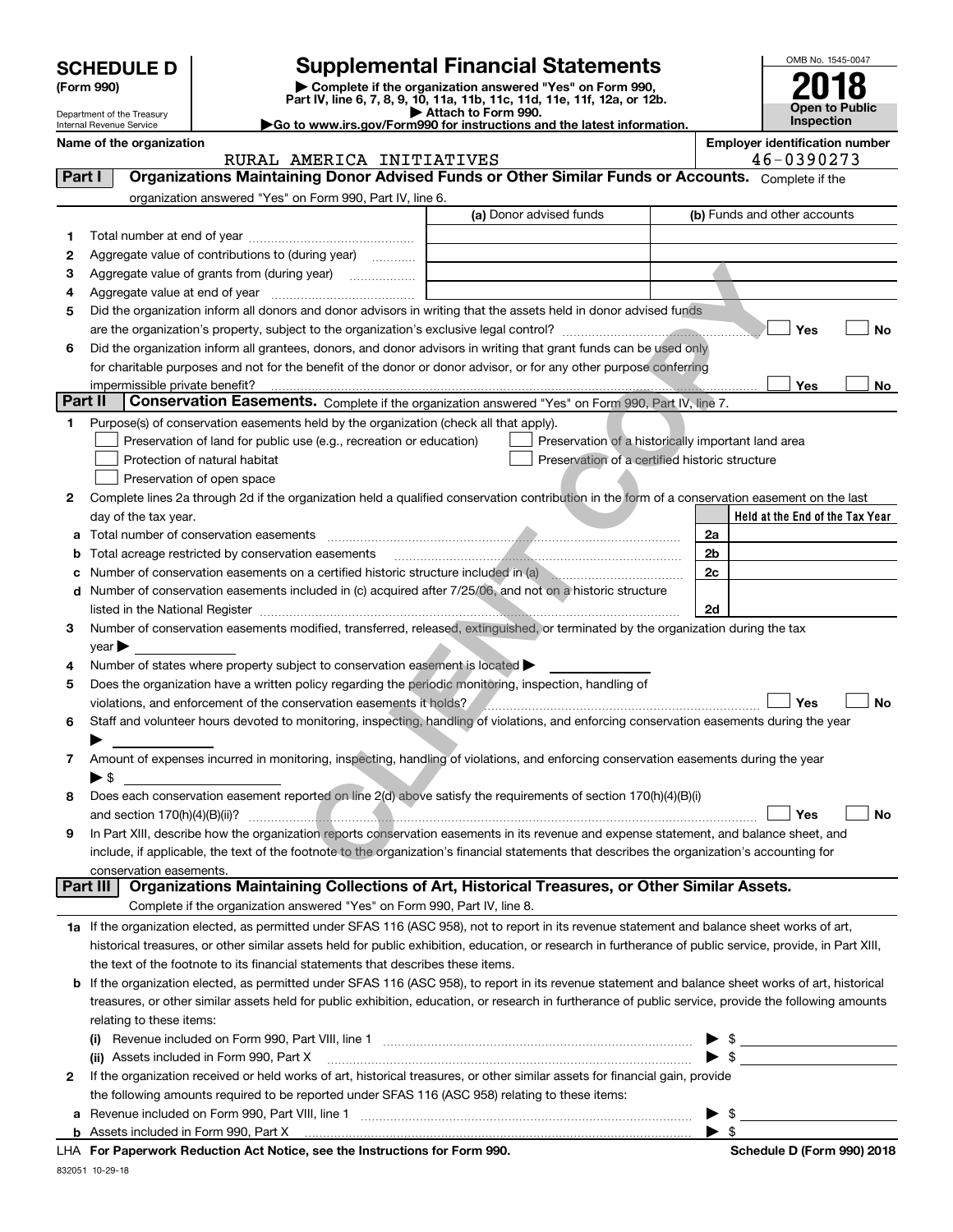|               | Schedule D (Form 990) 2018                                                                                                                                                                                                                  | RURAL AMERICA INITIATIVES |                |                                                                                                                                                                                                                               |                                                         | $46 - 0390273$ Page 2 |                  |
|---------------|---------------------------------------------------------------------------------------------------------------------------------------------------------------------------------------------------------------------------------------------|---------------------------|----------------|-------------------------------------------------------------------------------------------------------------------------------------------------------------------------------------------------------------------------------|---------------------------------------------------------|-----------------------|------------------|
| Part III      | Organizations Maintaining Collections of Art, Historical Treasures, or Other Similar Assets (continued)                                                                                                                                     |                           |                |                                                                                                                                                                                                                               |                                                         |                       |                  |
| 3             | Using the organization's acquisition, accession, and other records, check any of the following that are a significant use of its collection items                                                                                           |                           |                |                                                                                                                                                                                                                               |                                                         |                       |                  |
|               | (check all that apply):                                                                                                                                                                                                                     |                           |                |                                                                                                                                                                                                                               |                                                         |                       |                  |
| a             | Public exhibition                                                                                                                                                                                                                           | d                         |                | Loan or exchange programs                                                                                                                                                                                                     |                                                         |                       |                  |
| b             | Scholarly research                                                                                                                                                                                                                          | e                         |                | Other and the contract of the contract of the contract of the contract of the contract of the contract of the contract of the contract of the contract of the contract of the contract of the contract of the contract of the |                                                         |                       |                  |
| с             | Preservation for future generations                                                                                                                                                                                                         |                           |                |                                                                                                                                                                                                                               |                                                         |                       |                  |
| 4             | Provide a description of the organization's collections and explain how they further the organization's exempt purpose in Part XIII.                                                                                                        |                           |                |                                                                                                                                                                                                                               |                                                         |                       |                  |
| 5             | During the year, did the organization solicit or receive donations of art, historical treasures, or other similar assets                                                                                                                    |                           |                |                                                                                                                                                                                                                               |                                                         |                       |                  |
|               |                                                                                                                                                                                                                                             |                           |                |                                                                                                                                                                                                                               |                                                         | Yes                   | No               |
|               | <b>Part IV</b><br>Escrow and Custodial Arrangements. Complete if the organization answered "Yes" on Form 990, Part IV, line 9, or                                                                                                           |                           |                |                                                                                                                                                                                                                               |                                                         |                       |                  |
|               | reported an amount on Form 990, Part X, line 21.                                                                                                                                                                                            |                           |                |                                                                                                                                                                                                                               |                                                         |                       |                  |
|               | 1a Is the organization an agent, trustee, custodian or other intermediary for contributions or other assets not included                                                                                                                    |                           |                |                                                                                                                                                                                                                               |                                                         |                       |                  |
|               |                                                                                                                                                                                                                                             |                           |                |                                                                                                                                                                                                                               |                                                         | Yes                   | No               |
| b             | If "Yes," explain the arrangement in Part XIII and complete the following table:                                                                                                                                                            |                           |                |                                                                                                                                                                                                                               |                                                         |                       |                  |
|               |                                                                                                                                                                                                                                             |                           |                |                                                                                                                                                                                                                               |                                                         | Amount                |                  |
| с             | Beginning balance <b>contract the contract of the contract of the contract of the contract of the contract of the contract of the contract of the contract of the contract of the contract of the contract of the contract of th</b>        |                           |                |                                                                                                                                                                                                                               | 1с                                                      |                       |                  |
| d             | Additions during the year manufactured and an account of the year manufactured and account of the year manufactured and account of the year manufactured and account of the year manufactured and account of the year manufact              |                           |                |                                                                                                                                                                                                                               | 1d                                                      |                       |                  |
| е             | Distributions during the year measurements and contain an account of the year of the set of the set of the set of the set of the set of the set of the set of the set of the set of the set of the set of the set of the set o              |                           |                |                                                                                                                                                                                                                               | <sub>1e</sub>                                           |                       |                  |
| f             | Ending balance manufacture contract contract and contract contract and contract contract contract contract contract contract contract contract contract contract contract contract contract contract contract contract contrac              |                           |                |                                                                                                                                                                                                                               | 1f                                                      |                       |                  |
|               | 2a Did the organization include an amount on Form 990, Part X, line 21, for escrow or custodial account liability?                                                                                                                          |                           |                |                                                                                                                                                                                                                               |                                                         | Yes                   | No               |
|               | b If "Yes," explain the arrangement in Part XIII. Check here if the explanation has been provided on Part XIII                                                                                                                              |                           |                |                                                                                                                                                                                                                               |                                                         |                       |                  |
| <b>Part V</b> | <b>Endowment Funds.</b> Complete if the organization answered "Yes" on Form 990, Part IV, line 10.                                                                                                                                          |                           |                |                                                                                                                                                                                                                               |                                                         |                       |                  |
|               |                                                                                                                                                                                                                                             | (a) Current year          | (b) Prior year |                                                                                                                                                                                                                               | (c) Two years back $\vert$ (d) Three years back $\vert$ | (e) Four years back   |                  |
| 1a            | Beginning of year balance                                                                                                                                                                                                                   |                           |                |                                                                                                                                                                                                                               |                                                         |                       |                  |
| b             |                                                                                                                                                                                                                                             |                           |                |                                                                                                                                                                                                                               |                                                         |                       |                  |
|               | Net investment earnings, gains, and losses                                                                                                                                                                                                  |                           |                |                                                                                                                                                                                                                               |                                                         |                       |                  |
| d             |                                                                                                                                                                                                                                             |                           |                |                                                                                                                                                                                                                               |                                                         |                       |                  |
| е             | Other expenditures for facilities                                                                                                                                                                                                           |                           |                |                                                                                                                                                                                                                               |                                                         |                       |                  |
|               | and programs                                                                                                                                                                                                                                |                           |                |                                                                                                                                                                                                                               |                                                         |                       |                  |
| Ť.            |                                                                                                                                                                                                                                             |                           |                |                                                                                                                                                                                                                               |                                                         |                       |                  |
| g             | End of year balance                                                                                                                                                                                                                         |                           |                |                                                                                                                                                                                                                               |                                                         |                       |                  |
| 2             | Provide the estimated percentage of the current year end balance (line 1g, column (a)) held as:                                                                                                                                             |                           |                |                                                                                                                                                                                                                               |                                                         |                       |                  |
| а             | Board designated or quasi-endowment > ____                                                                                                                                                                                                  | %                         |                |                                                                                                                                                                                                                               |                                                         |                       |                  |
| b             | Permanent endowment                                                                                                                                                                                                                         | %                         |                |                                                                                                                                                                                                                               |                                                         |                       |                  |
| c             | Temporarily restricted endowment ><br>The percentages on lines 2a, 2b, and 2c should equal 100%.                                                                                                                                            |                           |                |                                                                                                                                                                                                                               |                                                         |                       |                  |
|               | 3a Are there endowment funds not in the possession of the organization that are held and administered for the organization                                                                                                                  |                           |                |                                                                                                                                                                                                                               |                                                         |                       |                  |
|               | by:                                                                                                                                                                                                                                         |                           |                |                                                                                                                                                                                                                               |                                                         |                       | <b>Yes</b><br>No |
|               | (i)<br>unrelated organizations <b>continued and the continued of the contract of the contract of the contract of the contract of the contract of the contract of the contract of the contract of the contract of the contract of the co</b> |                           |                |                                                                                                                                                                                                                               |                                                         | 3a(i)                 |                  |
|               | (ii) related organizations <b>contracts</b> and contracts and contracts and contracts and contracts and contracts and contracts and contracts and contracts and contracts and contracts and contracts and contracts and contracts a         |                           |                |                                                                                                                                                                                                                               |                                                         | 3a(ii)                |                  |
|               |                                                                                                                                                                                                                                             |                           |                |                                                                                                                                                                                                                               |                                                         | 3b                    |                  |
|               | Describe in Part XIII the intended uses of the organization's endowment funds.                                                                                                                                                              |                           |                |                                                                                                                                                                                                                               |                                                         |                       |                  |
|               | <b>Part VI</b><br>Land, Buildings, and Equipment.                                                                                                                                                                                           |                           |                |                                                                                                                                                                                                                               |                                                         |                       |                  |
|               | Complete if the organization answered "Yes" on Form 990, Part IV, line 11a. See Form 990, Part X, line 10.                                                                                                                                  |                           |                |                                                                                                                                                                                                                               |                                                         |                       |                  |
|               | Description of property                                                                                                                                                                                                                     | (a) Cost or other         |                | (b) Cost or other                                                                                                                                                                                                             | (c) Accumulated                                         | (d) Book value        |                  |
|               |                                                                                                                                                                                                                                             | basis (investment)        |                | basis (other)                                                                                                                                                                                                                 | depreciation                                            |                       |                  |
|               |                                                                                                                                                                                                                                             |                           |                | 890,751.                                                                                                                                                                                                                      |                                                         |                       | 890, 751.        |
| b             |                                                                                                                                                                                                                                             |                           |                | 7,241,484.                                                                                                                                                                                                                    | 775,682.                                                | 6,465,802.            |                  |
|               |                                                                                                                                                                                                                                             |                           |                | 173,566.                                                                                                                                                                                                                      | 112,740.                                                |                       | 60,826.          |
|               |                                                                                                                                                                                                                                             |                           |                | 1,126,620.                                                                                                                                                                                                                    | 990,543.                                                |                       | 136,077.         |
|               |                                                                                                                                                                                                                                             |                           |                | 6,906.                                                                                                                                                                                                                        | 4,421.                                                  |                       | 2,485.           |
|               |                                                                                                                                                                                                                                             |                           |                |                                                                                                                                                                                                                               |                                                         | 7,555,941.            |                  |

**Schedule D (Form 990) 2018**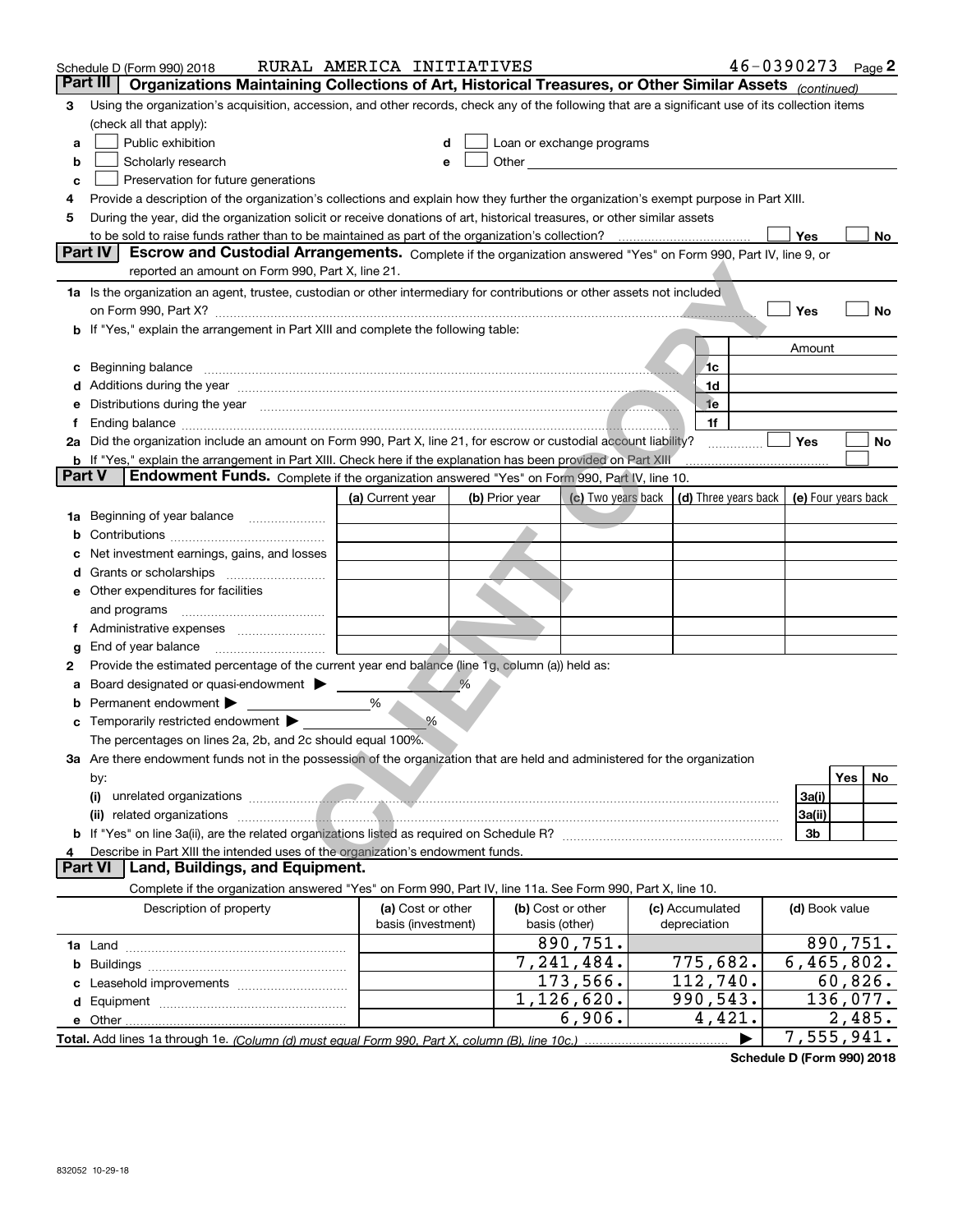| <b>Dart VII</b> Investments - Other Securities |                           |                    |
|------------------------------------------------|---------------------------|--------------------|
| Schedule D (Form 990) 2018                     | RURAL AMERICA INITIATIVES | 46-0390273<br>Page |

| Complete if the organization answered "Yes" on Form 990, Part IV, line 11b. See Form 990, Part X, line 12.<br>(a) Description of security or category (including name of security) | (b) Book value  | (c) Method of valuation: Cost or end-of-year market value |                |
|------------------------------------------------------------------------------------------------------------------------------------------------------------------------------------|-----------------|-----------------------------------------------------------|----------------|
| (1) Financial derivatives                                                                                                                                                          |                 |                                                           |                |
|                                                                                                                                                                                    |                 |                                                           |                |
| (3) Other                                                                                                                                                                          |                 |                                                           |                |
| (A)                                                                                                                                                                                |                 |                                                           |                |
| (B)                                                                                                                                                                                |                 |                                                           |                |
| (C)                                                                                                                                                                                |                 |                                                           |                |
| (D)                                                                                                                                                                                |                 |                                                           |                |
| (E)                                                                                                                                                                                |                 |                                                           |                |
| (F)                                                                                                                                                                                |                 |                                                           |                |
| (G)                                                                                                                                                                                |                 |                                                           |                |
| (H)                                                                                                                                                                                |                 |                                                           |                |
| Total. (Col. (b) must equal Form 990, Part X, col. (B) line 12.) $\blacktriangleright$                                                                                             |                 |                                                           |                |
| Part VIII Investments - Program Related.                                                                                                                                           |                 |                                                           |                |
| Complete if the organization answered "Yes" on Form 990, Part IV, line 11c. See Form 990, Part X, line 13.                                                                         |                 |                                                           |                |
| (a) Description of investment                                                                                                                                                      | (b) Book value  | (c) Method of valuation: Cost or end-of-year market value |                |
|                                                                                                                                                                                    |                 |                                                           |                |
| (1)                                                                                                                                                                                |                 |                                                           |                |
| (2)                                                                                                                                                                                |                 |                                                           |                |
| (3)                                                                                                                                                                                |                 |                                                           |                |
| (4)                                                                                                                                                                                |                 |                                                           |                |
| (5)                                                                                                                                                                                |                 |                                                           |                |
| (6)                                                                                                                                                                                |                 |                                                           |                |
| (7)                                                                                                                                                                                |                 |                                                           |                |
|                                                                                                                                                                                    |                 |                                                           |                |
| (8)                                                                                                                                                                                |                 |                                                           |                |
| (9)                                                                                                                                                                                |                 |                                                           |                |
| Total. (Col. (b) must equal Form 990, Part X, col. (B) line 13.) $\blacktriangleright$                                                                                             |                 |                                                           |                |
| <b>Other Assets.</b><br>Part IX                                                                                                                                                    |                 |                                                           |                |
| Complete if the organization answered "Yes" on Form 990, Part IV, line 11d. See Form 990, Part X, line 15.                                                                         |                 |                                                           |                |
|                                                                                                                                                                                    | (a) Description |                                                           | (b) Book value |
| (1)                                                                                                                                                                                |                 |                                                           |                |
| (2)                                                                                                                                                                                |                 |                                                           |                |
| (3)                                                                                                                                                                                |                 |                                                           |                |
| (4)                                                                                                                                                                                |                 |                                                           |                |
| (5)                                                                                                                                                                                |                 |                                                           |                |
| (6)                                                                                                                                                                                |                 |                                                           |                |
| (7)                                                                                                                                                                                |                 |                                                           |                |
| (8)                                                                                                                                                                                |                 |                                                           |                |
| (9)                                                                                                                                                                                |                 |                                                           |                |
|                                                                                                                                                                                    |                 |                                                           |                |
| <b>Other Liabilities.</b>                                                                                                                                                          |                 |                                                           |                |
| Complete if the organization answered "Yes" on Form 990, Part IV, line 11e or 11f. See Form 990, Part X, line 25.                                                                  |                 |                                                           |                |
| (a) Description of liability                                                                                                                                                       |                 | (b) Book value                                            |                |
| Federal income taxes<br>(1)                                                                                                                                                        |                 |                                                           |                |
| (2)                                                                                                                                                                                |                 |                                                           |                |
| (3)                                                                                                                                                                                |                 |                                                           |                |
| (4)                                                                                                                                                                                |                 |                                                           |                |
| (5)                                                                                                                                                                                |                 |                                                           |                |
| (6)                                                                                                                                                                                |                 |                                                           |                |
| Total. (Column (b) must equal Form 990. Part X, col. (B) line 15.)<br>Part X<br>1.                                                                                                 |                 |                                                           |                |
| (7)<br>(8)                                                                                                                                                                         |                 |                                                           |                |

organization's liability for uncertain tax positions under FIN 48 (ASC 740). Check here if the text of the footnote has been provided in Part XIII  $~\boxed{\rm X}$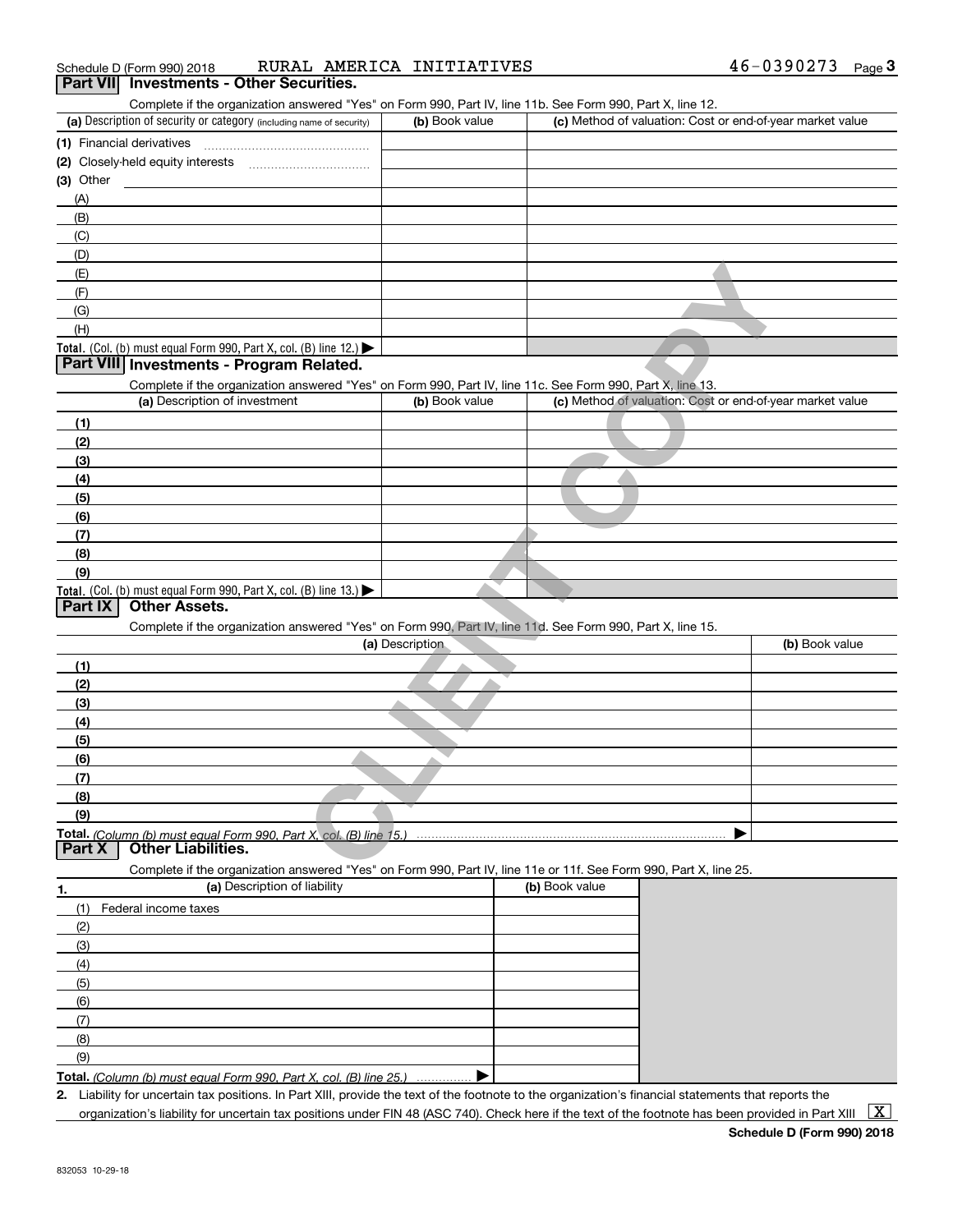|   | RURAL AMERICA INITIATIVES<br>Schedule D (Form 990) 2018                                                                                                        |                | 46-0390273       |            | Page $4$ |  |  |
|---|----------------------------------------------------------------------------------------------------------------------------------------------------------------|----------------|------------------|------------|----------|--|--|
|   | Reconciliation of Revenue per Audited Financial Statements With Revenue per Return.<br>Part XI                                                                 |                |                  |            |          |  |  |
|   | Complete if the organization answered "Yes" on Form 990, Part IV, line 12a.                                                                                    |                |                  |            |          |  |  |
| 1 | Total revenue, gains, and other support per audited financial statements                                                                                       |                | $\blacksquare$   | 8,545,830. |          |  |  |
| 2 | Amounts included on line 1 but not on Form 990, Part VIII, line 12:                                                                                            |                |                  |            |          |  |  |
| a | Net unrealized gains (losses) on investments [11] matter contracts and the unrealized gains (losses) on investments                                            | 2a             |                  |            |          |  |  |
| b |                                                                                                                                                                | 2 <sub>b</sub> |                  |            |          |  |  |
| с |                                                                                                                                                                | 2c             |                  |            |          |  |  |
| d | Other (Describe in Part XIII.)                                                                                                                                 | 2d             |                  |            |          |  |  |
| е | Add lines 2a through 2d                                                                                                                                        |                | 2e               |            |          |  |  |
| 3 |                                                                                                                                                                |                | 3                | 8,545,830. |          |  |  |
| 4 | Amounts included on Form 990, Part VIII, line 12, but not on line 1:                                                                                           |                |                  |            |          |  |  |
|   |                                                                                                                                                                | 4a             |                  |            |          |  |  |
| b | Other (Describe in Part XIII.) <b>Construction Contract Construction</b> Chemistry Chemistry Chemistry Chemistry Chemistry                                     | 4b             |                  |            |          |  |  |
| c | Add lines 4a and 4b                                                                                                                                            |                | 4 <sub>c</sub>   |            | υ.       |  |  |
| 5 |                                                                                                                                                                |                | 5                | 8,545,830  |          |  |  |
|   | Part XII   Reconciliation of Expenses per Audited Financial Statements With Expenses per Return.                                                               |                |                  |            |          |  |  |
|   | Complete if the organization answered "Yes" on Form 990, Part IV, line 12a.                                                                                    |                |                  |            |          |  |  |
| 1 |                                                                                                                                                                |                | $\mathbf{1}$     | 6,039,839. |          |  |  |
| 2 | Amounts included on line 1 but not on Form 990, Part IX, line 25:                                                                                              |                |                  |            |          |  |  |
| a |                                                                                                                                                                | 2a             |                  |            |          |  |  |
| b |                                                                                                                                                                | 2 <sub>b</sub> |                  |            |          |  |  |
| c |                                                                                                                                                                | 2c             |                  |            |          |  |  |
| d |                                                                                                                                                                | 2d             | $\overline{1}$ . |            |          |  |  |
| е | Add lines 2a through 2d                                                                                                                                        |                | 2e               |            |          |  |  |
| 3 |                                                                                                                                                                |                | 3                | 6,039,838. |          |  |  |
| 4 | Amounts included on Form 990, Part IX, line 25, but not on line 1:                                                                                             |                |                  |            |          |  |  |
| a |                                                                                                                                                                | 4a             |                  |            |          |  |  |
| b |                                                                                                                                                                | 4b             |                  |            |          |  |  |
|   | c Add lines 4a and 4b                                                                                                                                          |                | 4c               |            |          |  |  |
|   |                                                                                                                                                                |                | 5                | 6,039,838  |          |  |  |
|   | Part XIII Supplemental Information.                                                                                                                            |                |                  |            |          |  |  |
|   | Provide the descriptions required for Part II, lines 3, 5, and 9; Part III, lines 1a and 4; Part IV, lines 1b and 2b; Part V, line 4; Part X, line 2; Part XI, |                |                  |            |          |  |  |
|   | lines 2d and 4b; and Part XII, lines 2d and 4b. Also complete this part to provide any additional information.                                                 |                |                  |            |          |  |  |
|   |                                                                                                                                                                |                |                  |            |          |  |  |
|   |                                                                                                                                                                |                |                  |            |          |  |  |
|   | PART X, LINE 2:                                                                                                                                                |                |                  |            |          |  |  |
|   |                                                                                                                                                                |                |                  |            |          |  |  |
|   | AS OF DECEMBER 31, 2018, THE ORGANIZATION HAD NO UNCERTAIN TAX POSITIONS                                                                                       |                |                  |            |          |  |  |
|   |                                                                                                                                                                |                |                  |            |          |  |  |
|   | THAT QUALIFY FOR EITHER RECOGNITION OR DISCLOSURE IN THE FINANCIAL                                                                                             |                |                  |            |          |  |  |
|   |                                                                                                                                                                |                |                  |            |          |  |  |
|   | STATEMENTS.                                                                                                                                                    |                |                  |            |          |  |  |
|   |                                                                                                                                                                |                |                  |            |          |  |  |

|  |  |  |  |  |  | AS OF DECEMBER 31, 2018, THE ORGANIZATION HAD NO UNCERTAIN TAX POSITIONS |  |  |  |  |  |
|--|--|--|--|--|--|--------------------------------------------------------------------------|--|--|--|--|--|
|--|--|--|--|--|--|--------------------------------------------------------------------------|--|--|--|--|--|

PART XII, LINE 2D - OTHER ADJUSTMENTS:

## ROUNDING VARIANCE 1.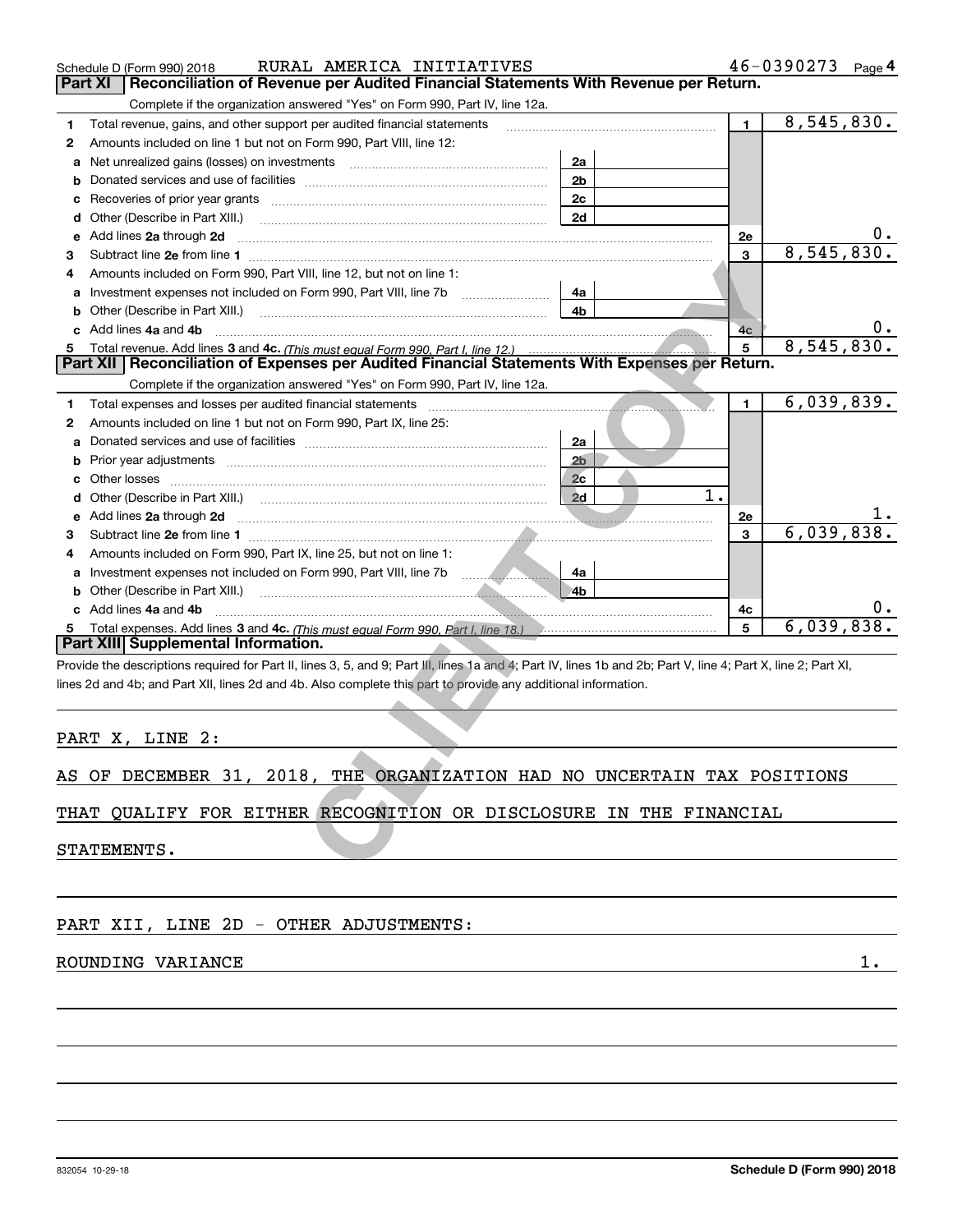## **SCHEDULE M (Form 990)**

## **Noncash Contributions**

OMB No. 1545-0047

| Department of the Treasury      |
|---------------------------------|
| <b>Internal Revenue Service</b> |

**Complete if the organizations answered "Yes" on Form 990, Part IV, lines 29 or 30.** <sup>J</sup>**2018 Attach to Form 990.**  $\blacktriangleright$ 

**Open to Public Inspection**

| Go to www.irs.gov/Form990 for instructions and the latest information. |
|------------------------------------------------------------------------|
|------------------------------------------------------------------------|

| Name of the organization |
|--------------------------|
|--------------------------|

 $\blacktriangleright$ 

| <b>Employer identification number</b> |
|---------------------------------------|
| 46-0390273                            |

|               | RURAL AMERICA INITIATIVES  |                               |                                      |                                                                                                | 46-0390273                                            |
|---------------|----------------------------|-------------------------------|--------------------------------------|------------------------------------------------------------------------------------------------|-------------------------------------------------------|
| <b>Part I</b> | <b>Types of Property</b>   |                               |                                      |                                                                                                |                                                       |
|               |                            | (a)<br>Check if<br>applicable | (b)<br>Number of<br>contributions or | Noncash contribution<br>amounts reported on<br>litems contributed Form 990, Part VIII, line 1q | Method of determining<br>noncash contribution amounts |
|               | Art - Works of art         |                               |                                      |                                                                                                |                                                       |
|               | Art - Historical treasures |                               |                                      |                                                                                                |                                                       |
|               | Art - Fractional interests |                               |                                      |                                                                                                |                                                       |

| 1. |                                                                                         |   |   |    |                               |
|----|-----------------------------------------------------------------------------------------|---|---|----|-------------------------------|
| 2  |                                                                                         |   |   |    |                               |
| 3  |                                                                                         |   |   |    |                               |
| 4  |                                                                                         |   |   |    |                               |
| 5  | Clothing and household goods                                                            |   |   |    |                               |
| 6  |                                                                                         |   |   |    |                               |
| 7  |                                                                                         |   |   |    |                               |
| 8  |                                                                                         |   |   |    |                               |
| 9  |                                                                                         |   |   |    |                               |
| 10 | Securities - Closely held stock                                                         |   |   |    |                               |
| 11 | Securities - Partnership, LLC, or                                                       |   |   |    |                               |
|    | trust interests                                                                         |   |   |    |                               |
| 12 |                                                                                         |   |   |    |                               |
| 13 | Qualified conservation contribution -                                                   |   |   |    |                               |
|    | <b>Historic structures</b>                                                              |   |   |    |                               |
| 14 | Qualified conservation contribution - Other                                             |   |   |    |                               |
| 15 |                                                                                         |   |   |    |                               |
| 16 | Real estate - Commercial                                                                |   |   |    |                               |
| 17 |                                                                                         |   |   |    |                               |
| 18 |                                                                                         |   |   |    |                               |
| 19 |                                                                                         |   |   |    |                               |
| 20 | Drugs and medical supplies                                                              |   |   |    |                               |
| 21 |                                                                                         |   |   |    |                               |
| 22 |                                                                                         |   |   |    |                               |
| 23 |                                                                                         |   |   |    |                               |
| 24 |                                                                                         |   |   |    |                               |
| 25 | Other $\blacktriangleright$ (SUPPLIES                                                   | х | 1 |    | 229, 229. COST OF REPLACEMENT |
| 26 | $($ $)$<br>Other $\blacktriangleright$                                                  |   |   |    |                               |
| 27 | Other<br>▸                                                                              |   |   |    |                               |
| 28 | Other                                                                                   |   |   |    |                               |
| 29 | Number of Forms 8283 received by the organization during the tax year for contributions |   |   |    |                               |
|    | for which the organization completed Form 8283, Part IV, Donee Acknowledgement          |   |   | 29 |                               |
|    |                                                                                         |   |   |    | Yes No                        |

|     |                                                                                                                            |     | Yes l | <b>No</b> |
|-----|----------------------------------------------------------------------------------------------------------------------------|-----|-------|-----------|
| 30a | During the year, did the organization receive by contribution any property reported in Part I, lines 1 through 28, that it |     |       |           |
|     | must hold for at least three years from the date of the initial contribution, and which isn't required to be used for      |     |       |           |
|     | exempt purposes for the entire holding period?                                                                             | 30a |       |           |
|     | <b>b</b> If "Yes," describe the arrangement in Part II.                                                                    |     |       |           |
| 31  | Does the organization have a gift acceptance policy that requires the review of any nonstandard contributions?             | 31  |       |           |
| 32a | Does the organization hire or use third parties or related organizations to solicit, process, or sell noncash              |     |       |           |
|     | contributions?                                                                                                             | 32a |       |           |
|     | <b>b</b> If "Yes," describe in Part II.                                                                                    |     |       |           |
| 33  | If the organization didn't report an amount in column (c) for a type of property for which column (a) is checked,          |     |       |           |
|     | describe in Part II.                                                                                                       |     |       |           |
|     |                                                                                                                            |     |       |           |

**For Paperwork Reduction Act Notice, see the Instructions for Form 990. Schedule M (Form 990) 2018** LHA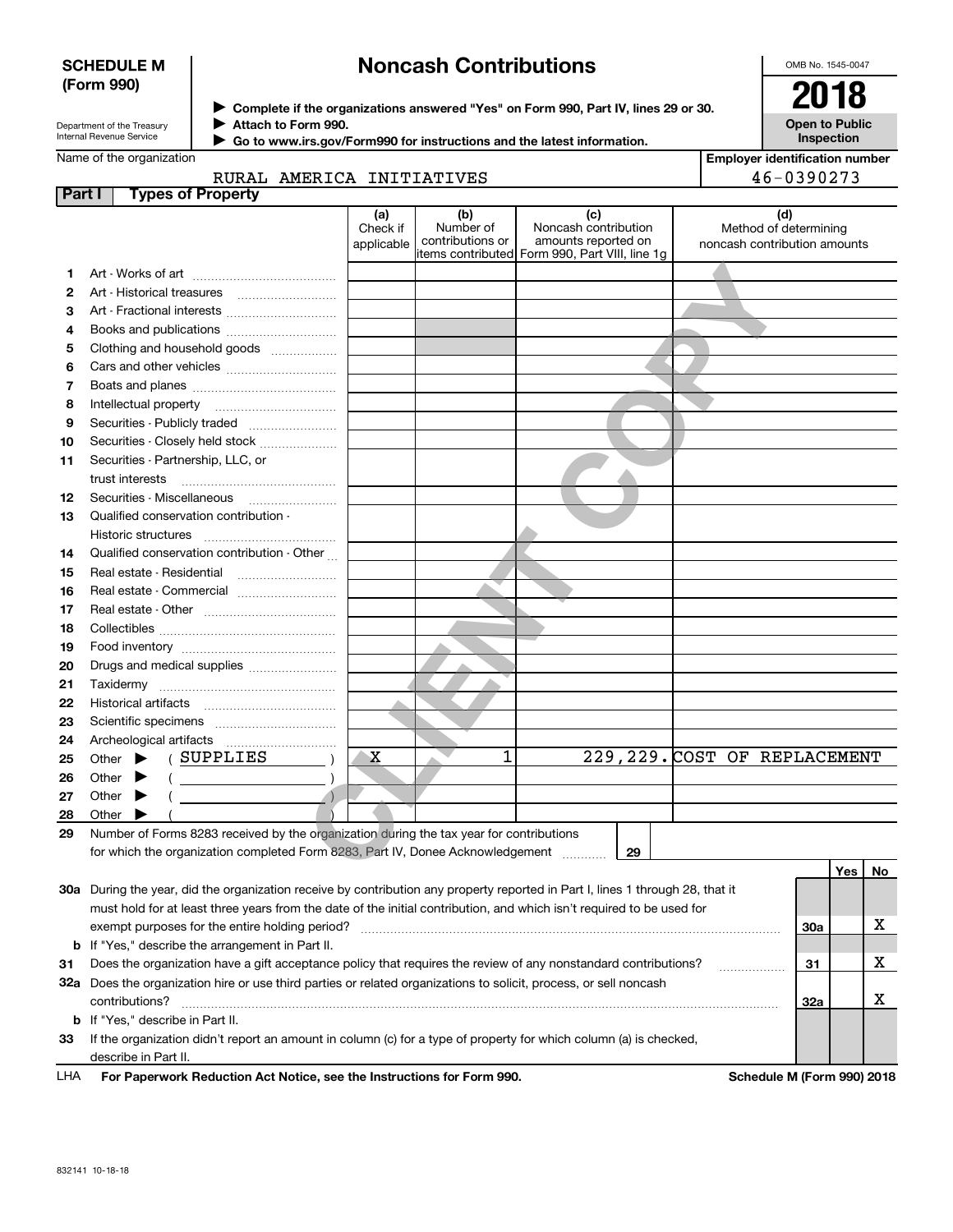| RURAL AMERICA INITIATIVES<br>Schedule M (Form 990) 2018                                                                                                                                                                                                                                                                      | 46-0390273 | Page |
|------------------------------------------------------------------------------------------------------------------------------------------------------------------------------------------------------------------------------------------------------------------------------------------------------------------------------|------------|------|
| Part II<br>Supplemental Information. Provide the information required by Part I, lines 30b, 32b, and 33, and whether the organization<br>is reporting in Part I, column (b), the number of contributions, the number of items received, or a combination of both. Also complete<br>this part for any additional information. |            |      |
|                                                                                                                                                                                                                                                                                                                              |            |      |
|                                                                                                                                                                                                                                                                                                                              |            |      |
|                                                                                                                                                                                                                                                                                                                              |            |      |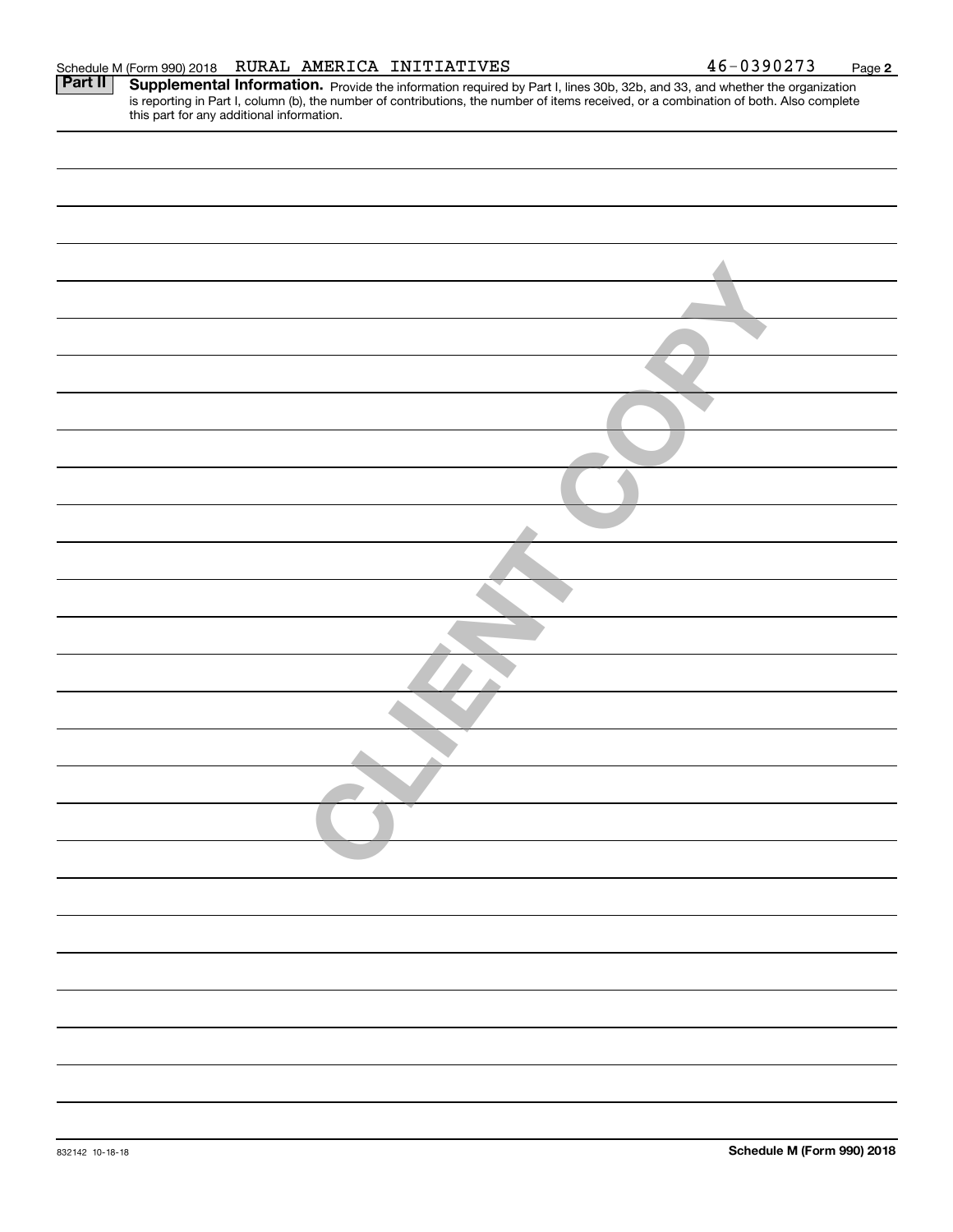**(Form 990 or 990-EZ)**

Department of the Treasury Internal Revenue Service Name of the organization

## **Complete to provide information for responses to specific questions on SCHEDULE O Supplemental Information to Form 990 or 990-EZ**

**Form 990 or 990-EZ or to provide any additional information. | Attach to Form 990 or 990-EZ. | Go to www.irs.gov/Form990 for the latest information.**



RURAL AMERICA INITIATIVES  $\vert$  46-0390273

FORM 990, PART III, LINE 1, DESCRIPTION OF ORGANIZATION MISSION:

MENTORING.

FORM 990, PART III, LINE 4D, OTHER PROGRAM SERVICES:

ATEYAPI CHILDREN GIVING BACK - A THREE-YEAR PROGRAM OFFERED IN FIVE

RAPID CITY ELEMENTARY SCHOOLS (KNOLLWOOD, HORACE MANN, GENERAL BEADLE,

WILSON AND CANYON LAKE) THAT PROVIDES FINANCIAL LITERACY EDUCATION AND

SERVICES TO 160 4TH AND 5TH GRADE STUDENTS AND THEIR FAMILIES.

PRIORITIES INCLUDE CULTURALLY APPROPRIATE SUSTAINABLE LIFE SKILLS

TRAINING IN FINANCIAL LITERACY, JOB, AND ENTREPRENEURIAL SKILLS

NE 4D, OTHER PROGRAM SERVICES:<br>
S BACK - A THREE-YEAR PROGRAM OFFERED IN FIV<br>
SCHOOLS (KNOLLWOOD, HORACE MANN, GENERAL BEA)<br>
) THAT PROVIDES FINANCIAL LITERACY EDUCATION<br>
D 5TH GRADE STUDENTS AND THEIR FAMILIES.<br>
IURALLY A PROVIDED TO STUDENTS AND THEIR FAMILIES. THE GOAL IS TO PROVIDE SKILLS

TRAINING TO INSPIRE STUDENTS TO STAY IN SCHOOL, ACHIEVE POST-SECONDARY

SCHOOL SUCCESS, OBTAIN AND HOLD A JOB, ADVANCE TO A HIGHER PAYING JOB

AND MOVE OUT OF POVERTY. STUDENTS AND THEIR FAMILIES WILL RECEIVE MONEY

PLANNING AND MANAGEMENT SKILLS AND ADDRESS OTHER ISSUES RELATED TO

INTERGENERATIONAL POVERTY.

STUDENTS HAVE ALSO WRITTEN BUSINESS PLANS, IMPLEMENTED THEM, AND

REFLECTED ON WHAT WORKED AND WHAT DIDN'T AND WHY.

EXPENSES \$ 254,111. INCLUDING GRANTS OF \$ 0. REVENUE \$ 0.

FORM 990, PART VI, SECTION B, LINE 11B:

THE BOARD REVIEWS AND APPROVES THE FORM 990. THE CHAIRPERSON SIGNS THE FORM

990 PRIOR TO FILING.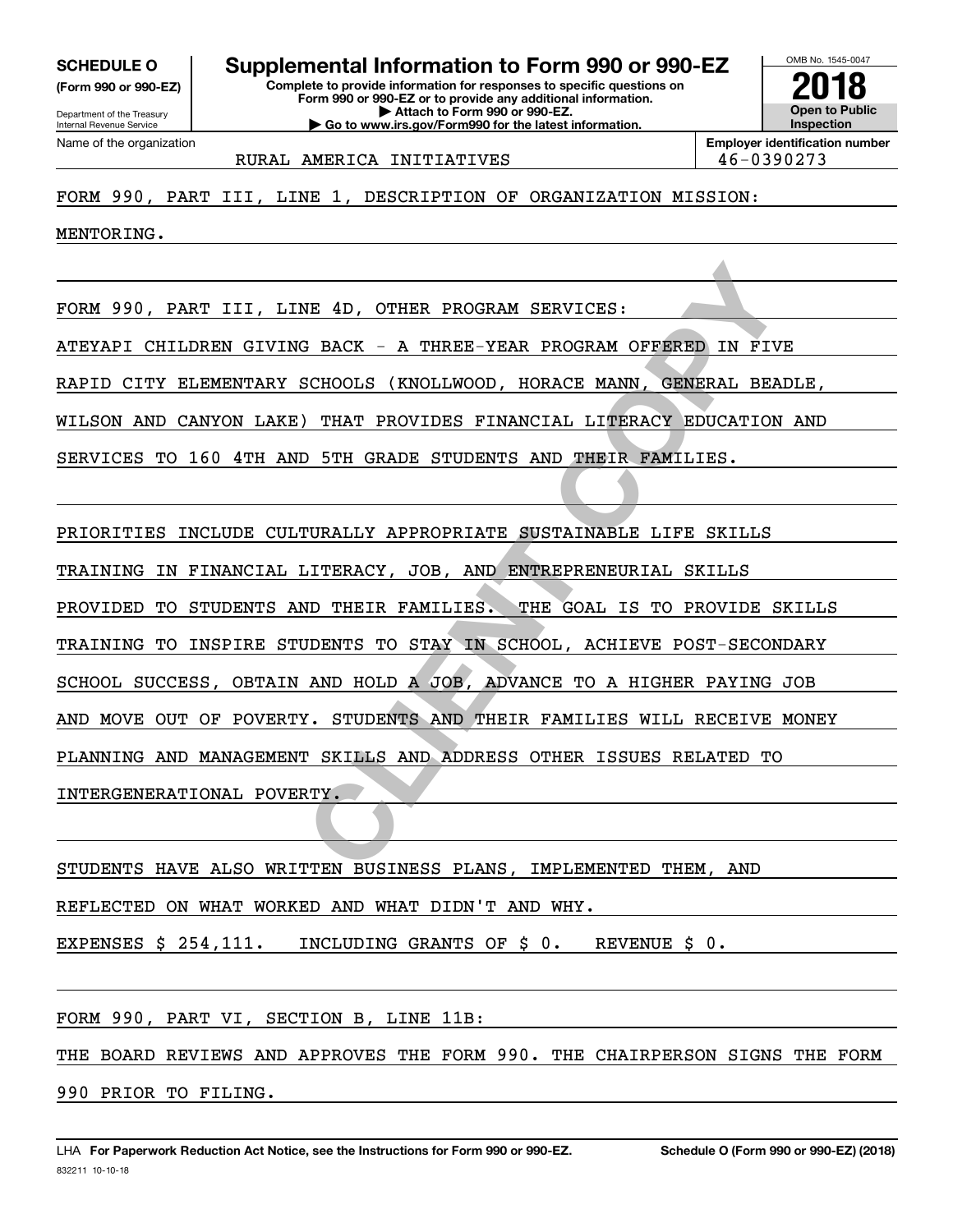| Schedule O (Form 990 or 990-EZ) (2018)                                     | Page 2                                              |
|----------------------------------------------------------------------------|-----------------------------------------------------|
| Name of the organization<br>RURAL AMERICA INITIATIVES                      | <b>Employer identification number</b><br>46-0390273 |
| FORM 990, PART VI, SECTION B, LINE 12C:                                    |                                                     |
| THE POLICY IS REVIEWED ANNUALLY WITH OUTSIDE EXPERTS BEING HIRED WHEN THE  |                                                     |
| BOARD DEEMS IT NECESSARY TO MONITOR COMPLIANCE WITH THE POLICY. THE OFFICE |                                                     |
| OF HEAD START CONDUCTS AN INDEPENDENT COMPLIANCE REVIEW EVERY THREE YEARS. |                                                     |
|                                                                            |                                                     |
| FORM 990, PART VI, SECTION B, LINE 15A:                                    |                                                     |
| THE BOARD NEGOTIATES DIRECTLY WITH THE EXECUTIVE DIRECTOR FOR HIS SALARY   |                                                     |
| BASED ON COMPARABLE LOCAL SALARIES. ALL OTHER SALARIES ARE BASED ON A      |                                                     |
| SALARY SCALE REVISED EVERY TWO YEARS WHICH IS BASED ON WAGE COMPARABILITY  |                                                     |
| STUDY.                                                                     |                                                     |
|                                                                            |                                                     |
| FORM 990, PART VI, SECTION C, LINE 18:                                     |                                                     |
| GOVERNING DOCUMENTS, CONFLICT OF INTEREST POLICY, AND FINANCIAL STATEMENTS |                                                     |
| ARE AVAILABLE TO THE PUBLIC UPON REQUEST.                                  |                                                     |
|                                                                            |                                                     |
| FORM 990, PART VI, SECTION C, LINE 19:                                     |                                                     |
| FORM 1023 AND FORM 990 ARE AVAILABLE TO THE PUBLIC UPON REQUEST.           |                                                     |
|                                                                            |                                                     |
| FORM 990, PART XII, LINE 2:                                                |                                                     |
| THE AUDIT COMMITTEE REVIEWS BIDS AND SELECTS PROVIDERS FOR THE             |                                                     |
| ACCOUNTING AND AUDITING PROCESS. THIS PROCESS HAS NOT CHANGED FROM THE     |                                                     |
| PRIOR YEAR.                                                                |                                                     |
|                                                                            |                                                     |
|                                                                            |                                                     |
|                                                                            |                                                     |
|                                                                            |                                                     |
|                                                                            |                                                     |